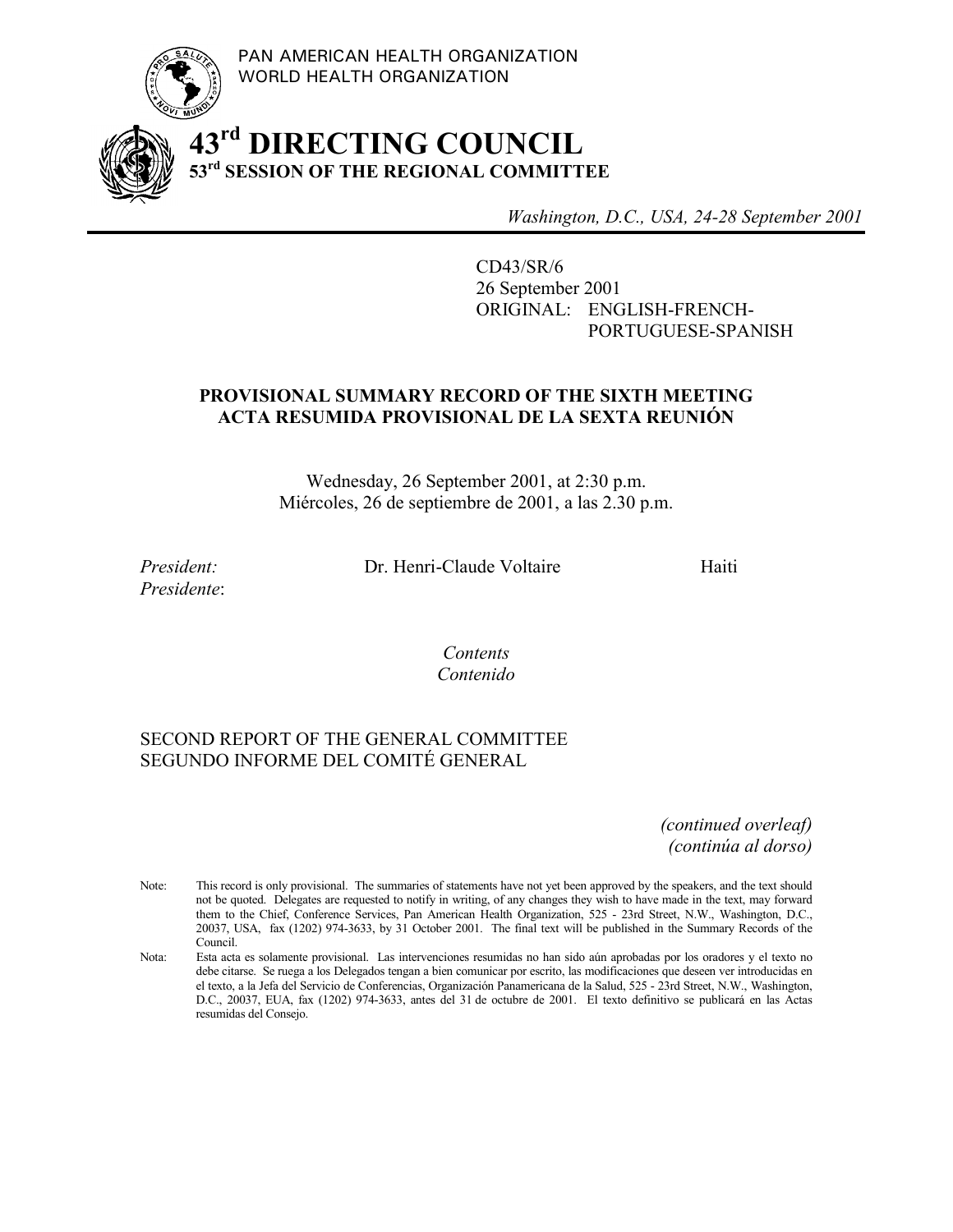### **CONTENTS** (*cont*.) **CONTENIDO** (*cont*.)

| Item $4.17$ :  | WHO Proposal for Revising the WHO Model List of Essential Drugs:<br>Discussion of the Process for Involving Member States                              |
|----------------|--------------------------------------------------------------------------------------------------------------------------------------------------------|
| Punto $4.17$ : | Propuesta de la OMS para revisar la lista modelo de medicamentos<br>esenciales de la OMS: discusión del proceso para incluir a los Estados<br>Miembros |
| Item $4.5$ :   | Development and Strengthening of Human Resources Management in the<br><b>Health Sector</b>                                                             |
| Punto $4.5$ :  | Desarrollo y fortalecimiento de la gestión de los recursos humanos en el<br>sector de la salud                                                         |
| Item $4.6$ :   | Health, Drinking Water, and Sanitation in Sustainable Human<br>Development                                                                             |
| Punto $4.6$ :  | Salud, agua potable y saneamiento en el desarrollo humano sostenible                                                                                   |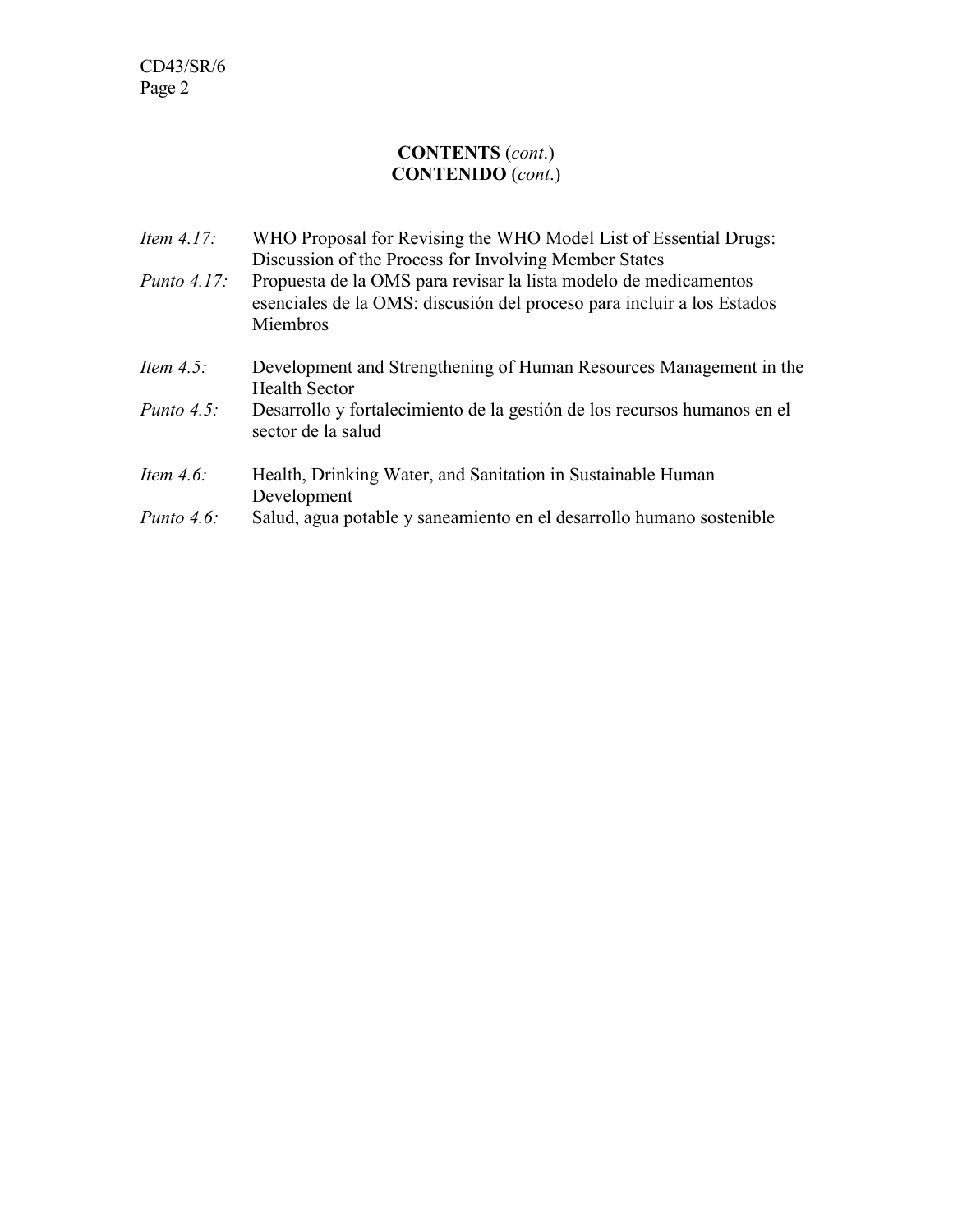#### *The meeting was called to order at 2:45 p.m. Se abre la reunión a las 2.45 p.m.*

*Dr. Voltaire (Haiti) assumed the Presidency Dr. Voltaire (Haiti) asume la Presidencia*

#### SECOND REPORT OF THE GENERAL COMMITTEE SEGUNDO INFORME DE LA COMISIÓN GENERAL

Le PRESIDENT annonce que la Commission générale, sous la présidence du Président du Conseil directeur, avec la participation des deux vices Président et du rapporteur, et des délégués de Cuba, du Mexique et de la République dominicaine, a tenu sa deuxième réunion le mercredi 26 septembre 2001 pour examiner les progrès réalisés dans l'examen de l'ordre du jour du Conseil. La Commission générale a décidé de continuer à assurer le progrès des travaux du Conseil.

Si aux termes de l´après-midi du jeudi, le Conseil est en retard par rapport à l´horaire anticipé, la huitième réunion devra être prolongée dans la soirée afin de compléter le programme prévu. Le Président demande aux délégués de bien vouloir rester concis et bref lors de leurs interventions. Ensuite, il porte à l'attention du Conseil le document CD43/23 et demande au Directeur adjoint, le Dr David Brandling-Bennett de présenter le point.

*Decision:* The Directing Council took note of the second report of the General Committee. *Decisión:* El Consejo Directivo toma nota del segundo informe de la Comisión de Credenciales.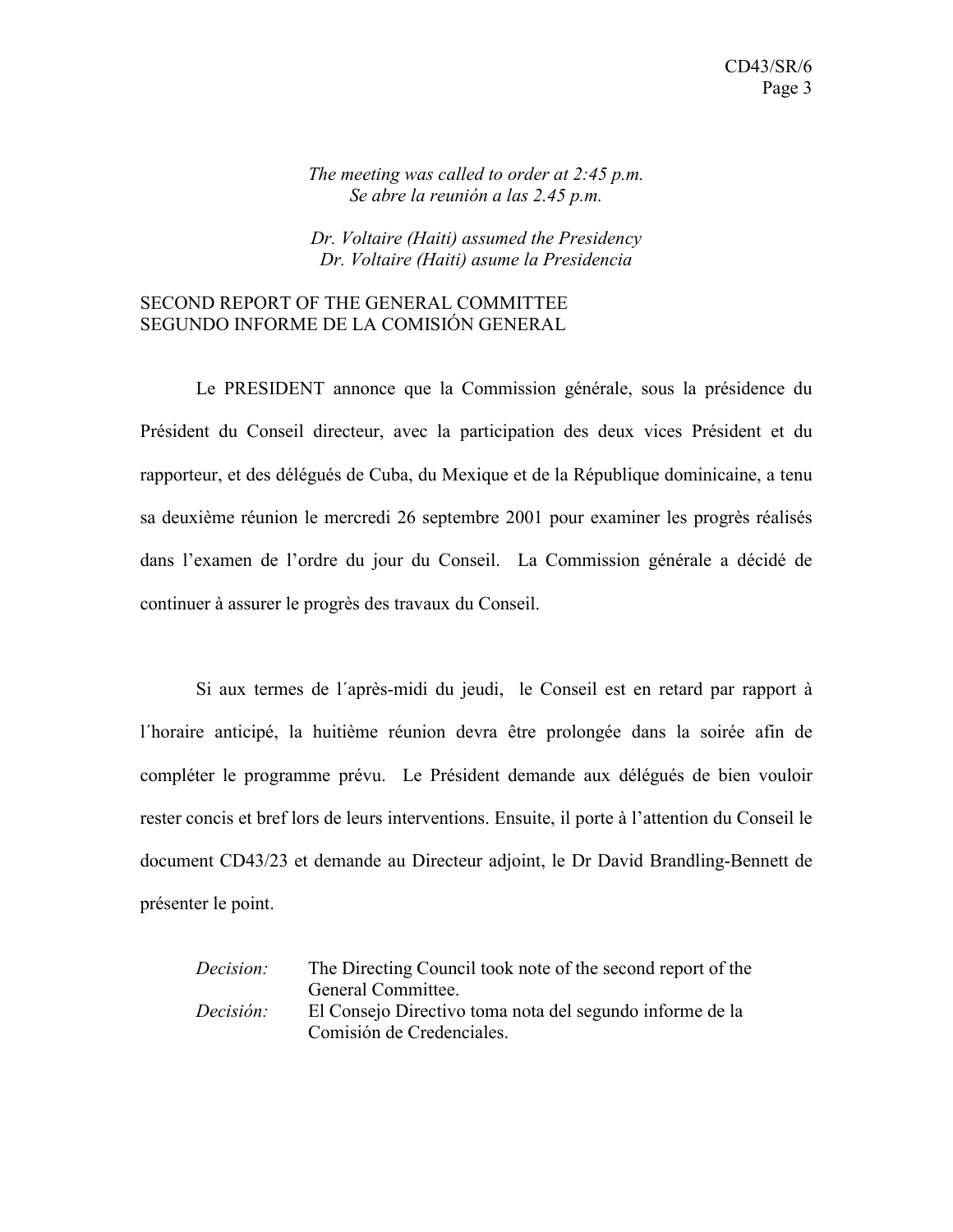CD43/SR/6 Page 4

ITEM 6.1: SELECTION OF ONE MEMBER STATE FROM THE REGION OF THE AMERICAS ENTITLED TO DESIGNATE A PERSON TO SERVE ON THE JOINT COORDINATING BOARD OF THE UNDP/WORLD BANK/WHO SPECIAL PROGRAM FOR RESEARCH AND TRAINING IN TROPICAL DISEASES (TDR), ON THE EXPIRATION OF THE PERIOD OF OFFICE OF BOLIVIA PUNTO 6.1: SELECCIÓN DE UN ESTADO MIEMBRO DE LA REGIÓN DE LAS AMÉRICAS FACULTADO PARA DESIGNAR UNA PERSONA PARA PARTICIPAR EN LA JUNTA COORDINADORA COMÚN DEL PROGRAMA ESPECIAL DE INVESTIGACIONES Y CAPACITACIÓN SOBRE ENFERMEDADES TROPICALES DE PNUD/BANCO MUNDIAL/OMS (TDR) AL HABER CONCLUIDO EL MANDATO DE BOLIVIA

The SECRETARY, noting that the item had been introduced the previous day, reminded the delegates that the Directing Council, acting in its capacity as Regional Committee of WHO for the Americas, was entitled to select one Member State entitled to designate a person to serve on the Joint Coordinating Board of the Special Program on Research and Training for a three-year term, commencing 1 January 2002, when the term of office of Bolivia would expire. Any Member State from the Region was eligible for selection.

La Delegada de NICARAGUA dice que su país reitera su candidatura a la Junta Coordinadora Común del Programa Especial de Investigaciones y Capacitación sobre Enfermendades Tropicales (TDR), para apoyar la candidatura de Cuba. Considera que Cuba cuenta con instituciones de investigación y de biotecnología con amplia experiencia y prestigio en el campo de las enfermedades tropicales. Teniendo en cuenta el potencial de esas instituciones y su aportación a la prevención y control de las enfermendades tropicales, la delegación de Nicaragua declina su candidatura a favor de ese país.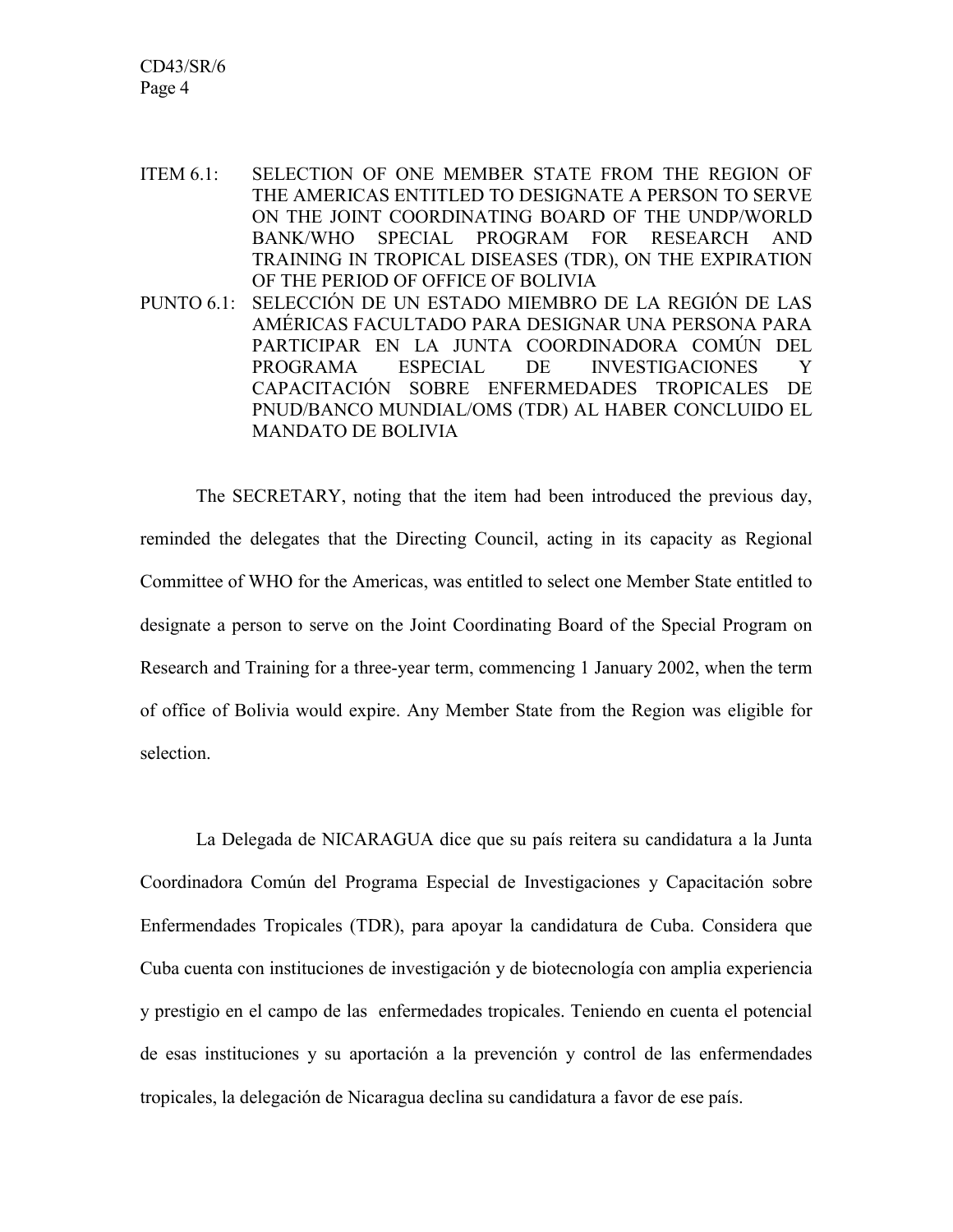Le PRÉSIDENT informe que vu qu'un candidat seulement a été présenté, conformément à l'article 51, Cuba a été choisi pour faire parti du Comité consultatif de gestion du programme d'action sur les médicaments essentiels de l´OMS. Cuba est aussi habilité à désigner une personne au Conseil conjoint de coordination du programme spécial de recherche concernant les maladies tropicales suite à l´expiration du mandat de la Bolivie. Il n'est pas nécessaire d'adopter une résolution sur ce point et la décision définitive sera inscrite dans le rapport final.

- *Decision:* Cuba was selected to designate a person to serve on the Joint Coordinating Board of the Special Program for Research and Training in Tropical Diseases. *Decisión:* Cuba queda elegido para designar una persona que forme parte de la Junta
	- Coordinadora Común del Programa Especial de Investigaciones y Capacitación sobre Enfermedades Tropicales.

ITEM 4.17: WHO PROPOSAL FOR REVISING THE WHO MODEL LIST OF ESSENTIAL DRUGS: DISCUSSION OF THE PROCESS FOR INVOLVING MEMBER STATES

PUNTO 4.17: PROPUESTA DE LA OMS PARA REVISAR LA LISTA MODELO DE MEDICAMENTOS ESENCIALES DE LA OMS: DISCUSIÓN DEL PROCESO PARA INCLUIR A LOS ESTADOS MIEMBROS

Dr. NIGHTINGALE (United States of America) said that the United States had

requested that the item be placed on the agenda of the Directing Council because of its concern about the process being used to make major changes in one of WHO´s most successful programs. Over the previous 25 years, the WHO Model List of Essential Drugs had exemplified the best in the normative role of WHO by assisting Member States to develop their own national essential drug lists. Given the essential drugs list's critical importance to primary health care, any plan to change fundamentally the criteria,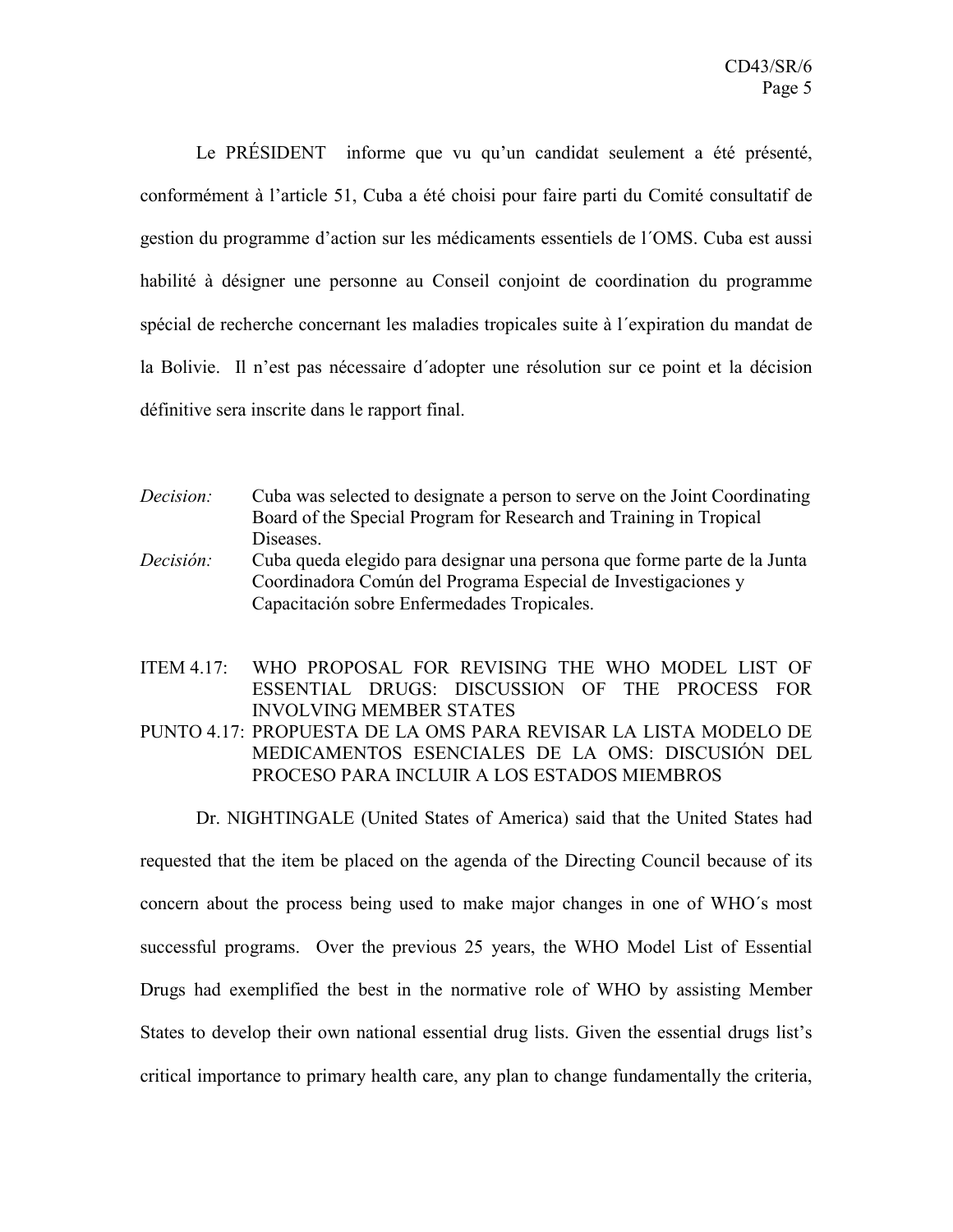guidelines, and procedures for selecting drugs and maintaining the essential drugs list must be undertaken with considerable caution. The proposed process for revising the essential drugs list not only required, but could greatly benefit from, the active participation and input of Member States. Moreover, to be effective and accepted at the national level, any changes that would result from the revision process must be adopted and strongly supported by Member States.

The United States and other Member States had commented on the draft of the proposal referenced in Document CD43/5, and his delegation looked forward to offering comments on the revised proposal, dated September 2001, which had recently been posted on the WHO website. However, the document before the Council did not concern the specific substance of those proposals, but rather the process for updating the model list. His delegation believed that Member States should be directly involved in discussing any proposed major changes. It was not sufficient only to respond to written proposals. Member States, as the major stakeholders, must be at the table when those proposals were discussed. The WHO Regional Committees had a very important role to play in facilitating such discussions.

Although the WHO Executive Board had received a brief overview of the planned proposal in May 2001, it was his country's view that substantive discussions must occur both at the Executive Board and in other venues that allowed for broad participation by Member States. His delegation did not believe that it was necessary for the Directing Council to adopt a resolution on the matter. It would be sufficient to transmit a report of the Council's discussion of the issues identified in Document CD43/5 to the Director-General.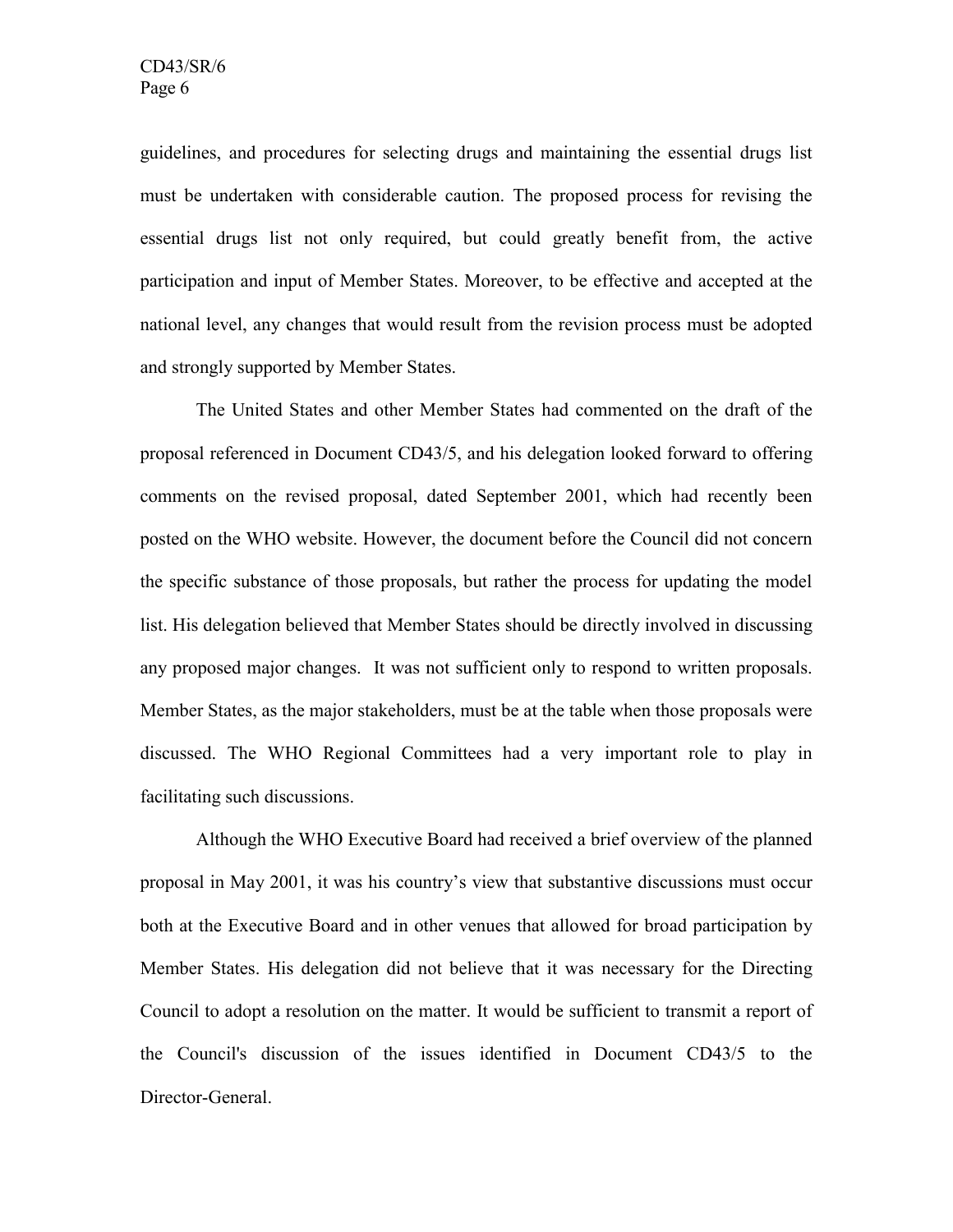O Delegado do BRASIL disse que o conceito de medicamentos essenciais e a lista modelo da Organização Mundial da Saúde vêm sendo implementadas pelos Estados Membros há vinte e cinco anos.

Cerca de 156 países elaboraram suas próprias listas, das quais 127 foram atualizadas nos últimos 5 anos. Nenhuma dessas listas é exatamente igual à da OMS, mas quase todas elas encontram forte suporte nas atualizações promovidas pela OMS. Portanto, essa lista é um modelo para a seleção de medicamentos, na base da análise comparativa de eficácia e segurança, qualidade e custo. Além de ser modelo para listas descentralizadas ou institucionais, as listas de medicamentos essenciais dos Países Membros geralmente são acompanhadas de normas padronizadas de tratamento utilizadas como instrumentos de capacitação e supervisão para compras governamentais de medicamentos, esquemas de reembolso e doações e produção local.

Os quatro principais objetivos da estratégia de medicamentos da OMS—respaldar e implementar políticas, assegurar acesso, assegurar qualidade, segurança e eficácia e promover o uso racional dos medicamentos, coincidem em declarar que a lista modelo e as listas nacionais de medicamentos e o conceito de medicamentos essenciais são eixos centrais para implementação das políticas farmacêuticas nacionais.

Relevantes tendências e avanços têm sido ressaltados recentemente, em especial a partir da última reunião do Comitê de Experts em Uso de Medicamentos Essenciais em novembro de 1999, e em reuniões posteriores. Destacam-se os seguintes pontos:

1) A tomada de decisões baseada em evidências é hoje norma internacional.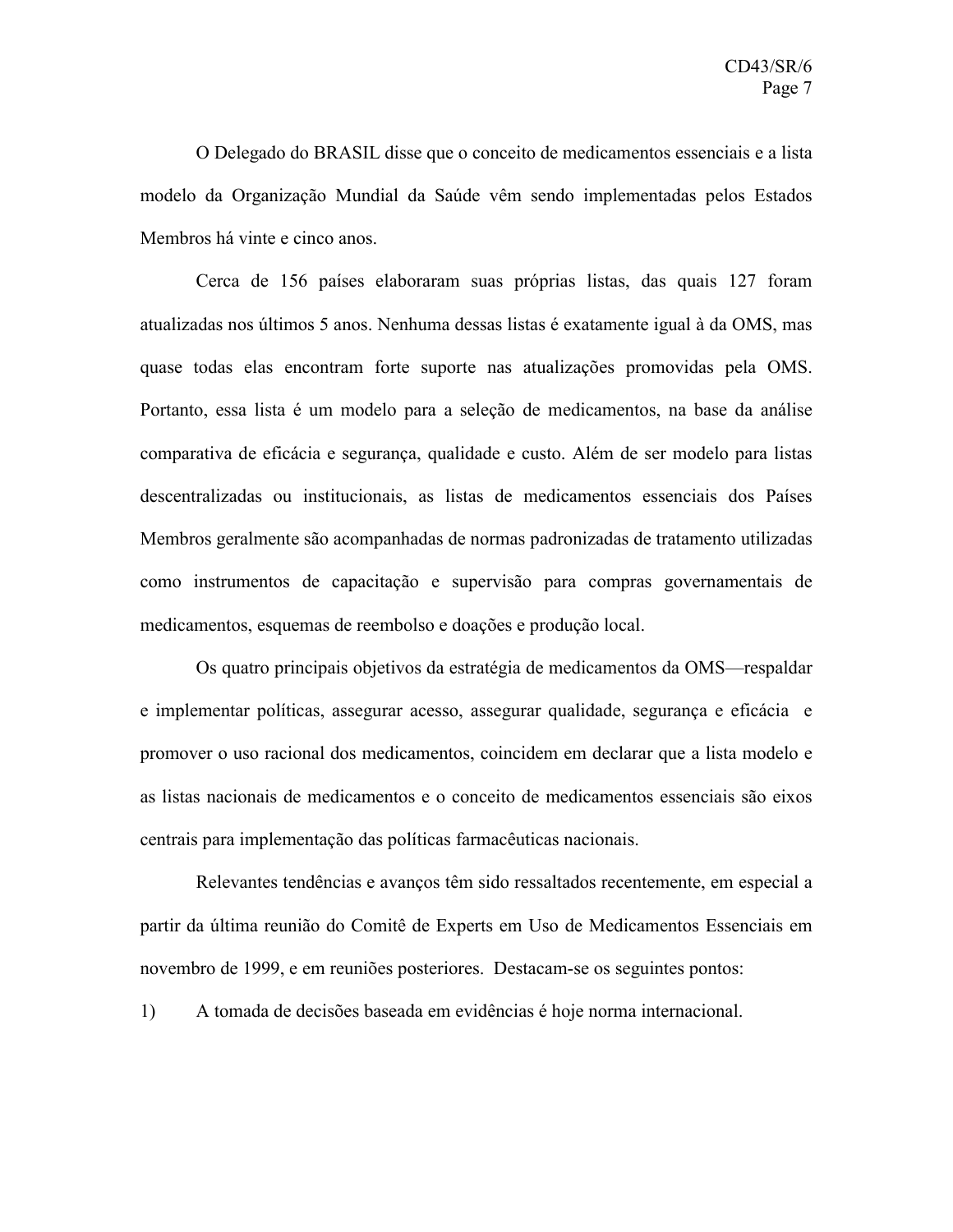2) O alto custo de medicamentos novos e eficazes cobertos por esquemas de reembolso ou seguro leva a um rápido desenvolvimento do uso de análises comparativas de custo-efetividade nessa área.

3) As decisões quanto a listas de medicamentos essenciais estão cada mais vez mais vinculadas a diretrizes e consensos clínicos.

4) O número de medicamentos sob proteção de patentes dentro da lista modelo da OMS deve aumentar num futuro próximo, com conseqüências incertas. Adicionalmente, a adesão dos países ao Acordo TRIPS da Organização Mundial do Comércio, deve ser monitorada no que tange ao impacto potencialmente negativo sobre o acesso aos medicamentos nos países em desenvolvimento.

As diretrizes recentes, baseadas em evidências, seguem um processo sistemático e transparente, constituindo-se num processo de alta especificidade profissional. É necessário considerar o conflito entre os interesses sociais e os interesses econômicos de especial importância., dada a exacerbada pressão e lobby da indústria nos países em desenvolvimento. A tomada de decisões baseada em evidências deve atribuir importância primordial àqueles estudos respaldados por ensaios clínicos controlados e por meta-análises.

As considerações de interesse em saúde pública devem prevalecer sobre as considerações de interesse industrial ou comercial. A recente experiência do Brasil, atualizando sua relação de medicamentos essenciais, no contexto de um processo seqüencial decorrente do estabelecimento da política nacional de medicamentos em 1998, e uma série de medidas regulatórias adotadas pelo Ministério da Saúde, mostraram que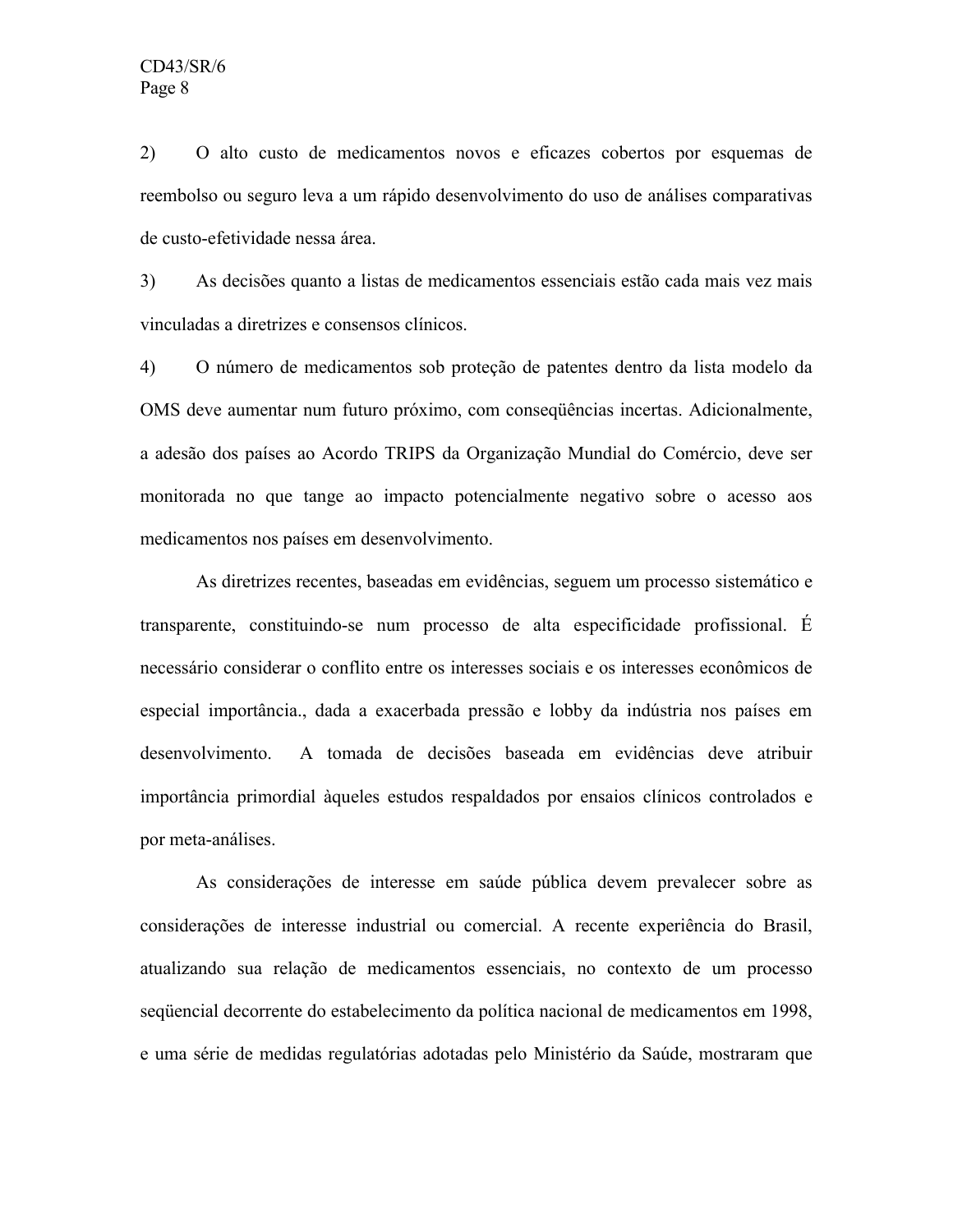esse processo pode ser extremamente conflituoso se não for conduzido corretamente por um grupo com um amplo respaldo político e forte conhecimento técnico.

As decisões devem resultar de evidências cientificamente comprovadas. A capacidade da indústria no interior dos Estados Membros, desenvolvidos ou em desenvolvimento, certamente vai tentar introduzir seus interesses comerciais e vai exercer pressão sobre o Comitê responsável por atualizar as listas de medicamentos essenciais.

Esse problema vai certamente gerar conflitos e pode se constituir em problema sério para os países em desenvolvimento que recebem doações de medicamentos ou que se encontram em processo de negociação de preços para compras centralizadas.

Também é necessário estar atentos para que países desenvolvidos que abrigam empresas farmacêuticas multinacionais não se constituam em porta-vozes dos interesses dessas indústrias.

É importante a discussão pelos Estados Membros, mas o processo de revisão é de natureza mais técnica que política e deve, obrigatoriamente, basear-se em evidências. Daí, o estabelecimento do Comitê de Experts da OMS e a necessidade de reuniões técnicas e independentes em relação à indústria. Uma preocupação adicional, levantada pela organização não-governamental Médicos Sem-Fronteiras, é a necessidade de rever a proteção patentária no que se refere aos medicamentos essenciais, tornando-os mais acessíveis para as populações.

Não podemos ignorar que a infecção pelo HIV/AIDS mata 3 milhões de pessoas anualmente e tem uma abordagem terapêutica com uma série de medicamentos recentes que não se encontram da lista modelo da OMS. Tampouco podemos concordar com algumas considerações quando apontam para os medicamentos essenciais como um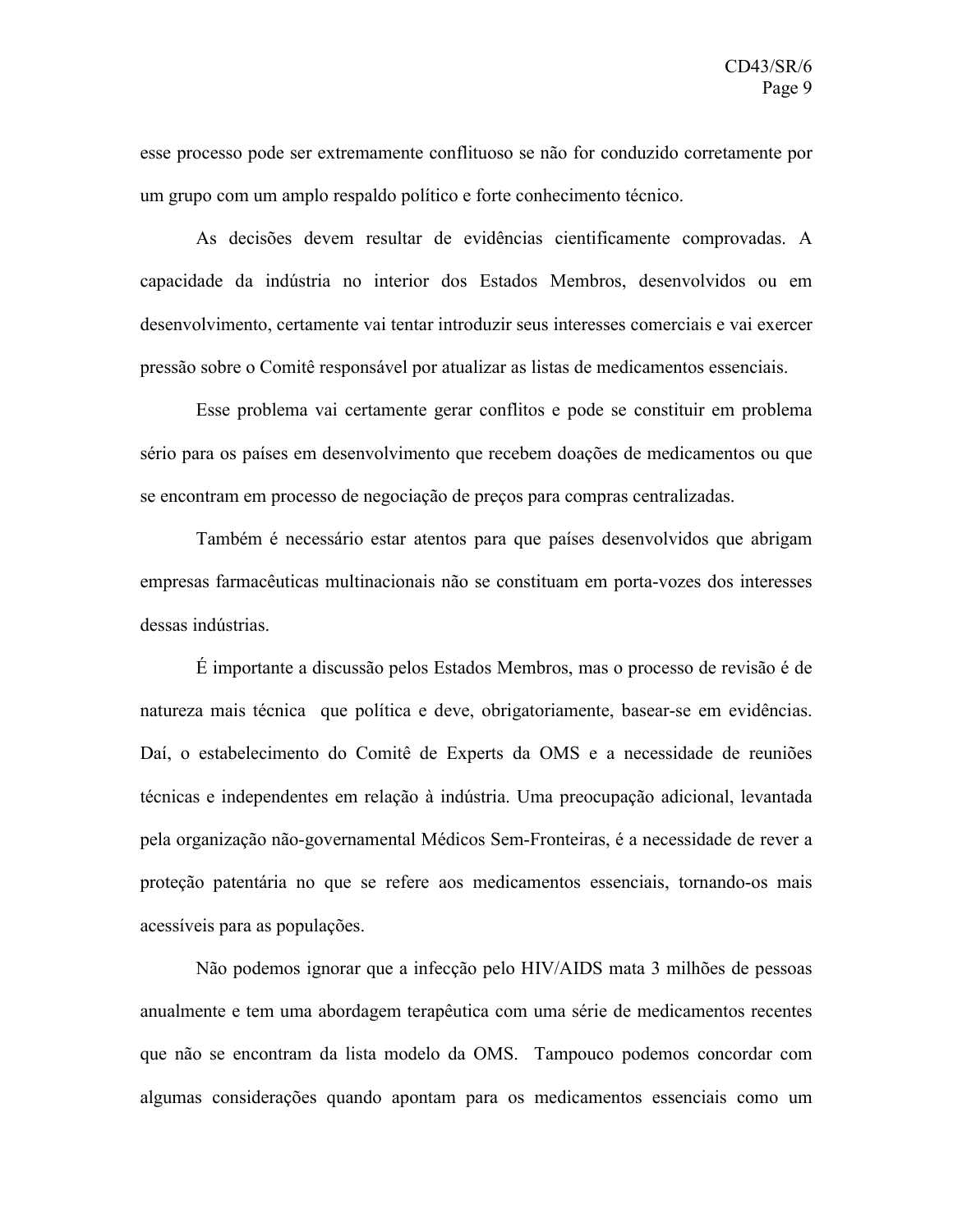elenco destinado para a atenção básica de saúde. Também não concordamos com que estes medicamentos sejam apenas para o setor público. Acreditamos no conceito de medicamentos essenciais e nas diretrizes na OMS como instrumentos para racionalizar a prescrição e o uso de medicamentos. A estratégia de medicamentos também é um instrumento para regulação dos mercados farmacêuticos.

Esperamos que essas preocupações sejam levadas em consideração na discussão e no processo. Muito obrigado.

The Delegate of CANADA said that his country certainly recognized the vital role the WHO model list had played over the previous 25 years in helping Member States and institutions establish and maintain essential drugs lists that met the principal health needs of their populations. The model list should continue to fulfill its original objectives through a well-defined maintenance and evaluation process. Canada agreed that it was appropriate to revisit the methodology for updating the list. It also supported the goals of greater transparency and standardization of the process. In his delegation's view, the proposals concerning the review process outlined in the most recent discussion paper issued by WHO on 10 September 2001 would provide an adequate basis for input in the review process while maintaining a necessary independence in decision-making.

If observers were to be present at meetings of the WHO Expert Committee on the Use of Essential Drugs, representation must be balanced. In order to ensure complete transparency and confidence in the review system, the members of the Expert Committee should have the requisite expertise to carry out the tasks of the Committee, and the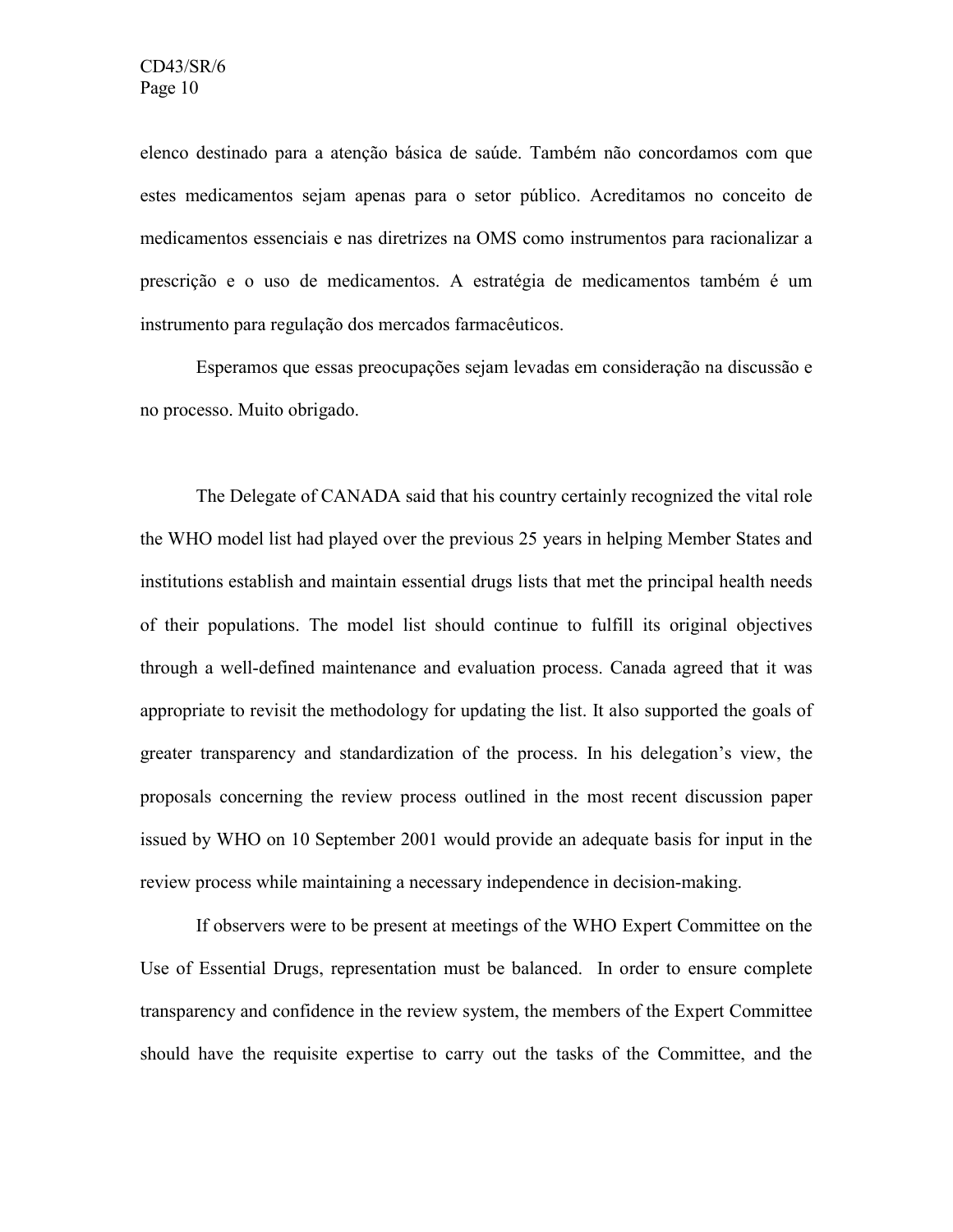credentials of the experts and specialists should be made public, as was the norm with many other scientific and regulatory committees.

Canada supported the inclusion of essential drugs that would offer real therapeutic value and comparative cost-benefit, even if they were expensive on a per-unit basis. Their inclusion would have the effect of increasing the overall usefulness of the list for certain health care and reimbursement programs at the national level. However, Canada saw no need to create a separate list of such drugs and would endorse the concept of a single list with explanatory notes and designations. It also recommended that the identification of reserve antibiotics be preserved, again as a separate designation on a single list. On the crucial matter of selection criteria for drug inclusion, the WHO discussion paper noted that they had changed over time. While the current emphasis on cost-effectiveness might represent a logical evolution in selection criteria in an understandable effort to establish value for money, it was also important to recognize that the outcomes of such measurements would differ from one jurisdiction to the next, given the unique set of variables at play at the treatment level. In all cases, clear and consistent standards for cost-effectiveness measurements should be established.

Given the significance of proposed procedures and methodologies and the continuing debate concerning definitions, concepts, and selection criteria, it was essential to obtain sufficient input from Member States before making changes to the current process. At the same time, his delegation felt that the discussion should not unnecessarily delay the issuance of the next essential drugs list.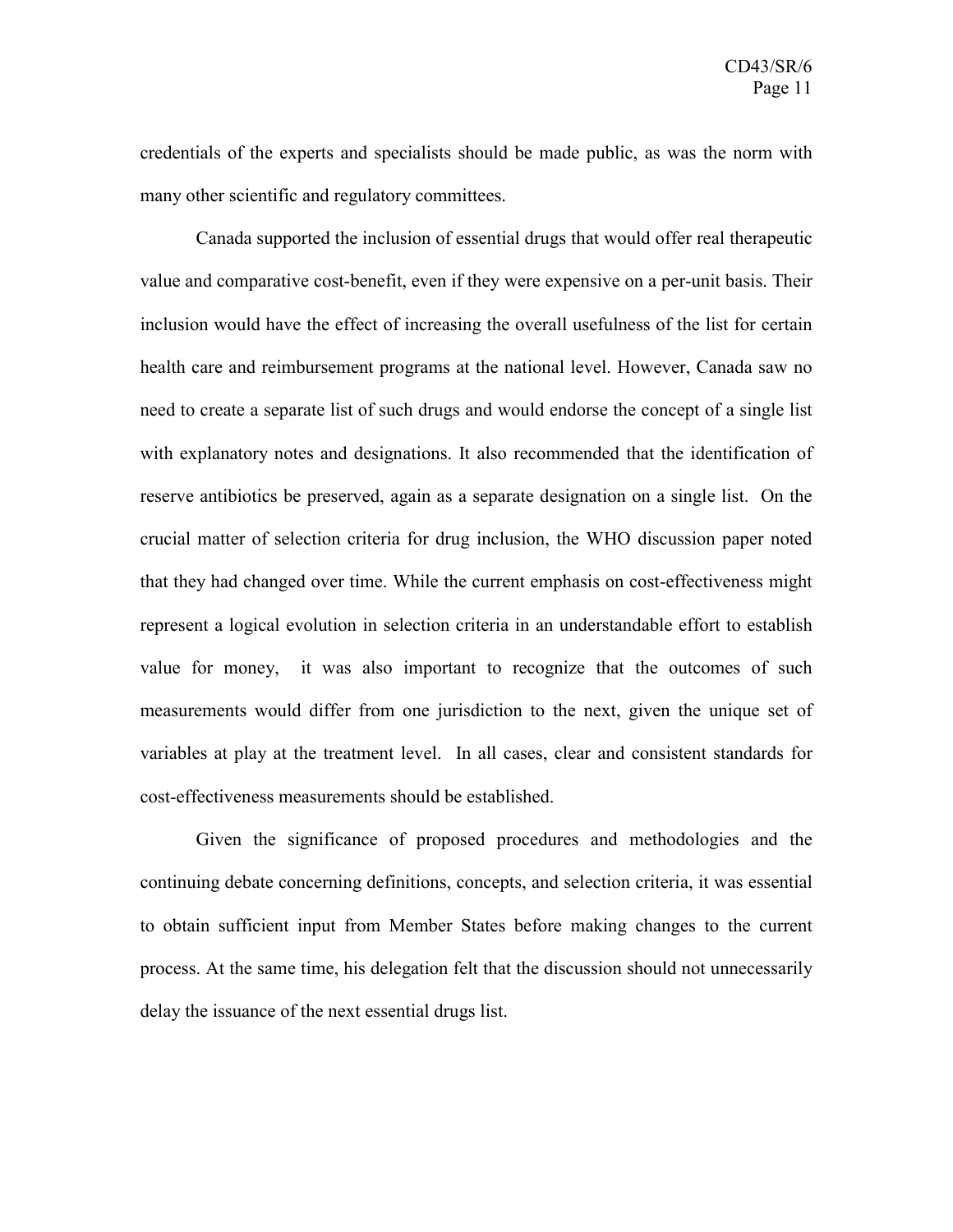El Delegado de HONDURAS dice que la Lista Modelo de Medicamentos Esenciales de la OMS ha sido una herramienta excelente, que en su país ha servido de pauta para confeccionar una lista básica de medicamentos acorde con la realidad socioeconómica y el perfil epidemiológico nacional. Sin embargo, todo proceso normativo, por adecuado que sea, requiere la revisión de los métodos de actualización y difusión, teniendo en cuenta el punto de vista y las aportaciones de los Estados Miembros. Ese proceso es eminentemente técnico, por lo que debe ser competencia del Comité de Expertos. Dada la importancia del proceso de revisión de la Lista Modelo de la OMS, los Estados Miembros, si quieren tomar parte activa en ese proceso, deben realizar jornadas técnicas de análisis, con expertos nacionales, de los procedimientos de revisión y actualización; analizar los resultados a nivel nacional, subregional y regional; y establecer, conjuntamente con la OPS/OMS, los mecanismos para evaluar el proceso de revisión de la Lista Modelo. Con respecto a la gestión del proceso de revisión de la Lista Modelo por la OMS, convendría mantener informados a los Estados Miembros de la lista vigente y desarrollar proyectos subregionales o regionales que permitieran a los países participar más activamente en la elaboración de propuestas y su examen en los órganos deliberantes de la OMS.

The Delegate of JAMAICA noted that, for a number of years, the WHO model drugs list had served as a template for many of the developing countries in the world, which had used it as a basis for fashioning their national formularies, essential drugs lists, and reimbursement schemes. Her country recognized the need for systemic changes to enhance the efficiency and effectiveness of the revision process. Nevertheless, any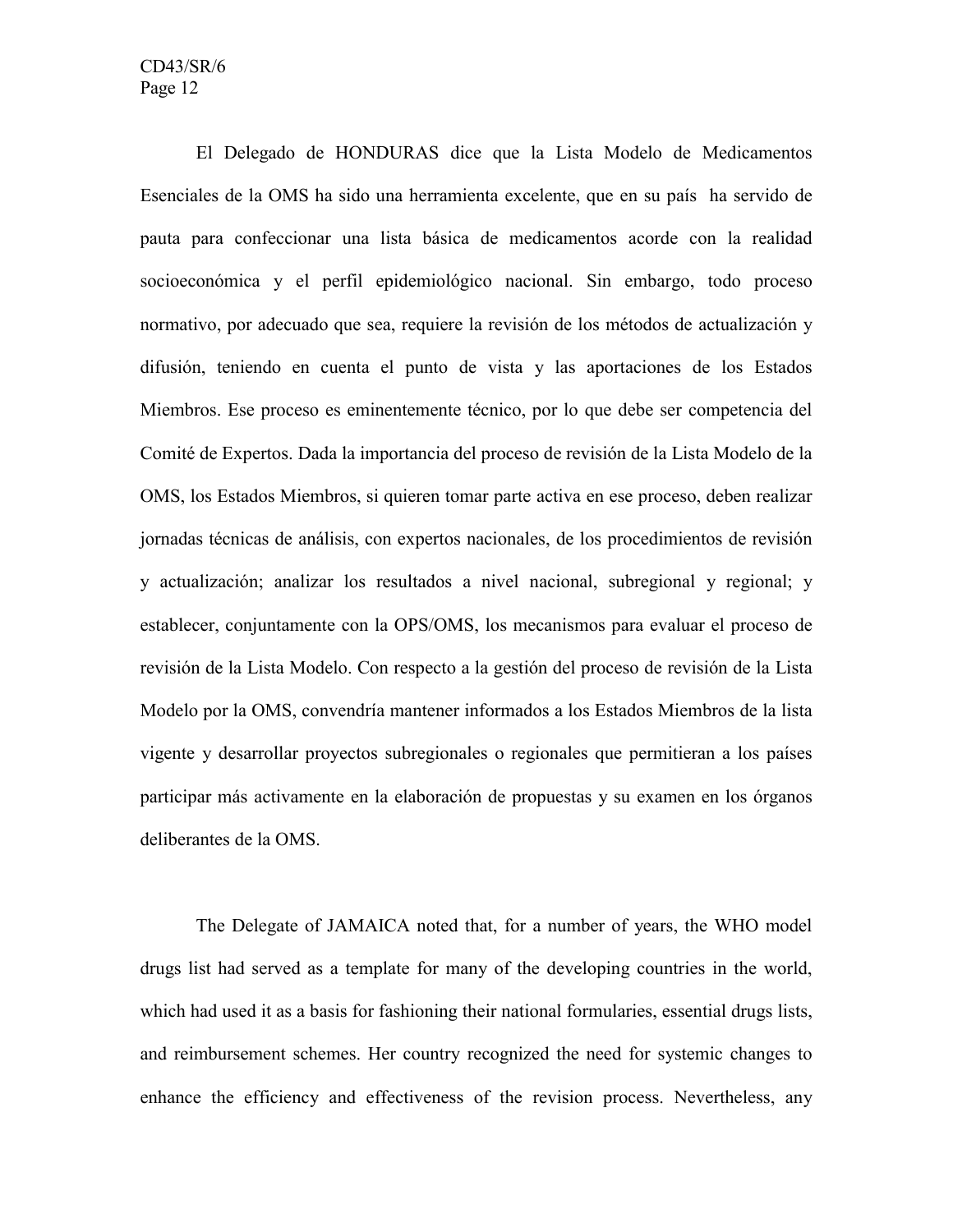changes introduced should not create an imbalance for developing countries, whose populations were often unable to afford pharmaceutical care and depended on WHO, through the national governments, to ensure the cost-effective selection of drugs. The involvement of Member States through regional and subregional technical consultations was desirable; however, every effort must be made to ensure that the technical revision process occurred independent of the influence of drug marketers. That might be difficult in cases in which national technical capabilities were limited owing to a lack of personnel with post-graduate training in pharmacology, clinical pharmacology, pharmacy, and drug therapy. Drug selection had economic, political, social, and, of course, therapeutic implications, and, therefore, any change in the process must ensure that it was transparent, efficacious, and that it brought together experts of the highest level. In short, her delegation approved of the review, but stressed that the exercise should be free of marketing influences and that cost-effectiveness should continue to be a primary criterion for the selection of drugs.

La Delegada de la ARGENTINA dice que en su país la noción de medicamentos esenciales tuvo rápida aceptación desde la primera versión de la Lista Modelo en 1977. En 1978 apareció la primera versión del Formulario Terapéutico Nacional, elaborado a partir de esa lista modelo, la cual fue adoptada luego por diferentes organizaciones públicas y privadas que frecuentemente la adaptaron a sus necesidades. En general, la metodología utilizada en las diversas revisiones del formulario fue similar a la empleada por la OMS, incluyendo en los últimos 10 años un análisis de los datos científicos disponibles para cada medicamento. El Ministerio de Salud de la Argentina, con sus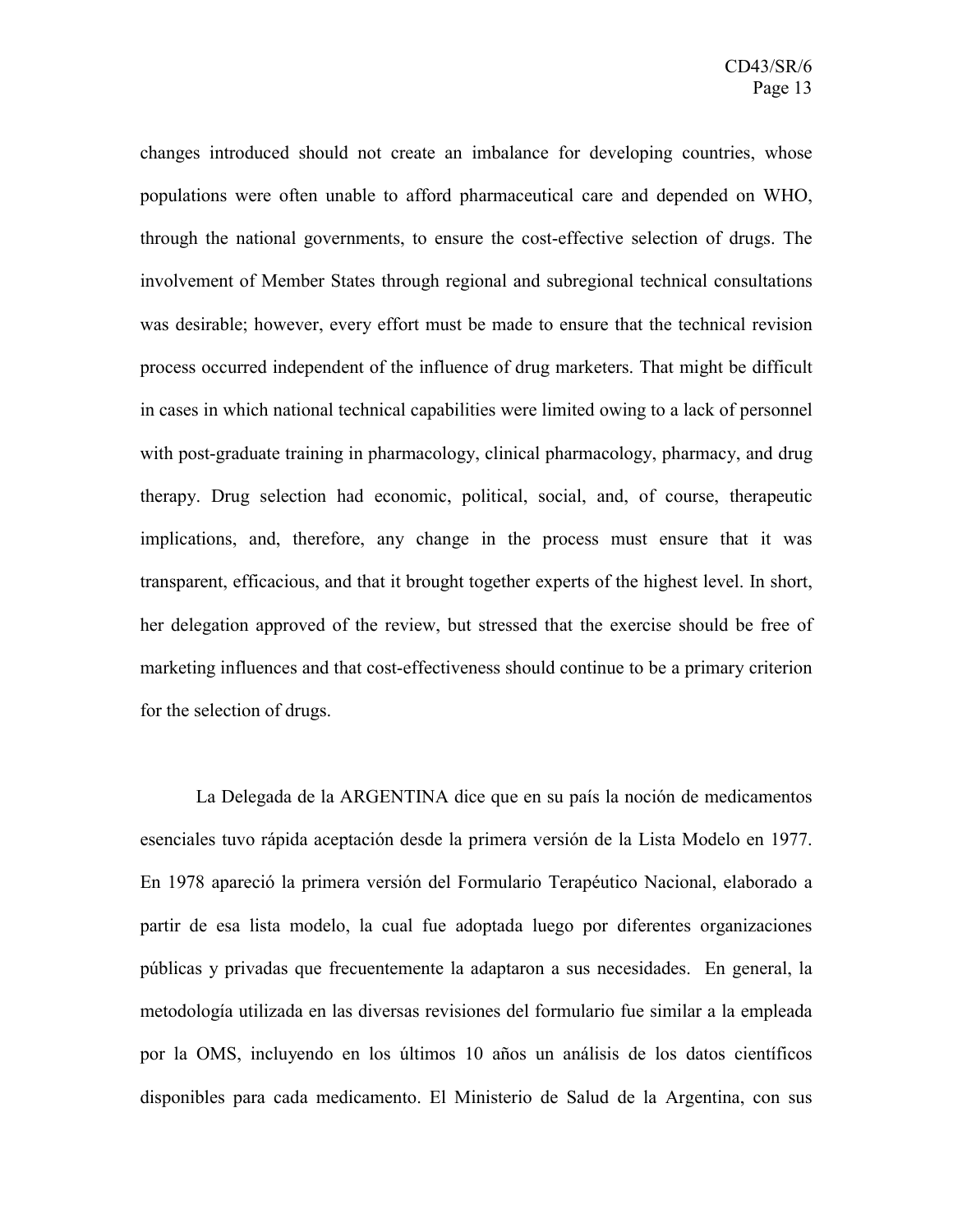grupos técnicos de medicamentos, revisó la versión actualizada al 10 de septiembre del 2001 y llegó a las siguientes conclusiones.

En primer lugar, hay que preguntarse si se deben cambiar los procedimientos de revisión de medicamentos que se incorporan a la Lista Modelo para mantenerla actualizada. Para incorporar o mantener un medicamento entre los esenciales, uno de los criterios claves es la disponibilidad de información objetiva sobre su eficacia e inocuidad. Además, en la selección de medicamentos esenciales debe adoptarse un criterio de prudencia, incluyendo un período de tiempo de valoración en uso pasivo, tentativamente de tres a cinco años, como requisito usual. La definición actual de medicamento esencial, incluyendo eficacia, seguridad, disponibilidad y accesibilidad, se adecua al concepto y necesidades de la Argentina.

El segundo punto se refiere a las categorías de medicamentos de la Lista Modelo. En principio, pueden mantenerse las actuales, aunque parece apropiado que se agreguen medicamentos esenciales para enfermedades prioritarias, aunque no sean necesariamente accesibles para todos los sistemas de salud, o requieran instalaciones especializadas. Su incorporación requiere de hecho un esfuerzo adicional, en particular de colaboración internacional, para resolver el problema de acceso. También parecería conveniente que tales medicamentos, en ocasiones no accesibles, se listaran separadamente. Sin embargo, no parece de ninguna manera apropiado que se incorporen medicamentos "prometedores", mientras estén en investigación.

El tercer punto, es la estructura de la Lista Modelo. Una estructura con muchos encabezamientos como la actual no es necesariamente mala, pero conviene revisar sistemáticamente la estructura y los encabezamientos, procurando aumentar su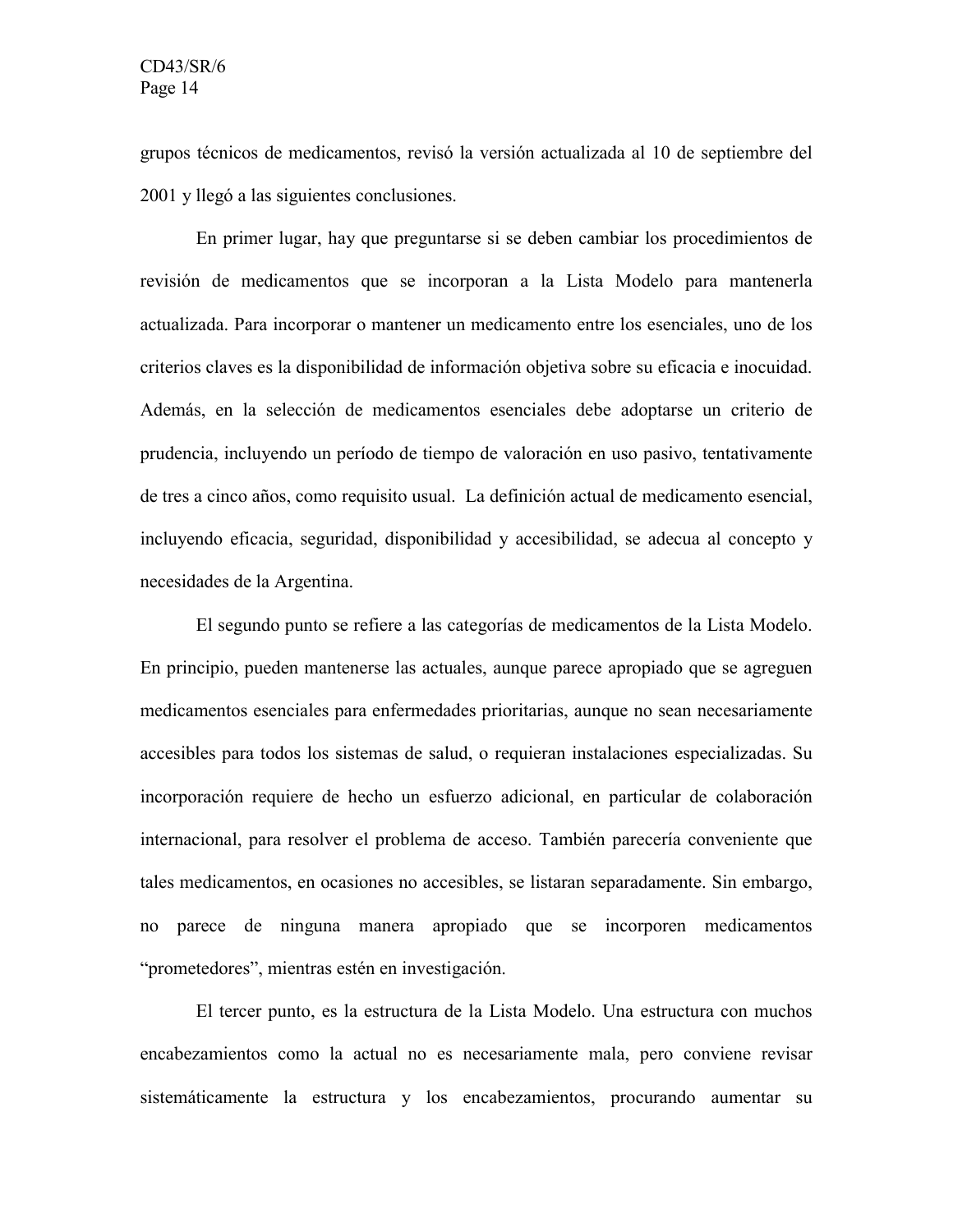coherencia y reducir el número de repeticiones y subsecciones. Por ahora no parece apropiado expandir la lista modelo para que incluya sistemáticamente otras cosas, además de fármacos.

En cuarto lugar, la propuesta de cambiar los pasos para revisar una solicitud de incorporación parece en términos generales lógica, en la medida que contribuya a una mayor profesionalización del proceso. La utilización de un formulario con puntos predefinidos, incluyendo el criterio farmaeconómico de valoración, parece apropiada.

El quinto punto se refiere a cómo difundir de la manera más rápida posible las conclusiones y recomendaciones del Comité. Es evidente la necesidad de difundir esas recomendaciones lo más rápida y ampliamente que se pueda.

El sexto punto es la participación externa en el proceso de revisión y es evidente que, para cumplir cabalmente su función, libre de interferencias y presiones, las reuniones del Comité deben excluir a los representantes de las partes cuyos intereses estén involucrados. El proceso de actualización de la Lista Modelo debe garantizar que las consideraciones de los sectores afectados sean tomadas en cuenta, pero las deliberaciones y decisiones del Comité deben ser absolutamente independientes de los intereses particulares de cualquiera de las partes involucradas. Por lo tanto, taxativamente, a las reuniones de decisión deben ir solamente los miembros del Comité y el personal de la Secretaría de la OMS.

El séptimo punto es la revisión sistemática de los datos científicos referentes a los medicamentos de la Lista Modelo. La estrategia propuesta, basada en la identificación de un punto focal dentro de la estructura de la OMS para cada sección de la Lista, merece mayor análisis porque tiene ventajas y algunos inconvenientes. La principal ventaja es la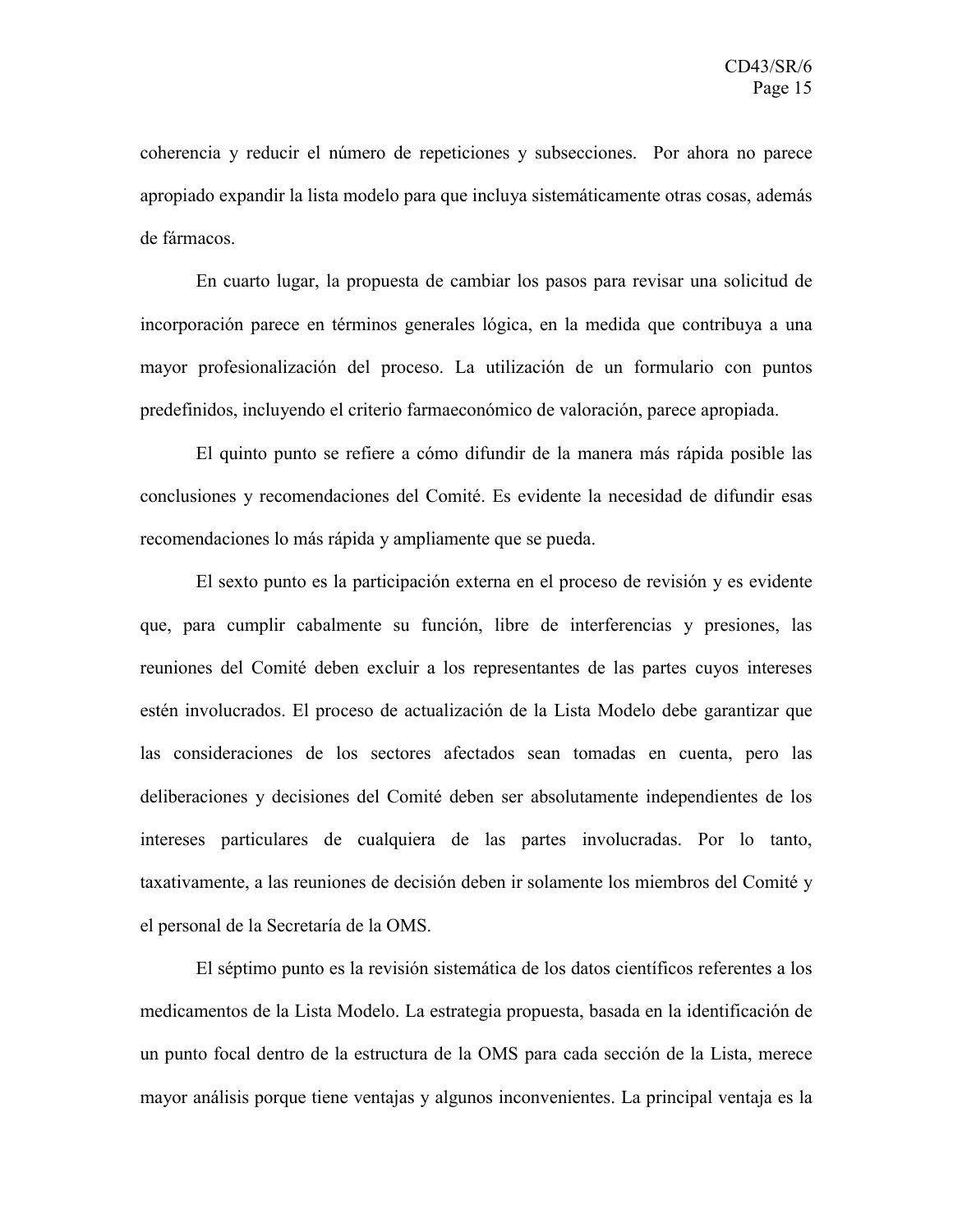profesionalización de parte de las tareas, que se contrapesa con la pérdida de unidad de criterios y la aparición de una posible dispersión en la forma de analizar distintas partes de la Lista. Argentina no apoya esta modificación, al menos con su actual estructura, aunque sí está de acuerdo en la necesidad de cambios en el proceso. En cambio, parece de sumo interés que el material clave de la selección de las drogas esenciales esté disponible en la página de Internet de la OMS.

El octavo punto es la organización de la biblioteca de medicamentos esenciales de la OMS. El CD-ROM de medicamentos de la OMS es una interesante iniciativa; sin embargo, la tendencia a acceder a información vía Internet debería privilegiarse.

Finalmente, el noveno y último punto es la próxima reunión del Comité. Los temas a resolver en esa reunión son muy importantes y no pueden quedar postergados hasta resolver la modificación del proceso de revisión y funcionamiento del Comité. El Comité debe continuar usando los procedimientos actuales hasta que se complete el proceso de revisión.

Dr. QUICK (Director, Essential Drugs and Medicines Policy, WHO) thanked the delegates for comments about their experiences with the essential drugs list and for their clear and constructive suggestions, which he would convey directly to the Director General of WHO. He also thanked the United States for bringing the issue to the attention of the PAHO Member States. Since the issuance of the first list in 1977, WHO had been updating the list every two years. Numerous changes had been made in the list, but very few changes had occurred in the process, hence the current effort to reexamine the process. The effort to review and revise the process was grounded clearly in the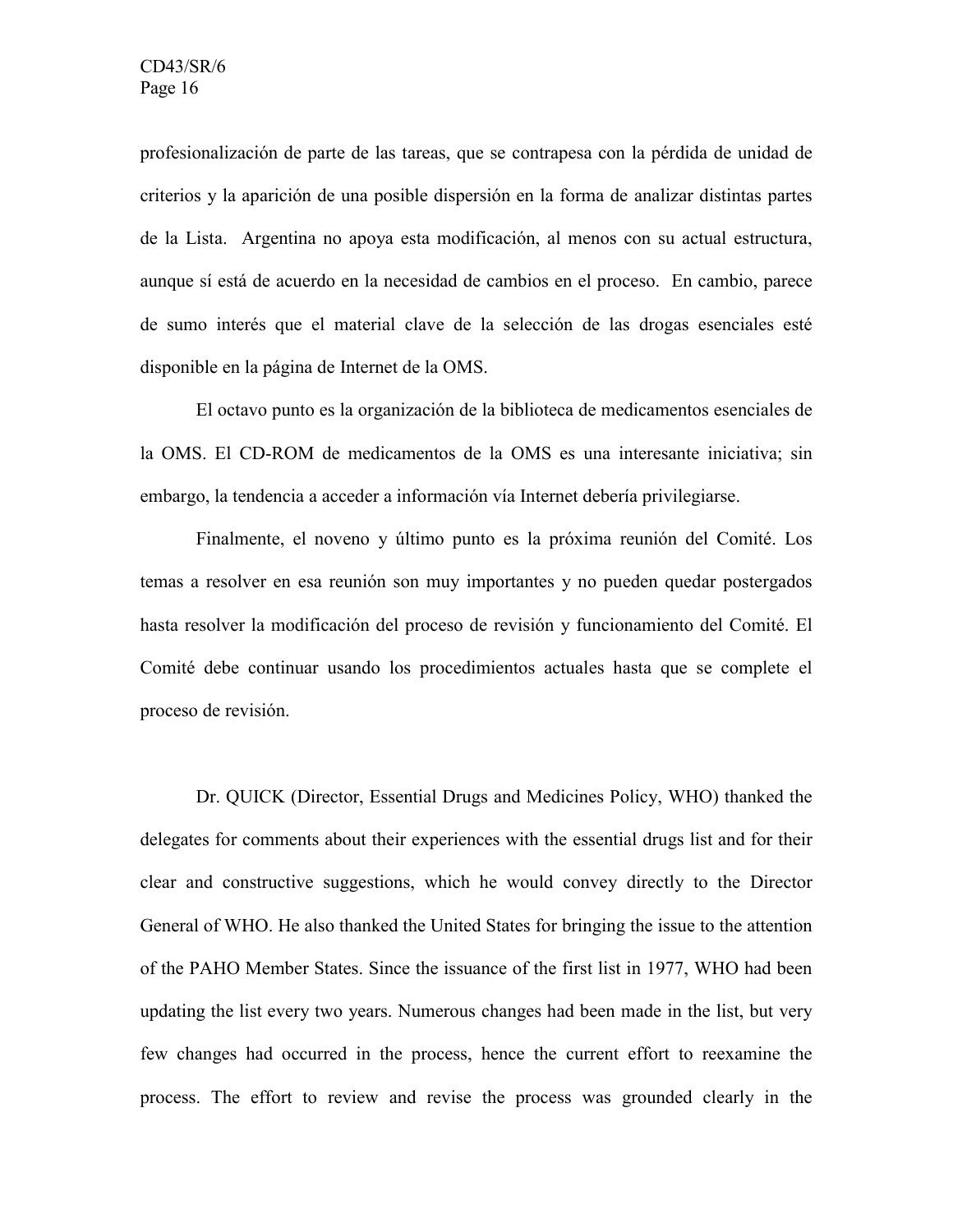objectives and language of the 1975 and 1978 resolutions on essential drugs. The aim was to have a process that was more scientific, more evidence-based, more transparent, and more responsive to current needs. The proposals and ideas for changing the process were reflected in the discussion paper alluded to by the United States and various other delegations (Circular Letter 13, dated 17 September 2001). The paper was available in English, French, and Spanish and could be obtained at the back of the Council chamber, from the Internet, or from the PAHO Regional Advisor on Essential Drugs. Comments on the paper, which were due over the next few weeks, would be reported to the Global Cabinet, the Regional Directors, and then to the Executive Board in January for consideration by the Member States. A progress report would be presented to Member States at the World Health Assembly in May 2002.

The DIRECTOR said that it was clear that everyone wished to see the list continue. It was also clear that everyone wished to see the Member States involved in the revision process, and Dr. Quick had pledged to convey those views to the Director General. Hence, the objective of discussion had been achieved.

#### ITEM 4.5: DEVELOPMENT AND STRENGTHENING OF HUMAN RESOURCES MANAGEMENT IN THE HEALTH SECTOR PUNTO 4.5: DESARROLLO Y FORTALECIMIENTO DE LA GESTIÓN DE LOS RECURSOS HUMANOS EN EL SECTOR DE LA SALUD

El Representante del COMITÉ EJECUTIVO explica que, en su 128.ª Sesión, en junio de 2001, el Comité escuchó un informe del Dr. Pedro Enrique Brito, Coordinador del Programa de Desarrollo de Recursos Humanos de la OPS, que resumía la situación de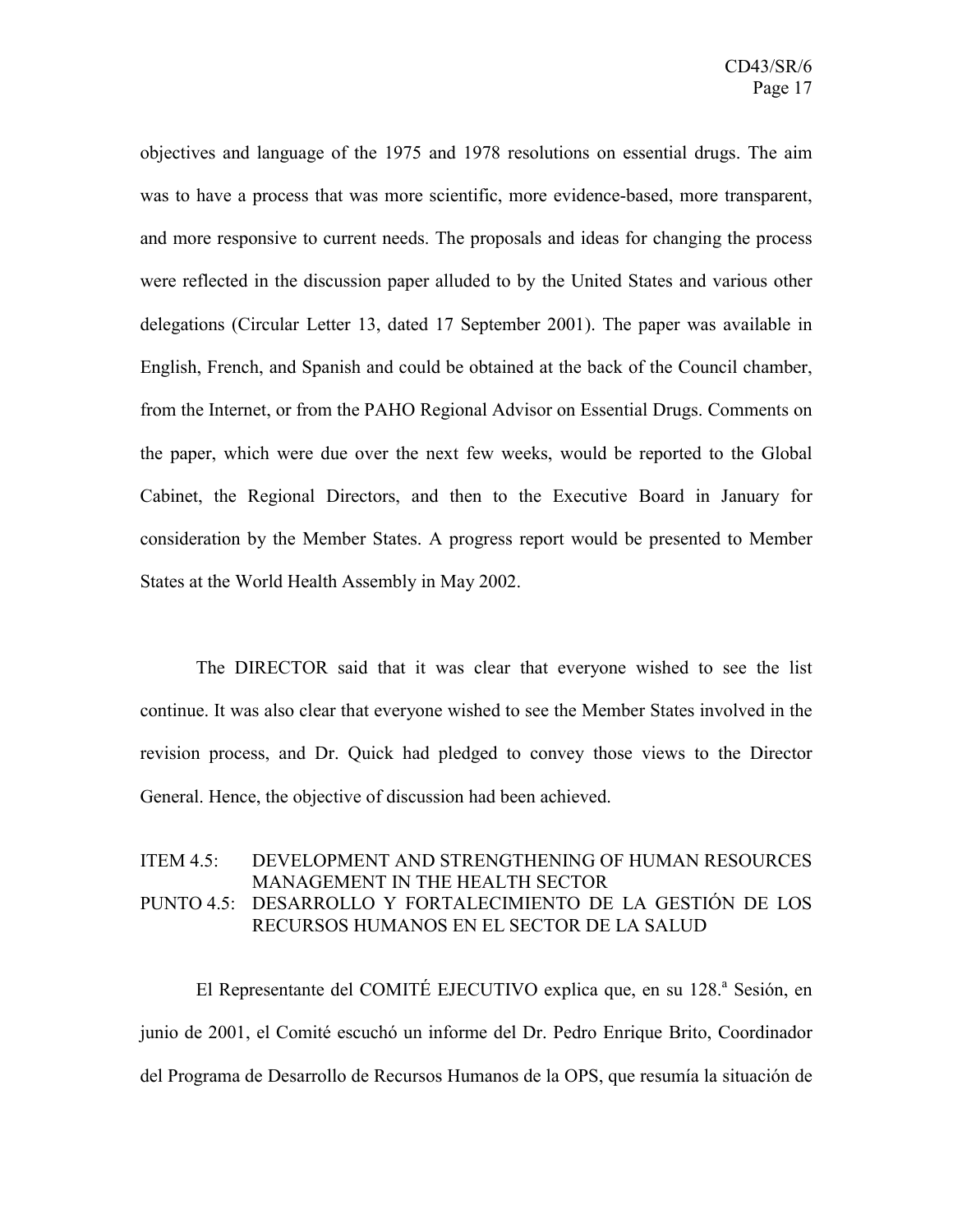los recursos humanos de salud en la Región y esbozaba los desafíos en materia de gestión de dichos recursos, en particular considerando los cambios relacionados con la reforma del sector sanitario. El funcionario señaló que el tema había estado ausente de la mayor parte de los programas de reforma sanitaria, aunque los recursos humanos eran indispensables para el desempeño de los sistemas de salud y el éxito de las reformas introducidas. Es más, la propia reforma sanitaria había creado nuevos desafíos para la gestión del personal sanitario, especialmente por la descentralización. La OPS considera la gestión de los recursos humanos una función esencial de salud pública; en consecuencia, su cooperación técnica en el campo de la gestión de recursos humanos está vinculada a la iniciativa de salud pública en las Américas, así como a su labor para mejorar el desempeño de los servicios de salud, fortalecer la función rectora de los ministerios de salud y apoyar la reforma sectorial. Un elemento imprescindible de la estrategia de cooperación técnica es el Observatorio de Recursos Humanos en las reformas sectoriales de salud, una iniciativa regional para la producción y difusión de información sobre los recursos humanos, que comprende grupos nacionales interinstitucionales e intersectoriales, coordinados por los ministerios de salud y las representaciones de la OPS/OMS en los países.

El objetivo del Observatorio es contribuir a la definición de políticas de recursos humanos y realizar la evaluación y monitoreo del desarrollo de esos recursos en los procesos de reforma sectorial. Esta iniciativa comenzó en junio de 1999, y en junio de 2001, al celebrarse la sesión del Comité Ejecutivo, participaban en ella 13 países. El documento sobre este tema analiza más detalladamente los principales retos con que se enfrentan los países en el área de la gestión de recursos humanos y describe el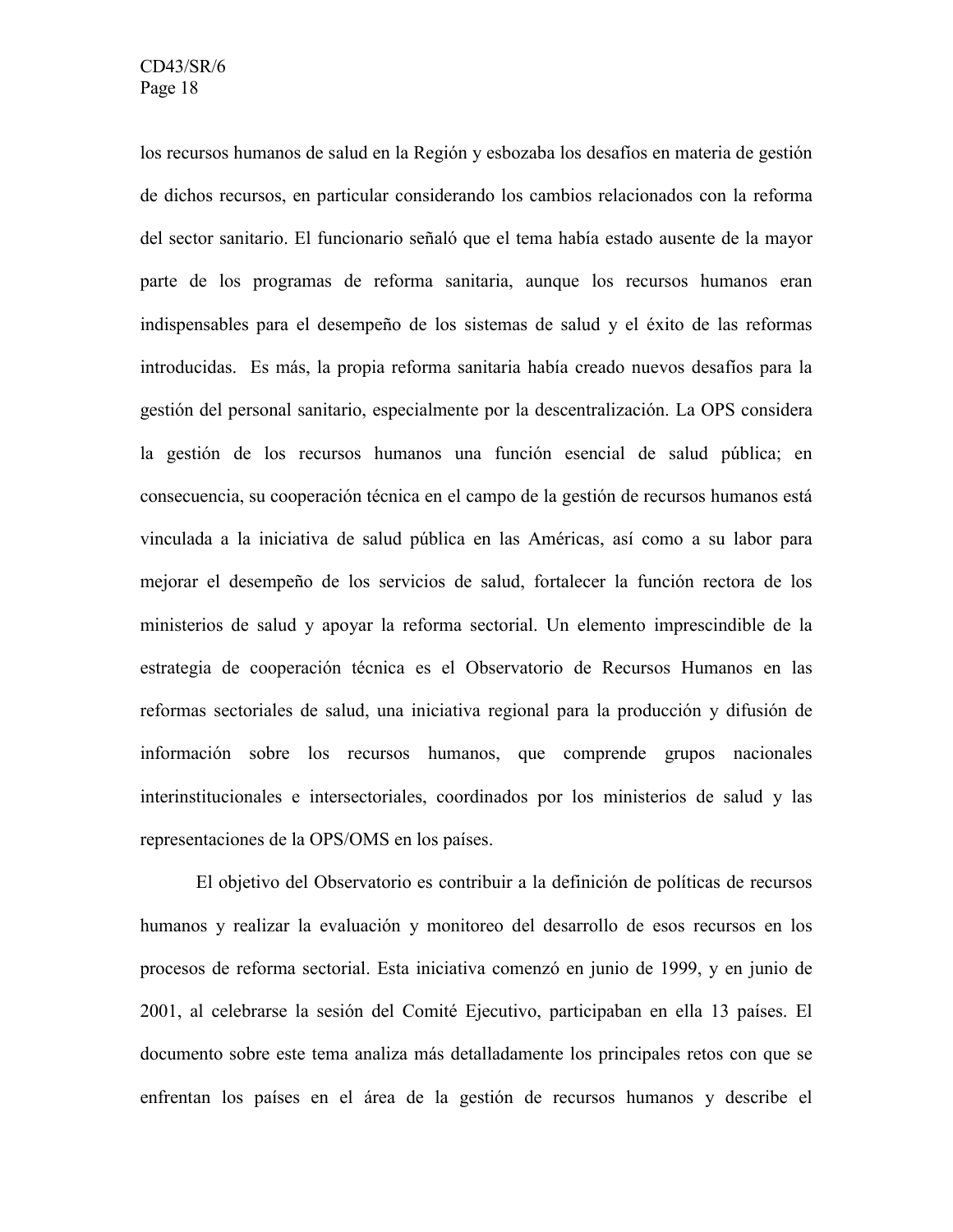Observatorio y los otros elementos de la estrategia de cooperación técnica de la OPS. El Comité Ejecutivo estuvo de acuerdo en la necesidad de conceder más importancia al desarrollo y fortalecimiento de la gestión de recursos humanos en el marco de la reforma del sector de la salud y aplaudió el liderazgo de la OPS al subrayar esa necesidad y organizar una reacción coordinada ante los retos que afrontan en materia de recursos humanos los sistemas de salud de la Región.

El Comité subrayó también la necesidad de programas de adiestramiento y de adaptación al cambio, con el fin de preparar al personal sanitario para los cambios de la reforma y las nuevas funciones que tendrían que desempeñar en los sistemas sanitarios descentralizados. El Comité expresó su apoyo al Observatorio y alentó a todos los Estados Miembros a que participaran en esta iniciativa, que se consideró un instrumento excelente para generar información sobre la situación de los recursos humanos, detectar problemas y necesidades, e intercambiar información sobre experiencias y prácticas adecuadas relacionadas con las gestiones sustanciales de estos recursos. Aunque se reconocieron los beneficios del intercambio de experiencias, también se señaló que los enfoques a la reforma sanitaria variaban en los países, y por ende, no se podían aplicar las mismas soluciones a los problemas de gestión de los recursos humanos en todos los casos.

Varios delegados recalcaron que debían tenerse en cuenta las necesidades y características propias de cada país. Se manifestó una preocupación considerable acerca de los desequilibrios en la combinación de profesionales sanitarios en los países de la Región y se instó a la OPS a que promoviera políticas y medidas que corrigieran esos desequilibrios.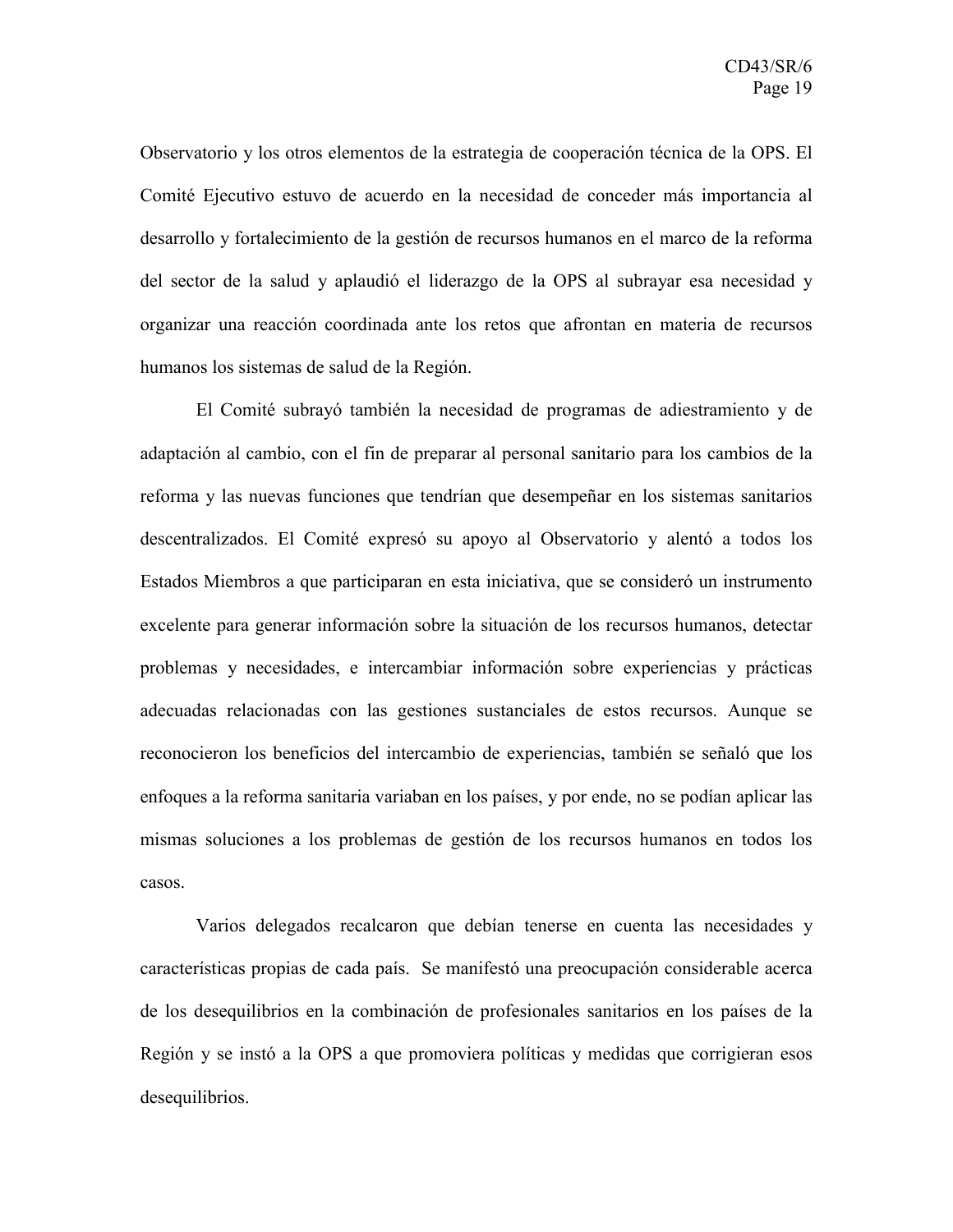La migración del personal de salud —continúa el Representante del Comité Ejecutivo— se citó también como un grave problema que exacerbaba la escasez de profesionales de la salud, especialmente enfermeras y enfermeros en algunos países. Además, se consideró decisivo mejorar la salud, la seguridad y las condiciones laborales de los trabajadores sanitarios, puesto que esas condiciones influían en el número de años de ejercicio de la profesión, el nivel de compromiso y productividad y, en última instancia, la calidad de la atención de los sistemas asistenciales.

El Comité juzgó apropiadas las actividades de cooperación técnica y las estrategias descritas en el documento. Se propuso agregar dos funciones para la OPS: evaluar las repercusiones de los cambios en la gestión de los recursos humanos y ayudar a los países a prever la demanda de esos recursos a largo plazo.

La resolución aprobada por el Comité sobre el tema recomendó al Consejo Directivo que apruebe una resolución que inste a los Estados Miembros a que otorguen mayor prioridad a las políticas de desarrollo de los recursos humanos en los procesos de reforma sectorial, y que participen activamente en la iniciativa del Observatorio de Recursos Humanos. El proyecto de resolución solicita al Director que convoque el interés y la voluntad de las autoridades políticas sectoriales para dar mayor prioridad a las políticas de recursos humanos y de manera específica al desarrollo y fortalecimiento de la gestión de esos recursos en el sector de la salud; que aliente la participación de todos los Estados Miembros en la iniciativa del Observatorio de Recursos Humanos; que impulse activamente la capacitación de dirigentes de salud pública y del personal encargado de la gestión de estos recursos, con la finalidad de fortalecer la capacidad institucional en este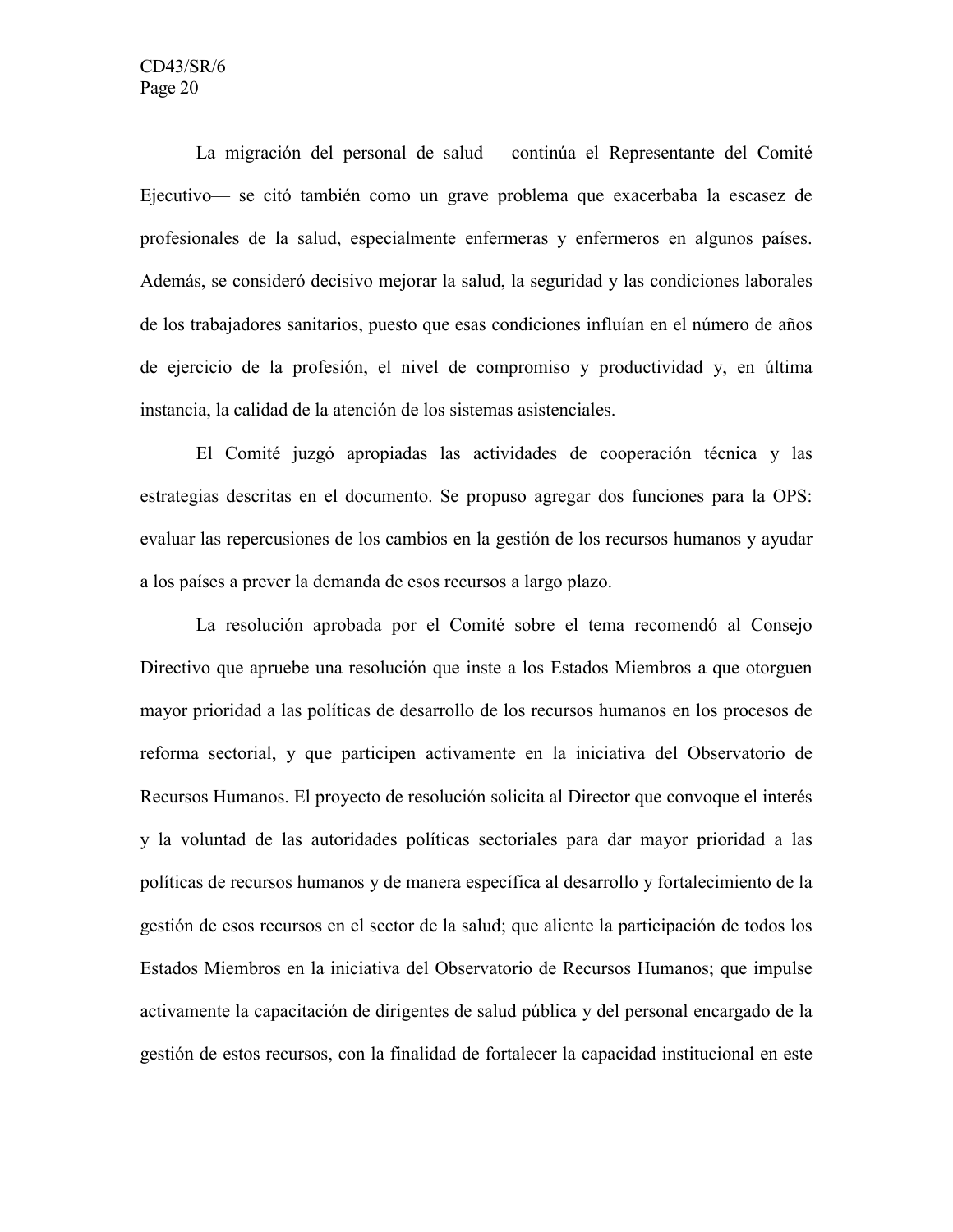campo; y que aliente el uso de una amplia variedad de profesionales de la salud con miras a promover la consecución de metas generales de salud pública.

El Delegado de BOLIVIA dice que el tema de recursos humanos merece una atención particular y explica que parte de los recursos del alivio de la deuda externa boliviana han sido invertidos en recursos de salud, y que se contratarán 2.200 enfermeras, médicos y auxiliares en las zonas rurales más alejadas del país. Dice también que sería conveniente tener en la región andina algún mecanismo de cooperación en recursos humanos y participar en iniciativas de intercambio de profesionales.

La Delegada de CANADÁ dice que, según se consigna en la Declaración y el Plan de Acción de la Tercera Cumbre de las Américas, los Estados Miembros fortalecerán y promoverán la elaboración de estándares internos referidos al ejercicio de la profesión, los procedimientos de acreditación y la entrega de licencias, códigos de ética y programas de educación y capacitación para el personal de la salud. Si se llevan estas palabras a la práctica, se mejorará la composición del personal de salud, la preparación de los trabajadores de la salud y, en último término, la prestación de servicios de salud en la Región.

Al personal de salud corresponden la mayor parte de los costos de la atención médica. Cuando los recursos humanos son limitados, es esencial asegurar que en el sector de la salud se empleen de forma eficaz y efectiva. También es importante poner de relieve la necesidad de medir y mejorar la salud y la seguridad de los trabajadores de la salud, así como las condiciones del lugar de trabajo, por cuanto el medio ambiente afecta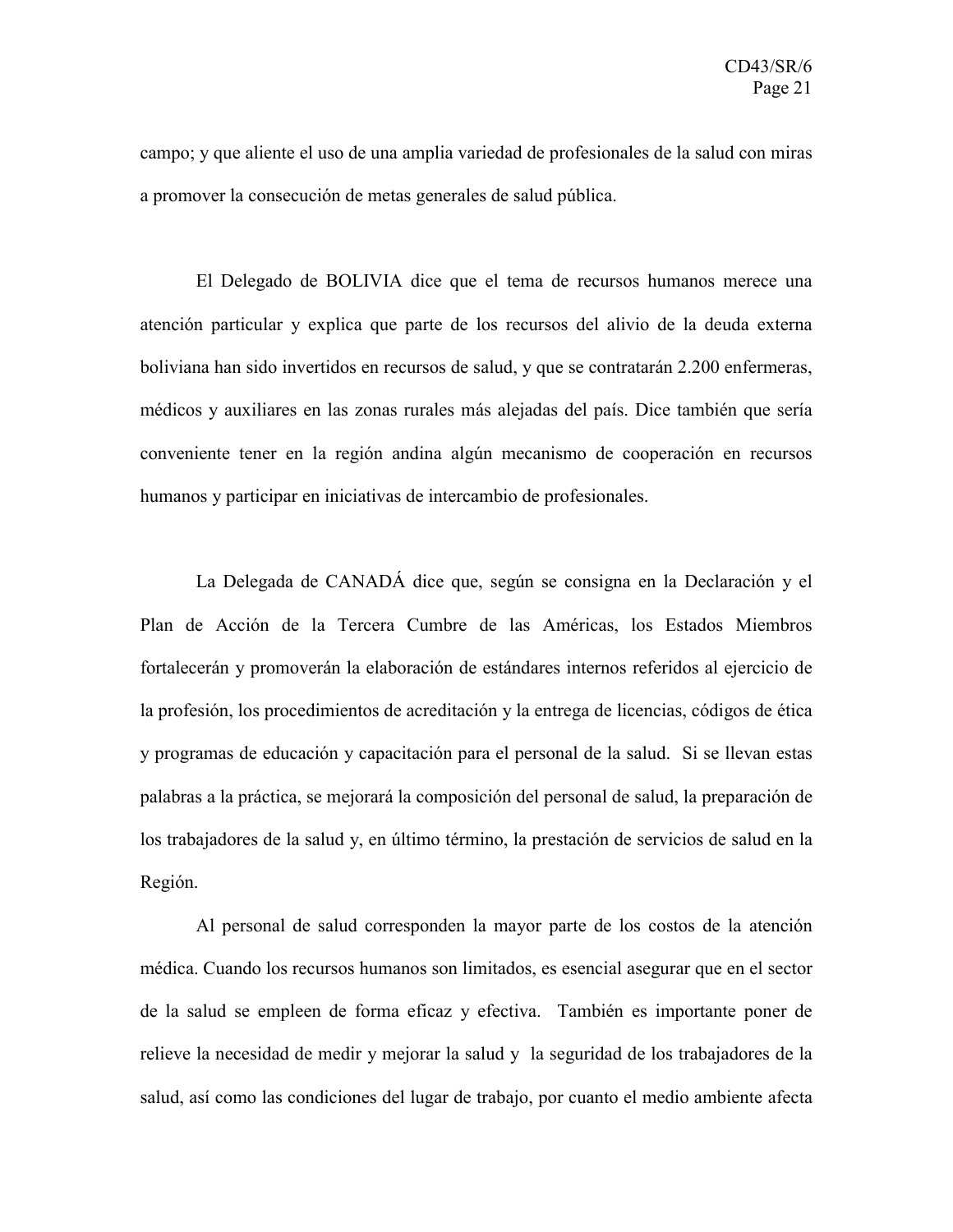significativamente al número de años que permanecen en la profesión, el nivel de su compromiso, su productividad y la calidad y capacidad del sistema de salud. Además de responder a la demanda, ha de decidirse qué servicios son necesarios y asegurar que su prestación sea la más apropiada.

Los prestadores y administradores del sistema de salud constituyen el fundamento del sistema de salud canadiense y, a semejanza de otros países de la Región, Canadá trata de mejorar la distribución y variedad de los profesionales de salud, así como su capacitación y los procedimientos de acreditación. Además, es útil que los países desarrollen sus propios sistemas de información de salud, para orientar la toma de decisiones y la elaboración de políticas sobre recursos humanos. De suma importancia es que la recopilación de datos y la elaboración de políticas se lleven a cabo, en consulta con los profesionales de la salud, en un equipo multidisciplinario.

Si bien los recursos humanos de enfermería de Canadá representan la mayor proporción de los profesionales de salud del país, ha habido una continua disminución del número de enfermeras registradas per cápita. Dadas las limitaciones que afrontan los profesionales de enfermería del país, se constituyó recientemente un Comité Consultivo Canadiense sobre Enfermería, con la encomienda de mejorar la calidad de la vida laboral del personal de enfermería. El Comité está formado por 16 miembros nombrados en representación de todas las regiones y servicios de salud del país, y en él se contemplan las distintas funciones del personal de enfermería.

Además, en respuesta a la escasez de médicos y especialistas en las zonas rurales, se han adoptado varias iniciativas destinadas a mejorar la distribución de médicos en el país. En junio de 2000, por ejemplo, el Ministro de Salud creó un consejo consultivo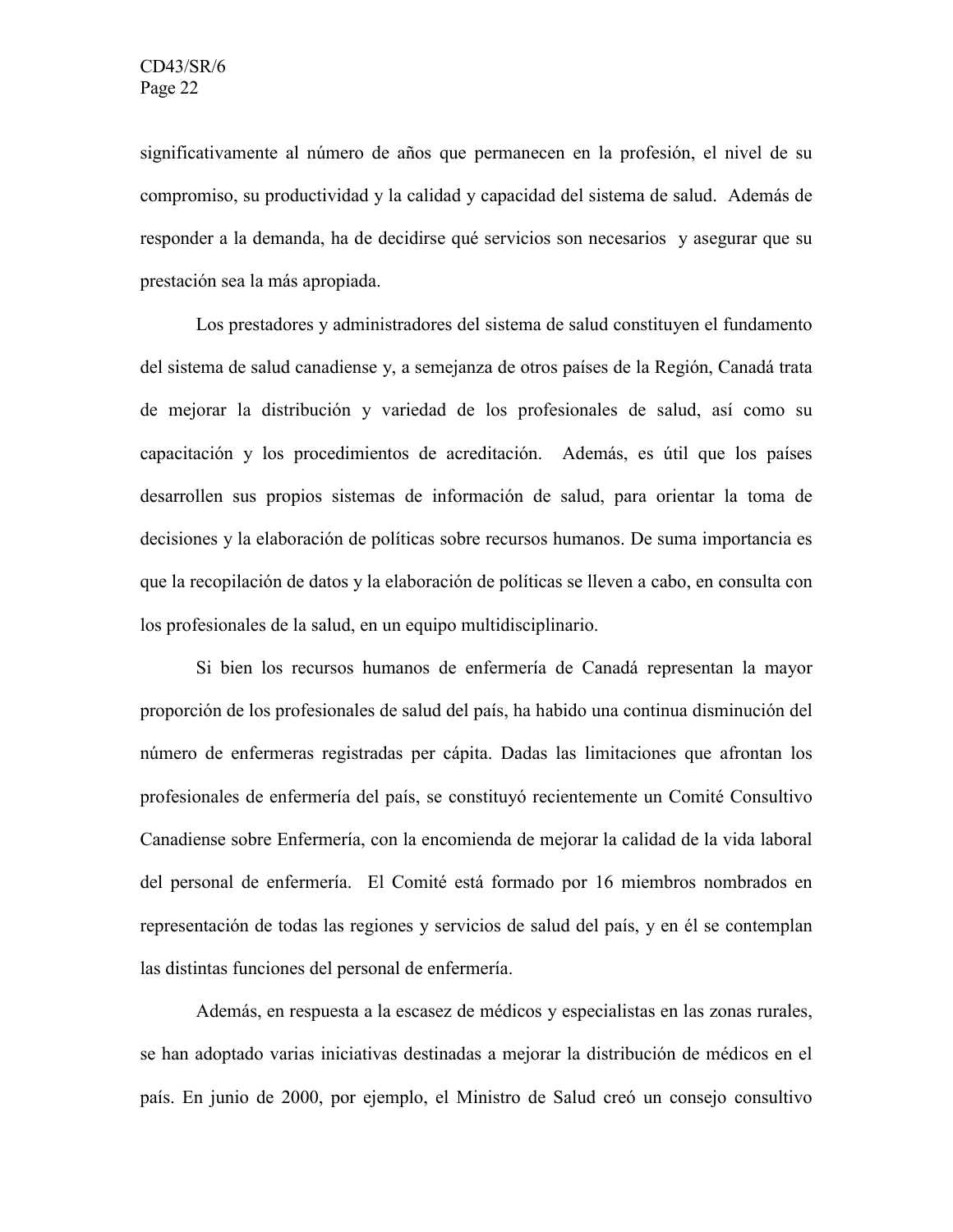sobre salud rural con objeto de prestar asesoramiento provincial sobre asuntos de salud en las zonas remotas de Canadá. Asimismo, el Gobierno Federal y los gobiernos provinciales y territoriales tienen un comité consultivo cuya función consiste en asesorar a los ministros en materia de recursos humanos en salud. Existen numerosos ejemplos que pueden ser útiles para los países de la Región que se enfrentan con dificultades semejantes con respecto a los recursos humanos en el sector de salud. Entre ellos cabe citar el apoyo que presta la OPS al grupo centroamericano de enfermería, el que desarrolla el Centro de Estudios de Enfermería de Terranova, y el emprendido por las escuelas de enfermería de América Central.

Durante varios años, la Asociación de Enfermería de Canadá se ha asociado con la asociaciones nacionales de enfermería de América Latina y ha colaborado en materia de desarrollo social y actualizaciones en enfermería con Nicaragua, Ecuador y El Salvador, donde ya se están implantando proyectos de atención primaria en poblaciones vulnerables. Canadá respalda también el concepto de observatorio y el papel de dirección que la OPS está desempeñando para dar una respuesta coordinada a los problemas de recursos humanos que afectan a todos los sistemas de salud de la Región.

Probablemente la OPS sea el organismo que se encuentra en mejor posición para abordar los problemas que afectarán a los recursos humanos en salud, como la globalización de la fuerza de trabajo, la acreditación de personal y de escuelas de enfermería y los convenios entre los países para selección de personal. Canadá espera continuar colaborando con la OPS para responder a esos desafíos.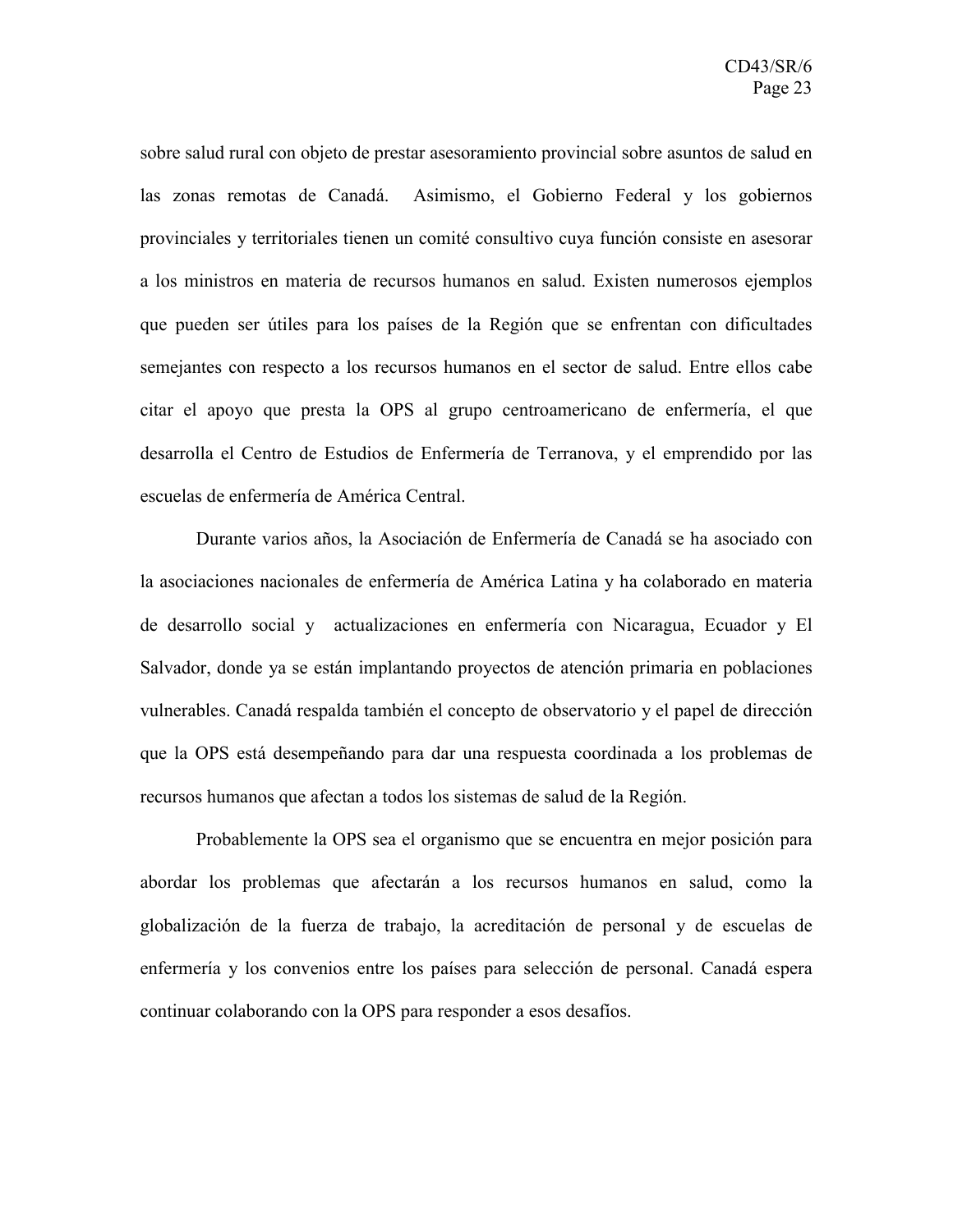Finalmente, propone dos enmiendas al proyecto de resolución sobre desarrollo y fortalecimiento de la gestión de los recursos humanos en el sector de la salud. La primera es añadir en el párrafo 1 de la parte dispositiva lo siguiente: Instar activamente la participación de enfermeras, doctores y otros profesionales en la elaboración de políticas y programas nacionales con respecto a recursos humanos, dados los valiosos conocimientos técnicos que esos trabajadores pueden aportar a los procesos de reforma del sector de la salud. Y la segunda, modificar el apartado c) del párrafo 2 de la parte dispositiva del siguiente modo: que aliente el uso de la amplia variedad de profesionales de la salud con miras a promover la consecución de metas generales de salud pública y lograr la participación de estos profesionales en la elaboración de la política y programa regional en cuanto a la gestión de los recursos humanos en el proceso de reforma del sector de la salud.

The Delegate of the UNITED STATES OF AMERICA said that the global challenge of developing a sustainable, competent, and committed health workforce was indeed daunting. Many of the countries were having trouble recruiting and retaining medical professionals, especially nurses. The United States supported the regional strategy of the Observatory of Human Resources in Health Sector Reform as a tool for assessing the human resources situation and providing assistance to Member States for the development of human resources management policies. An important facet of the development of human resources was training of administrators and policy-makers in the ministries of health. In that connection, he was pleased to announce that his country had recently created the Fellows of the Americas Program, whose aim was to facilitate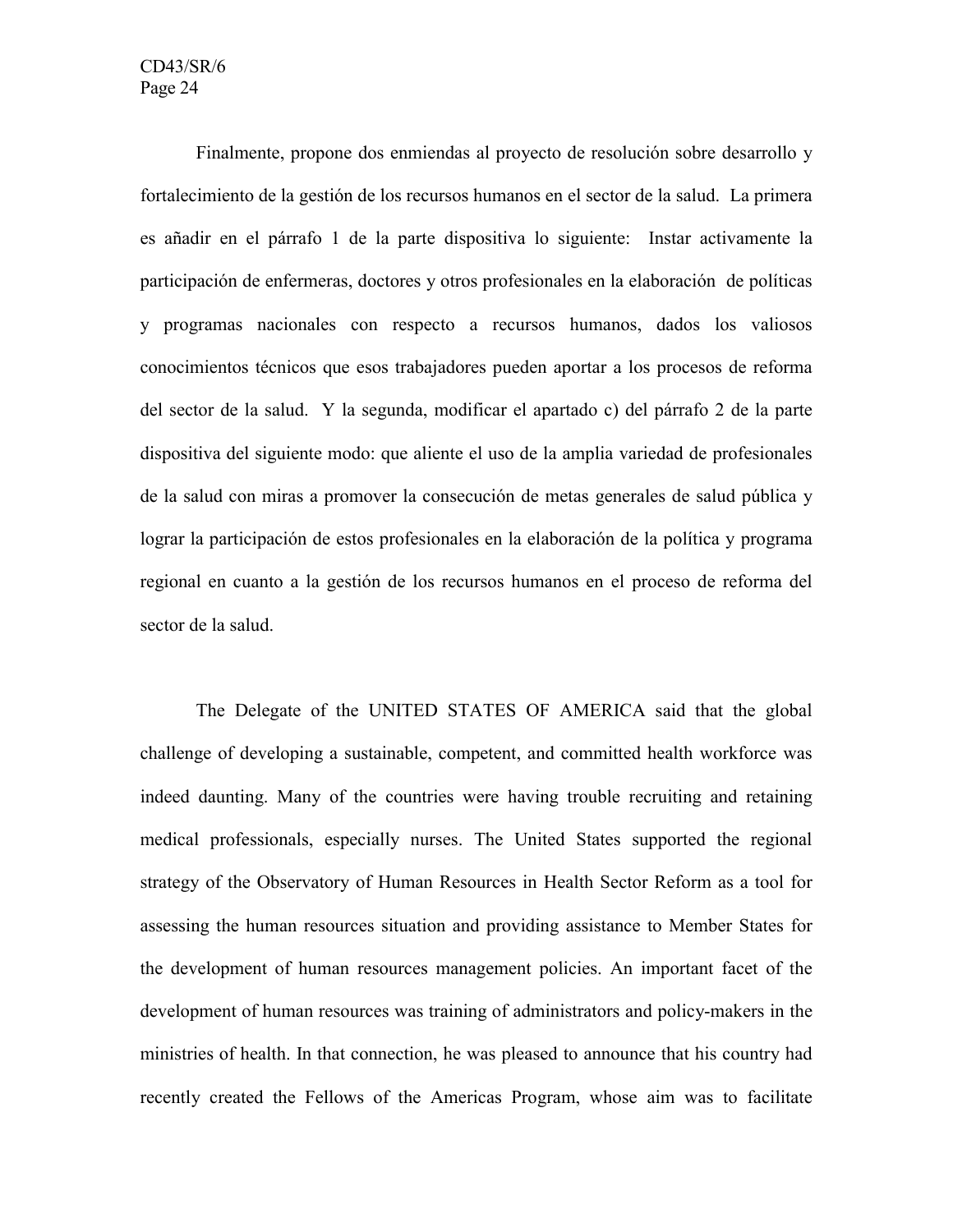exchanges of health professionals between the Government of the United States and the governments of the other nations of the hemisphere. Several governments had already expressed interest in sending staff to agencies under the United States Department of Health and Human Services, and his delegation encouraged other ministries to consider taking part in the program.

O Delegado do BRASIL manifestou o apoio de seu país à resolução e disse que o documento apresentado pela OPAS para discussão aborda um tema de fundamental importância para a concretização das políticas de saúde dos diferentes países da região–o desenvolvimento e o fortalecimento da gestão de recursos humanos. É oportuno, pois ressalta a gestão de recursos humanos como decisão política para mudança. O Brasil encontra-se numa conjuntura de reforma do Estado, de delimitação de suas funções, de implementação de instrumentos legais que ordenam a contenção de gastos, inclusive de tetos para despesas com pessoal. O Programa de Saúde da Família traz outros desafios: trabalho em tempo integral, remuneração diferenciada, delimitação da área de atuação, trabalho em equipe, incorporação da participação comunitária no trabalho de equipe, incorporação do planejamento na prática individual, a dimensão psicoafetiva e social na prática de saúde, a nova ética–o vínculo entre o indivíduo e a comunidade–haveria necessidade de um novo profissional em funções destes desafios? Esses e outros desafios e problemas associados caracterizam o panorama de recursos humanos em saúde e orientam as prioridades de intervenção na política de recursos humanos para a saúde no Brasil, quais sejam: o perfil, a disponibilidade e a distribuição dos profissionais, as competências profissionais, a necessidade de educação a distância, educação permanente,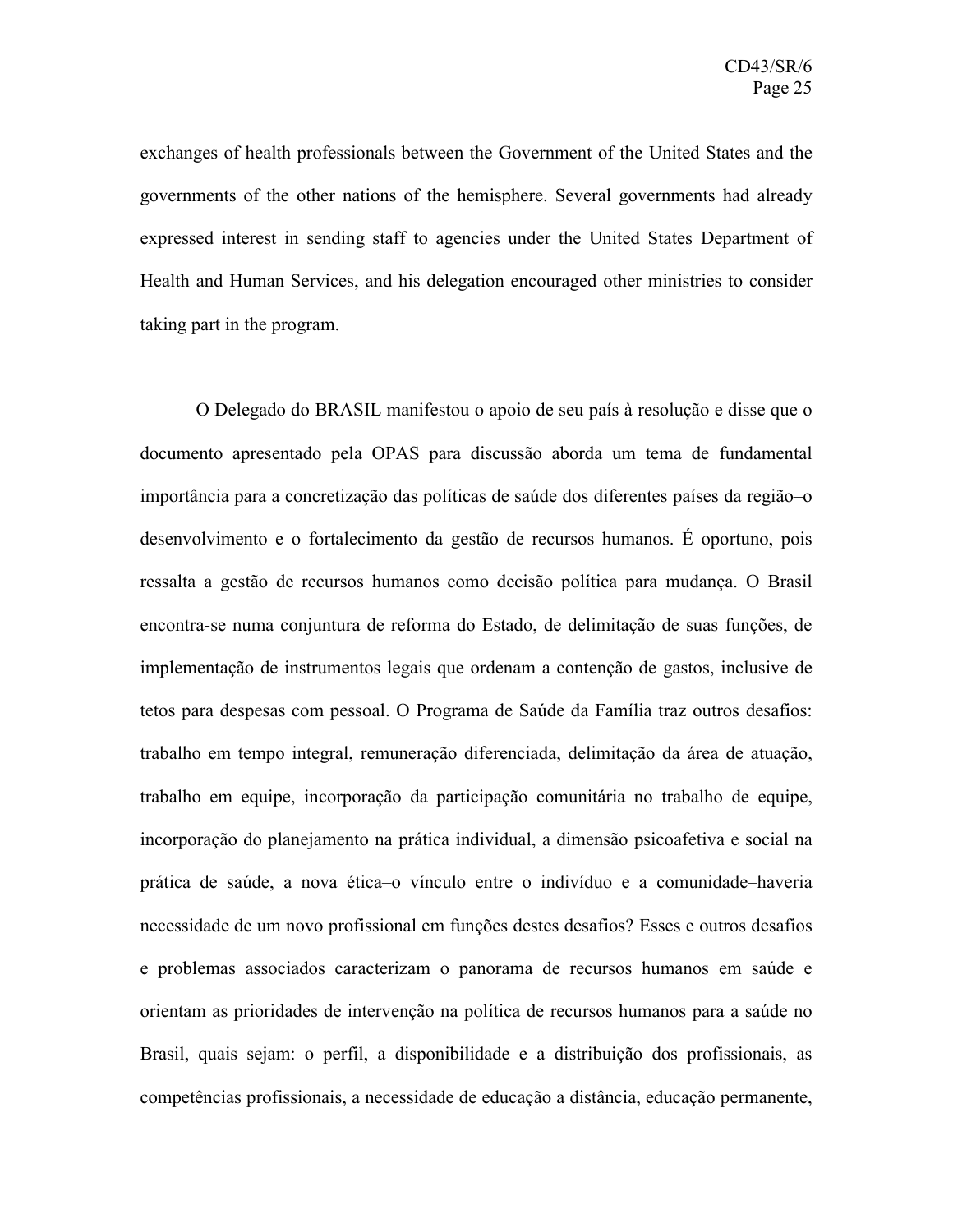a diversidade de vínculos, as modalidades de contratação, o arcabouço jurídico institucional para o setor de recursos humanos.

São quatro as prioridades de atuação do Ministério da Saúde no campo de recursos humanos:

- 1) Fortalecimento da capacidade de planejamento de recursos humanos para o sistema único de saúde, ampliando a rede de observatórios e recursos humanos em saúde; integração entre os níveis federal, estaduais e municipais; a articulação com entidades e conselhos profissionais; e intensificação do relacionamento com outros setores do governo.
- 2) Fomento em áreas prioritárias de capacitação para profissionais integrantes das equipes de saúde da família e em gestão e gerência, no âmbito municipal e estadual.
- 3) Intervenção na regulação da oferta de profissionais, inclusive interiorização dos trabalhadores de saúde, incentivos às mudanças nos currículos de graduação das escolas de formação no campo da medicina; fomento e apoio da formação de profissionais de nível médio requeridos pelo serviço de saúde; apoio e fortalecimento das escolas técnicas de saúde para os sistemas únicos de saúde. O fomento da auto-sustentabilidade de uma política descentralizada de desenvolvimento de pessoal e da articulação ensino-serviço para estratégias de educação permanente regionalizada, e do desenvolvimento de metodologias de educação à distância.
- 4) Fomento a auto-sustentabilidade da educação continuada, inclusive gestão de recursos humanos, cursos de especialização para gerentes de recursos humanos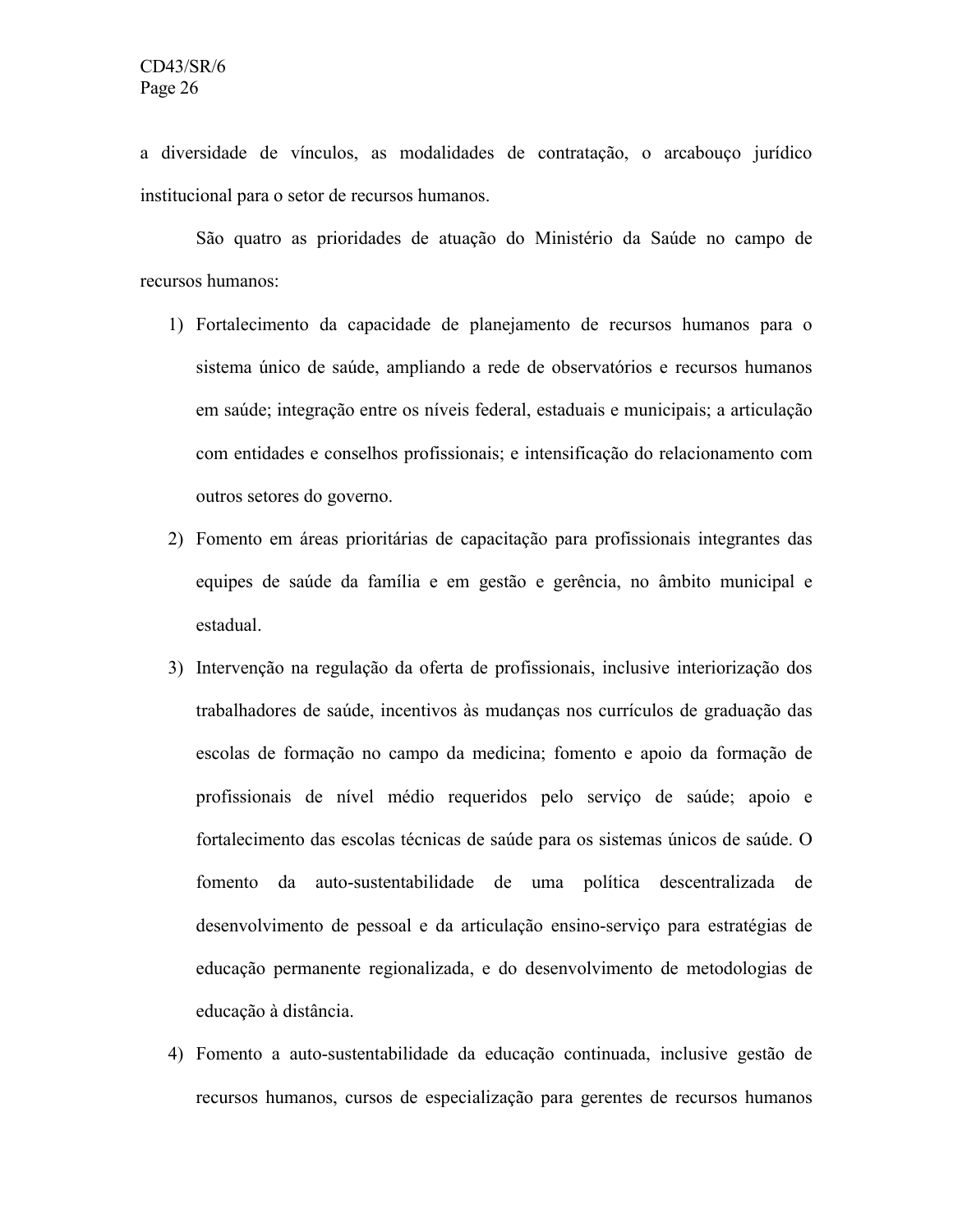das Secretarias Estaduais e Municipais de Saúde, bem como apoio às áreas programáticas do desenvolvimento de metodologias de educação e serviço.

5) Gestão do trabalho em relação ao vínculo remuneração/trabalho e aprofundamento da questão intra-setorial entre os três níveis de gestão do sistema único de saúde. Considera-se também de fundamental importância a incorporação de outros atores e o conhecimento de outros setores. O Observatório de Recursos Humanos no Brasil foi implementado na forma de uma rede de cooperação técnica, com o apoio da OPAS.

El Delegado de CUBA dice que el tema de los recursos humanos en salud es muy delicado en la Región, puesto que, si no se dan las soluciones adecuadas, será muy difícil disponer de sistemas de salud equitativos y accesibles. No debe olvidarse que, a menudo, los obstáculos que se surgen para alcanzar la equidad y el acceso a los servicios de salud se cifran precisamente en la falta de recursos humanos. A ese respecto se debe aclarar que la cantidad de recursos humanos es tan importante como la calidad de su formación académica. Lamentablemente, diversos países de la Región tienen médicos desempleados a pesar de disponer de vacantes, máxime en lugares muy distantes, donde más se precisa de recursos humanos capacitados.

Comparte las enmiendas propuestas por la Delegada de Canadá y añade que 2.490 médicos y enfermeras cubanos están trabajando en áreas alejadas de distintos países de la Región, donde precisamente se detectan las condiciones de salud más extremas. Además, Cuba ha puesto a disposición de los países la Escuela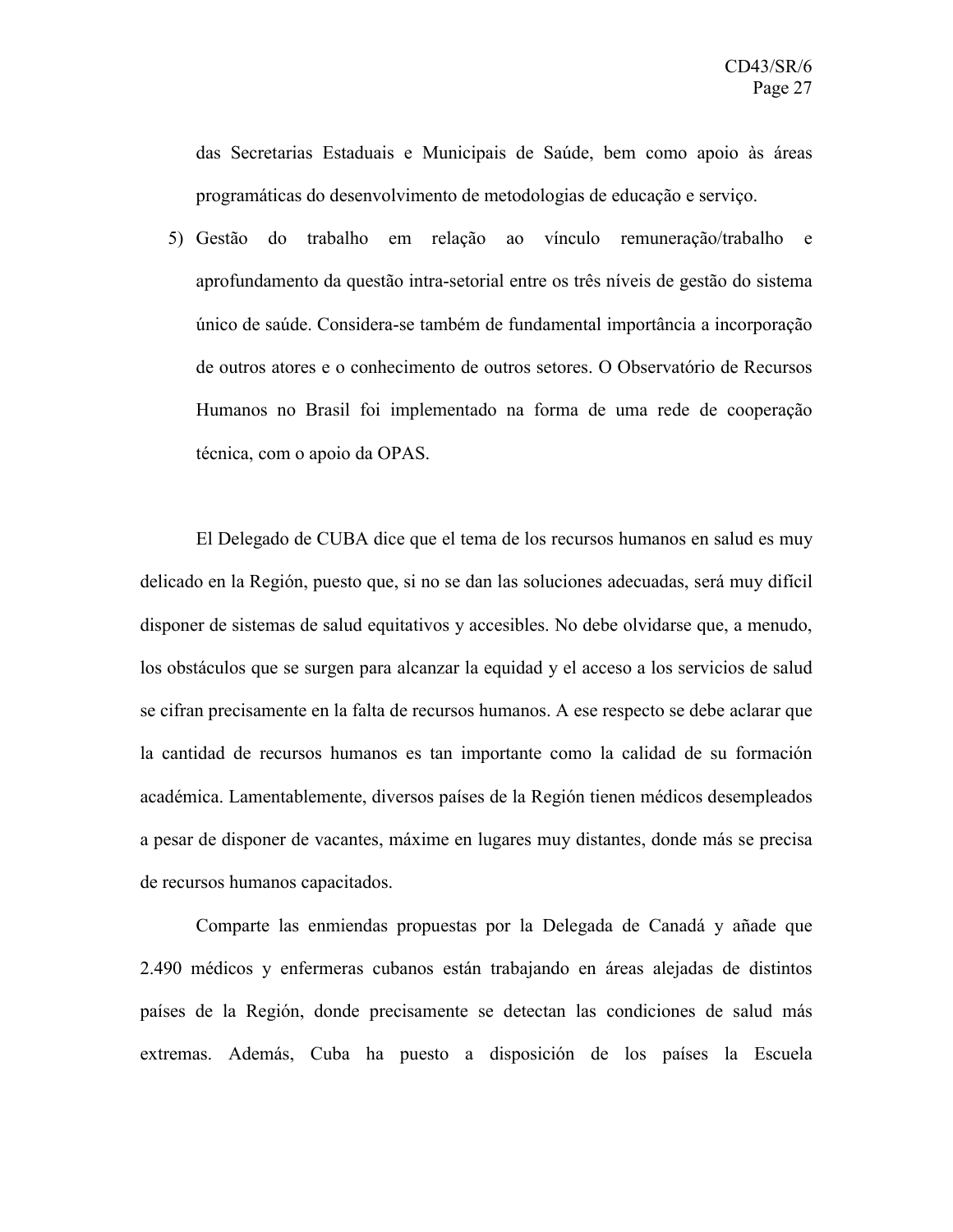Latinoamericana de Ciencias Médicas, donde actualmente estudian primero, segundo y tercer año de medicina 5.500 estudiantes becados de los países de la Región.

El representante del BANCO INTERAMERICANO DE DESARROLLO dice estar de acuerdo con el proyecto de resolución y que el hincapié que en él se hace para mejorar la gestión de los recursos humanos de salud en los países de la Región constituye el eje central en torno al cual giran los proyectos de reforma que el BID está ejecutando.

No obstante, es preciso hacer algunas puntualizaciones. Primero, los aspectos éticos de la profesión médica no están suficientemente analizados en el documento. En varios países de la Región se aprecia un decaimiento de los valores éticos de las profesiones de la salud, como los que se observan con la realización de procedimientos diagnósticos y terapéuticos que no se justifican por las necesidades de los pacientes y cuya prestación depende de intereses económicos de los profesionales. Un claro ejemplo de ello lo constituyen las altas tasas de cesáreas que se practican en muchos hospitales de países de la Región. Ello engarza directamente con lo que señaló el Sr. Iglesias en su intervención de ayer, cuando se refirió a que una proporción de la baja eficiencia de algunos servicios es atribuible a la provisión de servicios innecesarios, a juzgar por las necesidades de los pacientes.

Por otra parte, si bien se está apoyando el cambio del modelo de atención por medio de distintos proyectos, se observa que en la prestación de servicios prevalece innecesariamente la atención especializada de alta tecnología, en detrimento de la atención primaria.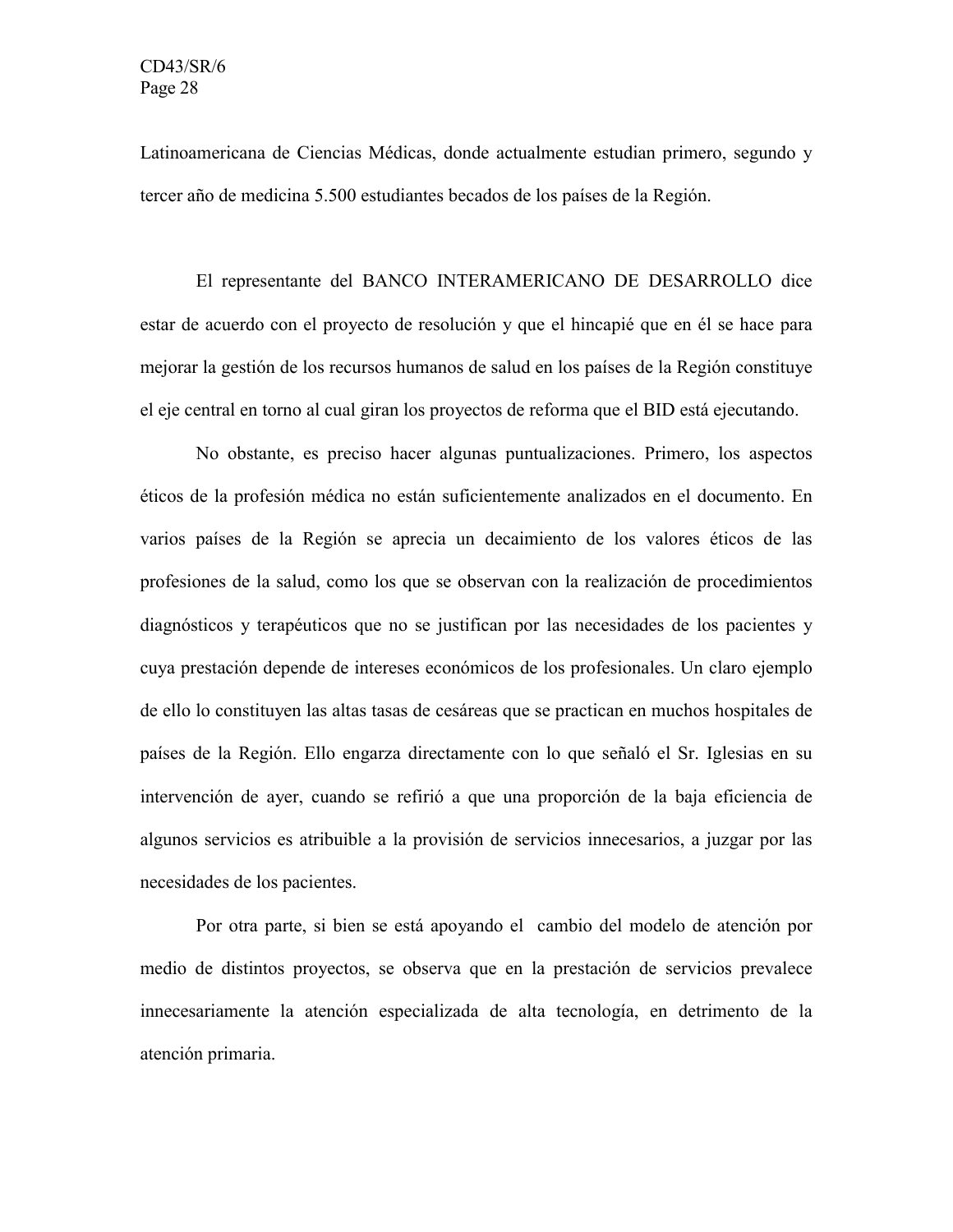Por último, debe destacarse que, en los procesos de planificación de recursos humanos por parte de los ministerios de salud, aunque el Observatorio de Recursos Humanos está aportando datos importantes, no se presta suficiente atención a la evaluación de los resultados de dicha planificación, sino que buena parte de los esfuerzos se limitan a analizar la evolución de la demanda de recursos.

El Dr. PEDRO E. BRITO (Coordinador, Desarrollo de Recursos Humanos, OPS) agradece a los delegados de los Estados Miembros su apoyo explícito al documento y la resolución, así como a la preocupación suscitada por la Organización con respecto a los recursos humanos.

Resulta un gran estímulo constatar un cambio bastante claro en la manera de entender los recursos humanos en el sector de la salud, porque, como se indica en el documento, hasta hace relativamente poco tiempo esa cuestión estaba ausente en los programas de reformas, siendo así que los recursos humanos, como se ha manifestado repetidas veces en el Consejo Directivo, y como señalaron también el Director y el Presidente del Banco Interamericano de Desarrollo, constituyen el elemento central en la atención de salud y en la prestación de servicios de salud a toda la población

La Región está viviendo un momento de transición, y lo que está ocurriendo con el desarrollo de los recursos humanos es algo parecido a una transición epidemiológica. Hay una superposición de problemáticas: así, hay una problemática que podría llamarse estructural, que tiene que ver con los desequilibrios en algunas ocupaciones, profesiones y especialidades, en las que existen inequidades, por ejemplo de género. Esa problemática se expresa en la falta de adecuación entre los perfiles educativos y las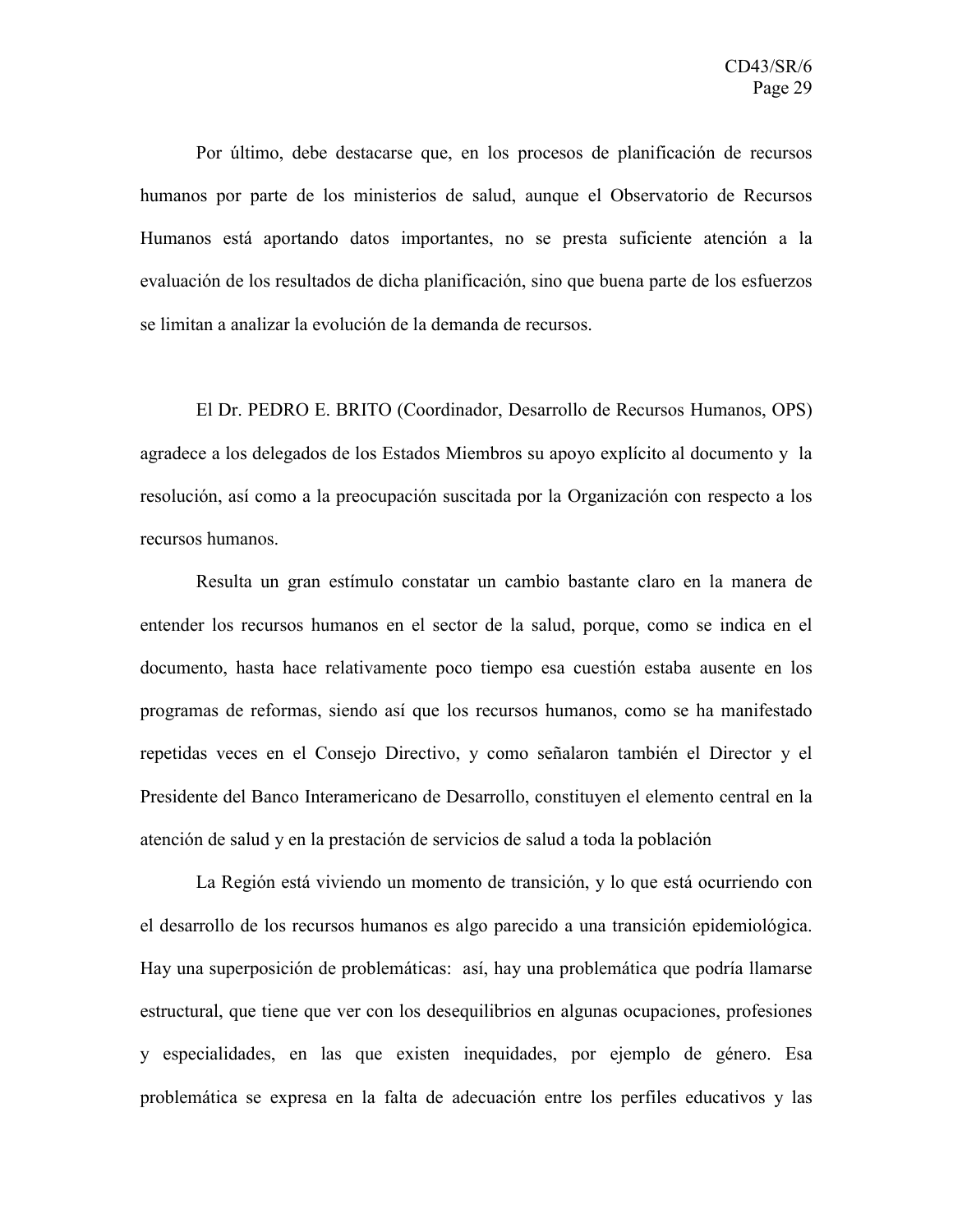necesidades de los servicios y la situación de salud, como manifestó el Delegado de la Argentina. La cuestión de los bajos salarios, de la falta de incentivos, etc., se agrava, se replantea y enfrenta cuando se inician procesos de reforma, y no sólo por la reforma misma sino, en algunos casos, por producirse cambios en las políticas económicas, la reforma del Estado, la reforma de la administración pública, e incluso la reforma del sector educativo, o la introducción de un nuevo paradigma regulador con respecto a la vinculación laboral y la gestión del trabajo en la sociedad. Sin embargo, se han planteado otros problemas, que tienen que ver con la mayor complejidad y los enormes desafíos que impone, en la gestión de los recursos, la descentralización de los sistemas de salud.

La cuestión de la calidad, como resaltó el Delegado de Cuba, requiere dar mayor énfasis a la productividad y la eficiencia, nuevos perfiles y nuevas competencias, porque se están produciendo ya cambios en los modelos de atención. Hay que redefinir la educación permanente, para que el personal de salud no sólo mantenga su competencia sino que desempeñe también su función. En definitiva, hay una serie de situaciones con las que empiezan a enfrentarse los sistemas de salud en unos momentos en que las políticas de recursos humanos eran muy débiles o inexistentes, y en que, en muchos países, la capacidad institucional de los gobiernos para intervenir en la planificación, la regulación y la gestión de los recursos humanos estaba muy debilitada. Éste es un momento importante, en el que las máximas autoridades del sector salud de la Región tienen que replantearse cuestiones, porque se trata de una situación nueva.

Agradece a la Delegada de Canadá que, al exponer el caso de la enfermería en el Canadá, haya presentado un proceso indicador de lo que está ocurriendo en el campo de los recursos humanos en toda la Región, recordando la trascendencia no sólo técnica de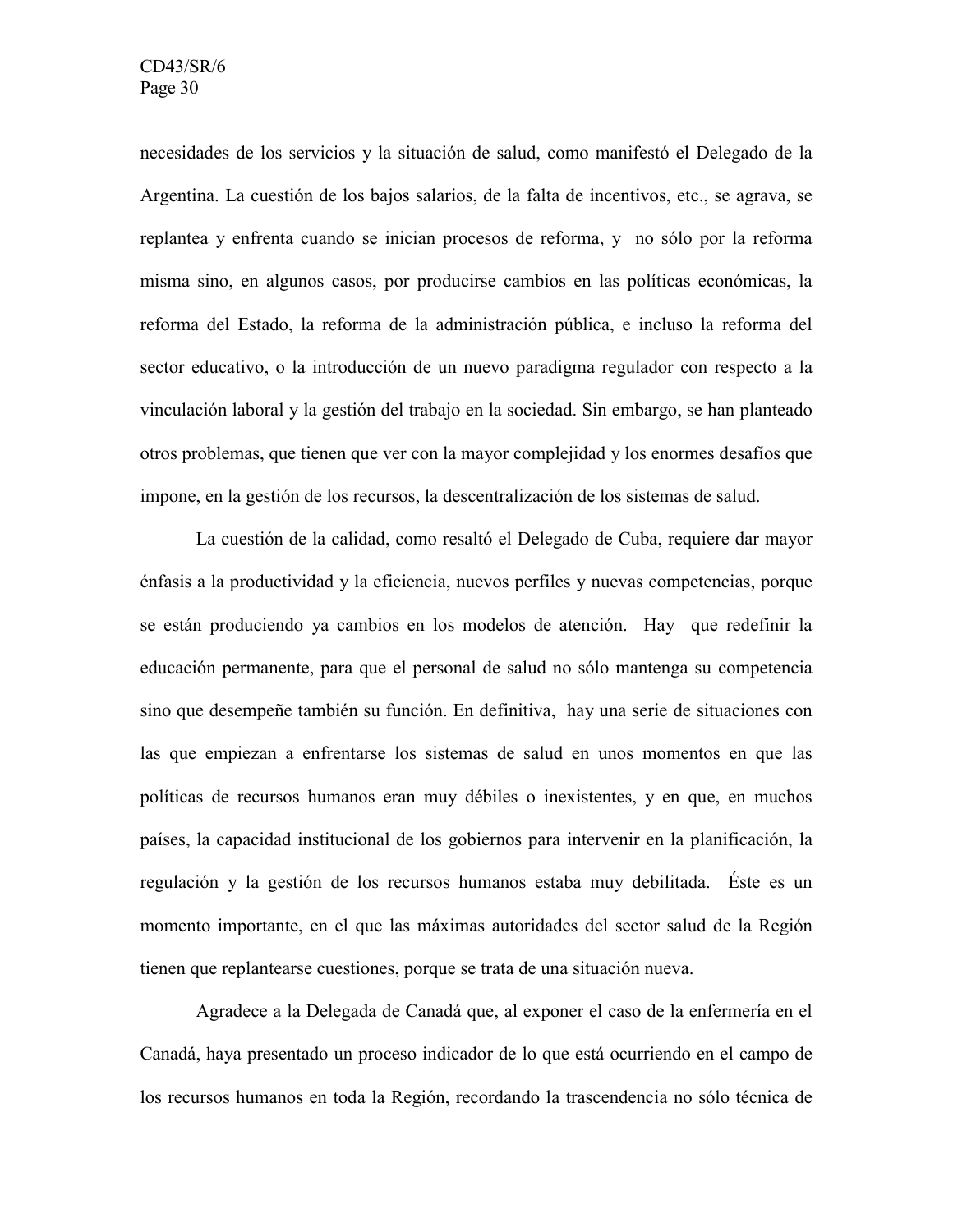los recursos humanos sino también económica y política. La necesidad de mejorar la información sobre los datos disponibles es fundamental, y ha de producirse y utilizarse esa información de una manera participativa. Ésa es tal vez una de las principales características de lo que se llama Observatorios de Recursos Humanos en los países. De lo que se trata es de convocar en un gran conjunto interdisciplinario, interinstitucional e intersectorial a los distintos actores institucionales y sociales, y a las distintas profesiones, junto con las entidades públicas responsables y el apoyo de la Organización, para generar y analizar información y datos útiles para tomar decisiones, y proponer elementos para la definición de políticas de recursos humanos de una manera participativa y permanente.

La situación de la enfermería es realmente un trazador, como se aprecia no sólo en el Canadá sino también en varios países del Caribe de habla inglesa y en otros países de la Región. La situación es excelente para empezar a revertir determinadas tendencias, y la sugerencia de incorporar en la resolución un llamamiento a la participación de todos los profesionales de la salud, no sólo en la generación de información sino también en la producción de elementos y propuestas para la definición de políticas, resulta absolutamente indispensable.

Quisiera también resaltar la importancia de la referencia hecha a los recursos humanos y los procesos de globalización o trasnacionalización, que no se expresan sólo en los flujos migratorios y la cooperación internacional, sino que se manifestarán también muy pronto en los acuerdos de integración subregional. Se trata de un elemento muy importante, y hay que empezar a pensar en cómo definir marcos y elementos para una mejor regulación internacional en lo que se refiere a la acreditación de instituciones y la certificación y recertificación de profesionales. En esta iniciativa de empezar a generar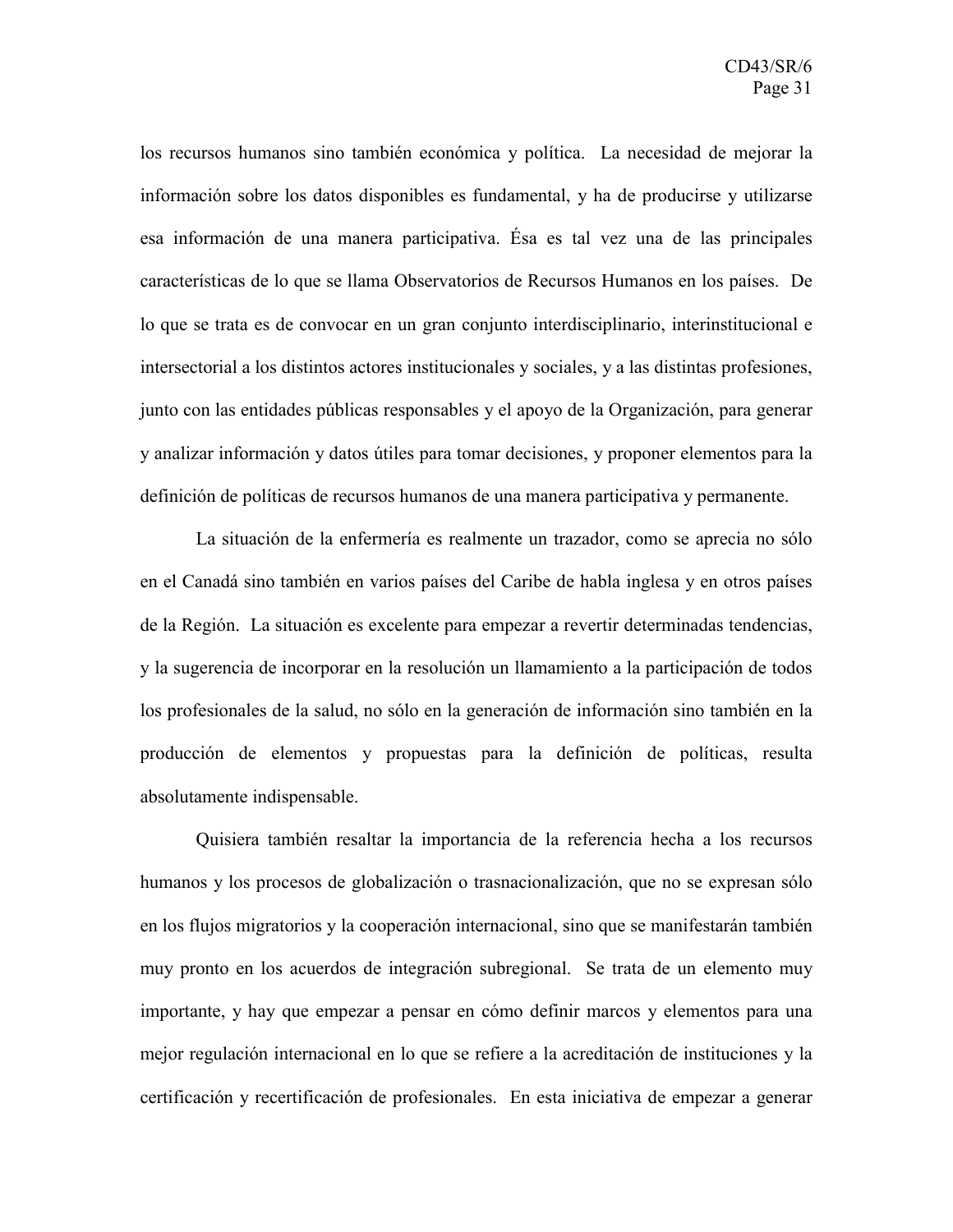elementos para la formulación de políticas y para fortalecer la capacidad de los gobiernos en planificación, regulación y gestión de recursos humanos, es importante que se incluya también a los legisladores y a los dirigentes sectoriales.

En la División de Sistemas y Servicios de Salud de la Organización, se está trabajando en una iniciativa denominada campo virtual de la salud pública, que tiene por objetivo generar programas educativos, servicios educativos e información relevante sobre los grandes temas de la salud pública, en una plataforma de educación a distancia sobre bases informáticas, fundamentalmente en Internet. Están participando muchas instituciones de educación en salud pública de la Región, la Universidad Abierta de Cataluña, la Escuela Andaluza de Salud Pública y unidades de la Organización como BIREME, la biblioteca virtual, etc. El cambio de modelo de atención y su impacto en el desarrollo de los recursos humanos que ha menciona el Delegado del Brasil es muy importante, porque obliga a que cualquier mirada sea un enfoque integral de los recursos humanos.

Para concluir, dice que se solicita del Consejo Directivo un mandato y un apoyo explícito para trabajar con los países en un conjunto de estrategias, una de las cuales es la de los Observatorios destinados a fortalecer las políticas de recursos humanos en las instancias de gobierno relacionadas con el desarrollo de esos recursos.

Le PRÉSIDENT invite le Rapporteur à présenter les projets de résolutions contenus dans le document CD43/9 et les amendements présentés par le Canada.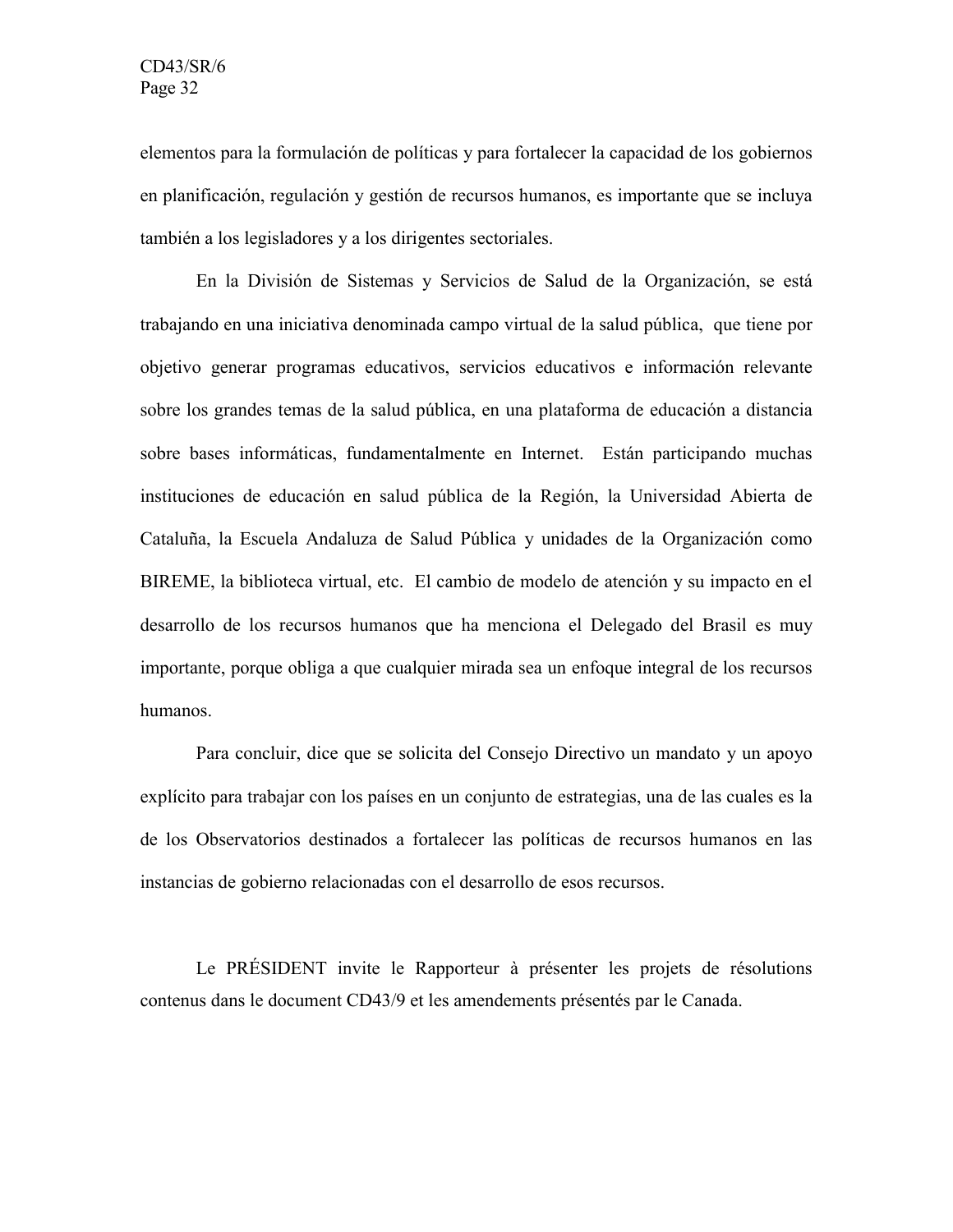The RAPPORTEUR presented the following proposed resolution contained in

Document CD43/9:

## *THE 43rd DIRECTING COUNCIL,*

Having considered document CD43/9 on the development and strengthening human resources management in the health sector;

Considering the need for health systems to accord higher priority to human resources policies and to the development and strengthening of human resources management within the framework of the current sectoral reforms; and

Bearing in mind that the Pan American Health Organization is promoting the initiative known as the Observatory of Human Resources in health sector reform in a large group of countries, with a view to increasing the availability and improving the quality of information and knowledge for decision-making in the area of human resources development,

#### *RESOLVES:*

- 1. To urge the Member States to:
- (a) accord higher priority to human resources development policies in their sectoral reform processes in general and to human resources management in the health services in particular, mobilizing mechanisms to sensitize and commit sectoral leaders and other relevant actors to the achievement of this goal and integrating personnel management into the general management of the health services;
- (b) actively participate in the Observatory of Human Resources initiative, facilitating the creation of intersectoral and interinstitutional groups in each country to analyze the situation, generate essential information, and formulate proposals on human resources policy, regulation, and management.
- 2. To request that the Director:
- (a) engage the interest and will of political authorities in the sector to accord higher priority to human resources policies and, specifically, to the development and strengthening of human resources management in the health sector;
- (b) advance the Observatory of Human Resources initiative, encourage the participation of all the Member States, further the development of methodologies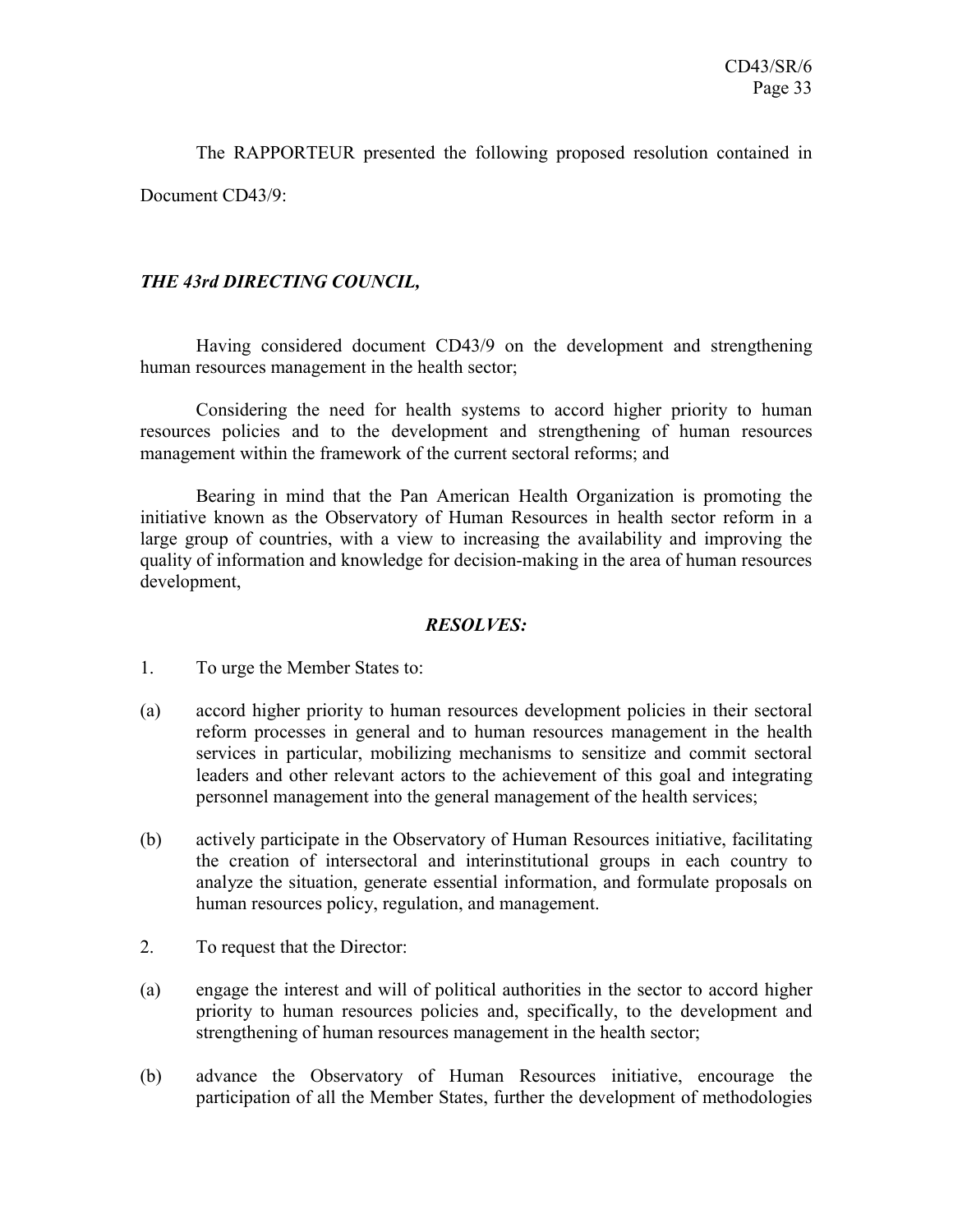and instruments for human resources management, and actively promote the training of public health leaders and the personnel responsible for this function to strengthen institutional capacity in this area;

(c) encourage the use of a broad mix of health professionals in order to promote broad public health goals.

# *EL 43.er CONSEJO DIRECTIVO,*

Habiendo considerado el documento CD43/9 sobre desarrollo y fortalecimiento de la gestión de los recursos humanos en el sector de la salud;

Considerando la necesidad de que los sistemas de salud en el marco de las actuales reformas sectoriales otorguen mayor prioridad a las políticas de recursos humanos y al desarrollo y fortalecimiento de la gestión de los recursos humanos, y

Tomando en cuenta que la Organización Panamericana de la Salud está impulsando la iniciativa del Observatorio de los Recursos Humanos en las reformas del sector de la salud con un numeroso grupo de países, con la finalidad de mejorar las disponibilidad y calidad de la información y el conocimiento para la toma de decisiones en materia de desarrollo de recursos humanos,

## *RESUELVE:*

- 1. Instar a los Estados Miembros:
- a) a que otorguen mayor prioridad a las políticas de desarrollo de recursos humanos en los procesos de reforma sectorial, en general, y a la gestión de recursos humanos en los servicios de salud, en particular, movilizando mecanismos para sensibilizar y comprometer a los dirigentes sectoriales y a otros actores relevantes para tal fin, integrando la gestión del personal en la gestión integral de los servicios de salud;
- b) a que participen activamente en la iniciativa del Observatorio de los Recursos Humanos facilitando en cada país la constitución de grupos intersectoriales e interinstitucionales para el análisis de la situación, la producción de información esencial y la formulación de propuestas en materia de política, regulación y gestión de los recursos humanos.
- 2. Solicitar al Director:
- a) que convoque el interés y la voluntad de las autoridades políticas sectoriales para dar mayor prioridad a las políticas de recursos humanos y, de manera específica,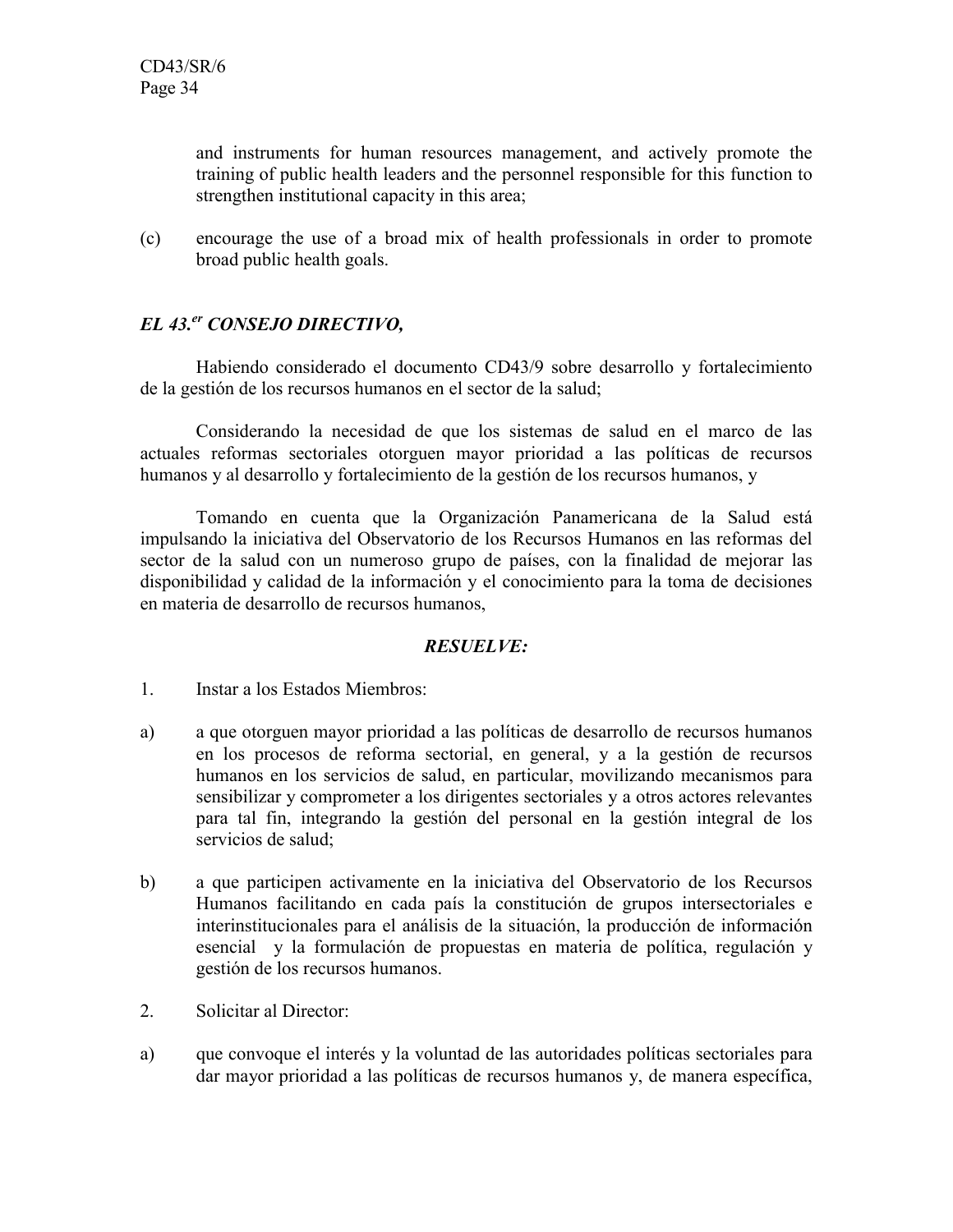al desarrollo y fortalecimiento de la gestión de los recursos humanos en el sector de la salud;

- b) que dé un mayor impulso a la iniciativa del Observatorio de los Recursos Humanos buscando la participación en el mismo de todos los Estados Miembros, que promueva el desarrollo de metodologías e instrumentos para la gestión de recursos humanos y que impulse activamente la capacitación de dirigentes y del personal responsable de esta función, con la finalidad de fortalecer la capacidad institucional en este campo;
- c) que aliente el uso de una amplia variedad de profesionales de la salud con miras a promover la consecución de metas generales de salud pública.

The RAPPORTEUR then read out the following amendments, suggested by the

Delegation of Canada (the amended portions appear in italics below):

Operative paragraph 1(c): [To urge the Member States to] *actively encourage the involvement of nurses, doctors, and other health professionals in the development of country human resource policies and programs, given the valuable expertise and experience that these workers can contribute to national health sector reform processes.*

Operative paragraph  $2(c)$ : [To request that the Director] encourage the use of a broad mix of health professionals in order to promote broad public health goals *and involve these health professionals in the Region's policy and program development as they relate to*

*human resource management in the health sector reform process.*

*Decision:* The proposed resolution, as amended, was adopted. *Decisión:* Se aprueba el proyecto de resolución así enmendado.

*The meeting was suspended at 4:15 p.m. and resumed at 4:41 p.m. Se suspende la reunión a las 4:15 p.m. y se reanuda a las 4:41 p.m*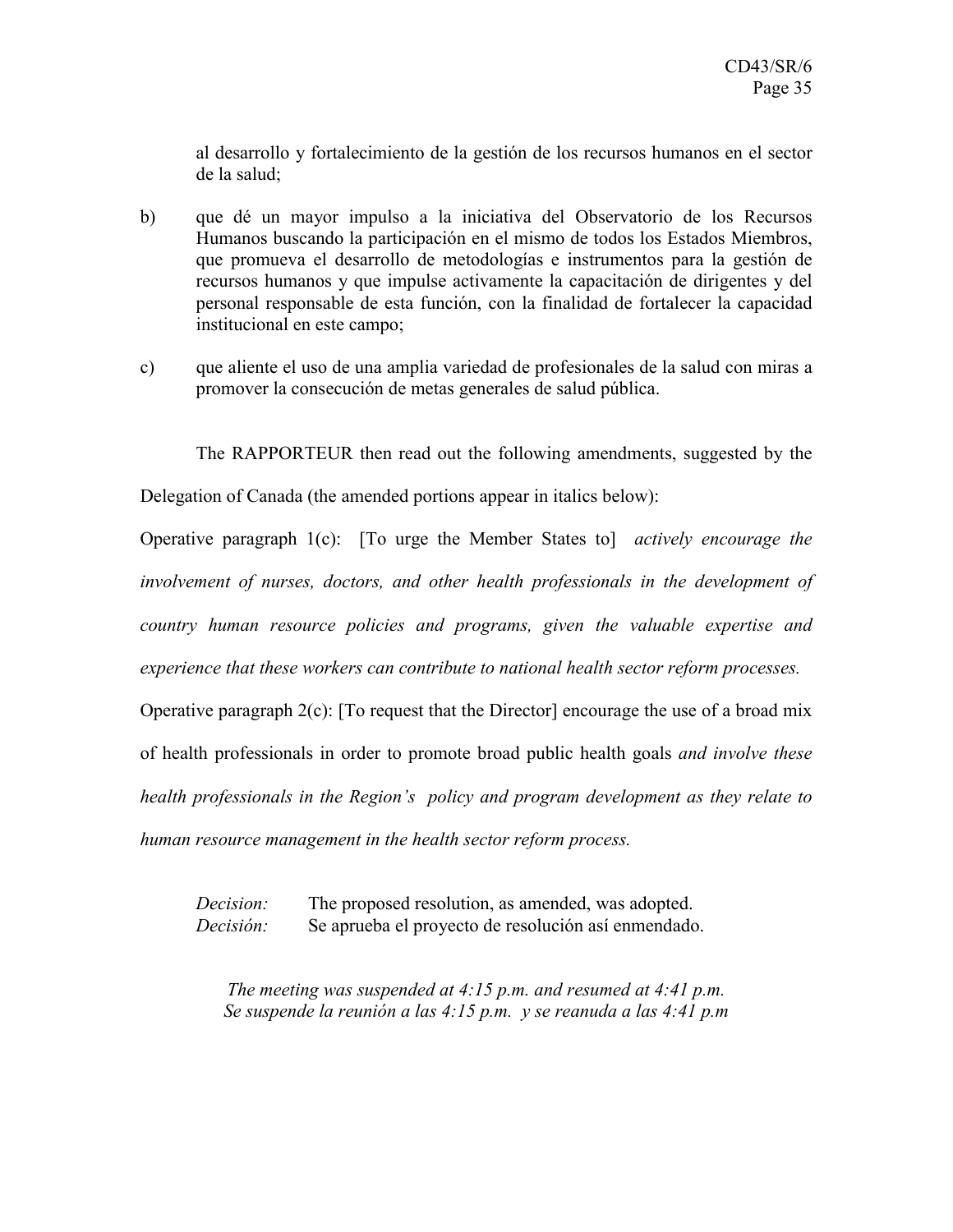#### ITEM 4.6: HEALTH, DRINKING WATER, AND SANITATION IN SUSTAINABLE HUMAN DEVELOPMENT PUNTO 4.6: SALUD, AGUA POTABLE Y SANEAMIENTO EN EL DESARROLLO HUMANO SOSTENIBLE

El representante del COMITÉ EJECUTIVO dice que el Comité examinó este tema a la luz de una exposición hecha por el Director de la División de Salud y Ambiente y expresó apoyo, en general, a la función ampliada de los ministerios de salud en materia de abastecimiento de agua y saneamiento propuesta en el documento, aunque reconoció que en muchos países los ministerios tenían limitaciones de recursos e institucionales que les dificultarían asumirla. Se sugirió que la OPS se concentrara en fortalecer su capacidad de facilitar a los ministerios el desempeño de tal función. Varios delegados señalaron que en sus países algunas de las funciones tratadas en el documento correspondían al gobierno local y no a las autoridades nacionales de salud pública. El Comité sugirió que, para que las recomendaciones fueran más útiles, las deliberaciones se reorganizaran en torno a las seis funciones de suministro de agua y saneamiento de los ministerios de salud definidas en el documento. La participación de la comunidad y el sector privado se consideraron indispensables para ampliar la cobertura de agua y saneamiento. La colaboración intersectorial se estimó esencial para asegurar un suministro suficiente de agua potable, aunque se convino en que las autoridades de salud pública debían seguir siendo los principales encargados de las actividades para las que tenían más capacidad técnica, como la formulación de políticas y normas y la operación de los sistemas de vigilancia.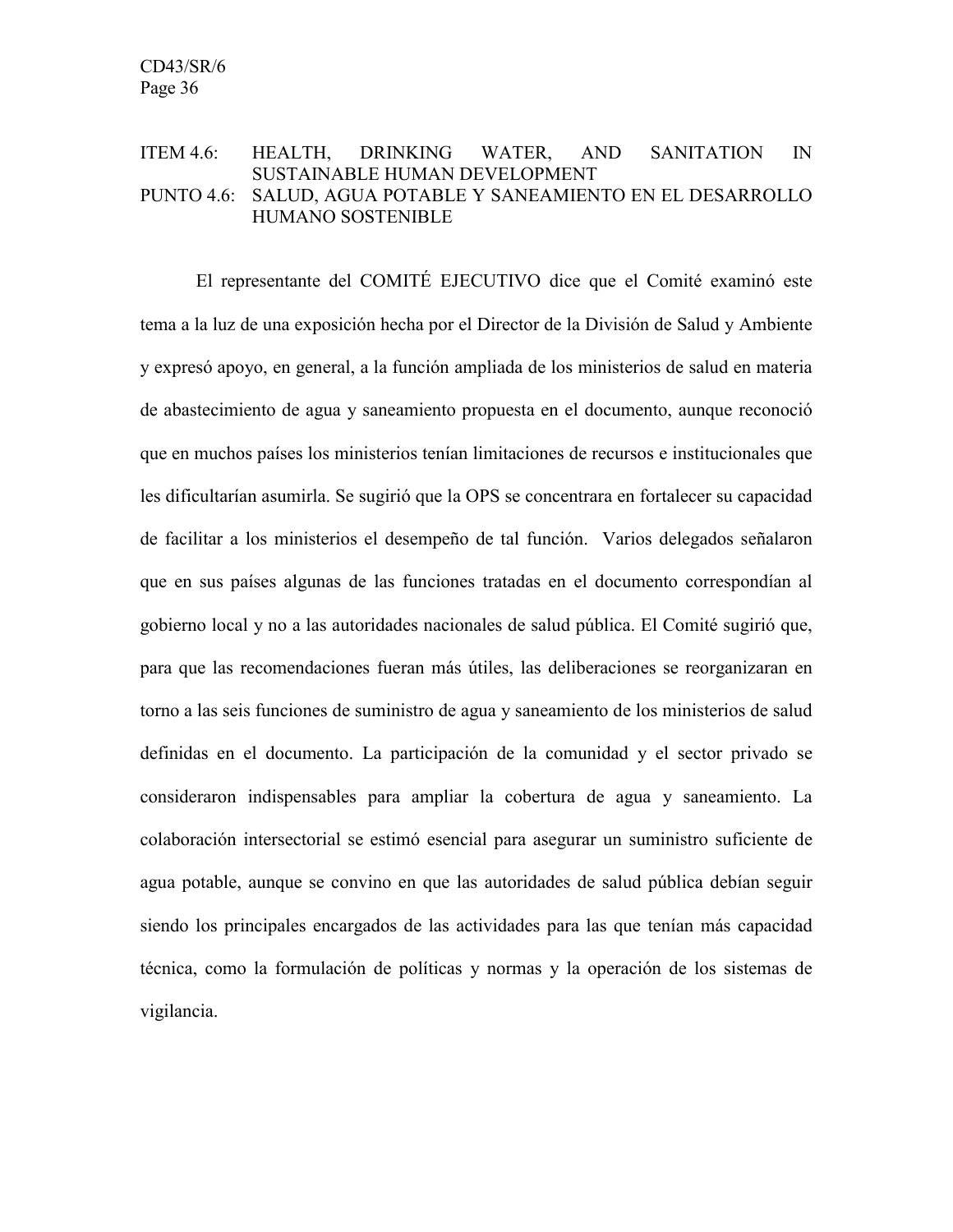De conformidad con el Plan de Acción de la Tercera Cumbre de las Américas, el Comité avaló la convocación de una reunión conjunta de los ministros de salud y medio ambiente a principios del 2002. El Comité instó a la OPS y a las autoridades sanitarias de los países a colaborar con las del sector ambiental para lograr que la salud ocupara un lugar destacado en el programa de la Cumbre Mundial sobre el Desarrollo Sostenible. El Comité opinó que las orientaciones futuras para la cooperación técnica de la OPS deberían incluir la creación de una red de laboratorios de vigilancia y seguimiento de la calidad bacteriológica y bioquímica del agua destinada al consumo humano. Además, se necesitaban indicadores regionales que reflejaran más fielmente las repercusiones del abastecimiento de agua y el saneamiento en la salud y el desarrollo sostenible. También se recalcó que era importante prestar más atención a la conservación del medio ambiente para proteger las fuentes de agua.

El Comité Ejecutivo recomendó que el Consejo Directivo aprobara una resolución instando a los Estados Miembros a fortalecer las capacidades de los ministerios de salud y sus actividades de salud ambiental para cumplir con sus responsabilidades, incluida la de vigilar la calidad del agua potable; a promover reformas dirigidas a mejorar la cobertura, calidad, equidad y sostenibilidad de los servicios de agua potable y saneamiento, y a colaborar con otros ministerios o instituciones en ese sentido; a participar activamente en procesos o actividades preparatorias de la Cumbre Mundial sobre el Desarrollo Sostenible o las que se originaran en el marco de ella; y a participar en una reunión conjunta de los ministerios de salud y del medio ambiente de las Américas que se celebraría en 2002 en el marco del proceso de fortalecimiento de su capacidad para gestionar eficazmente los asuntos de salud y medio ambiente. En el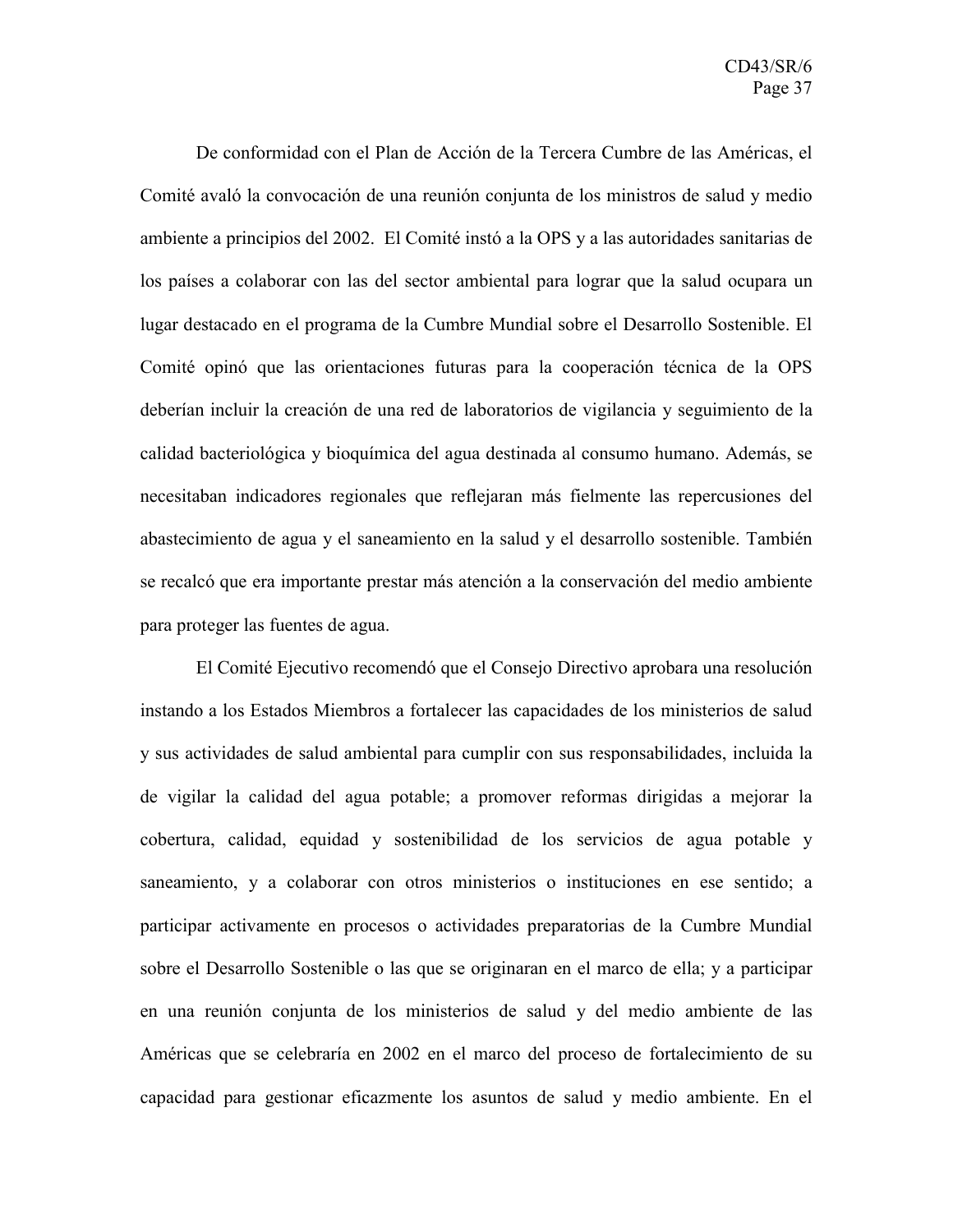proyecto de resolución se solicita al Director que continúe la cooperación con los países para fortalecer las capacidades de los ministerios de salud, reducir los riesgos sanitarios asociados a limitaciones de cobertura, calidad y equidad en el acceso a los servicios de abastecimiento de agua potable y saneamiento; que continúe colaborando con los países en procesos o actividades regionales relacionados con la Cumbre Mundial sobre el Desarrollo Sostenible; y que colabore para convocar la citada reunión de ministros de salud y del medio ambiente de las Américas en 2002.

El Dr. MAURICIO PARDÓN (Director, División de Salud y Ambiente, OPS), acompañando sus observaciones con transparencias, dice que la información sobre el sector del agua y el saneamiento, recogida durante una década de cooperación de la OPS con los países, se deriva del trabajo de la Organización Panamericana de la Salud con los países y que, si bien se refiere a la preparación conjunta de 17 análisis sectoriales de agua y saneamiento en los países, hace hincapié en la evaluación global 2000. También incluye el estudio sobre las desigualdades hecho en 11 países. Toda esta información disponible en los países figura actualmente en la página web del CEPIS y ha sido facilitada también a las delegaciones.

En términos de agua y saneamiento, la década se ha caracterizado por progresos indiscutibles en el marco de un crecimiento muy apreciable de la población: la cobertura aumentó de 80% a 85% en agua potable y de 66% a 79% en saneamiento. Ninguna región del mundo ha avanzado tanto en saneamiento como la de las Américas. También se registraron avances muy importantes a nivel de los países en términos de reforma sectorial.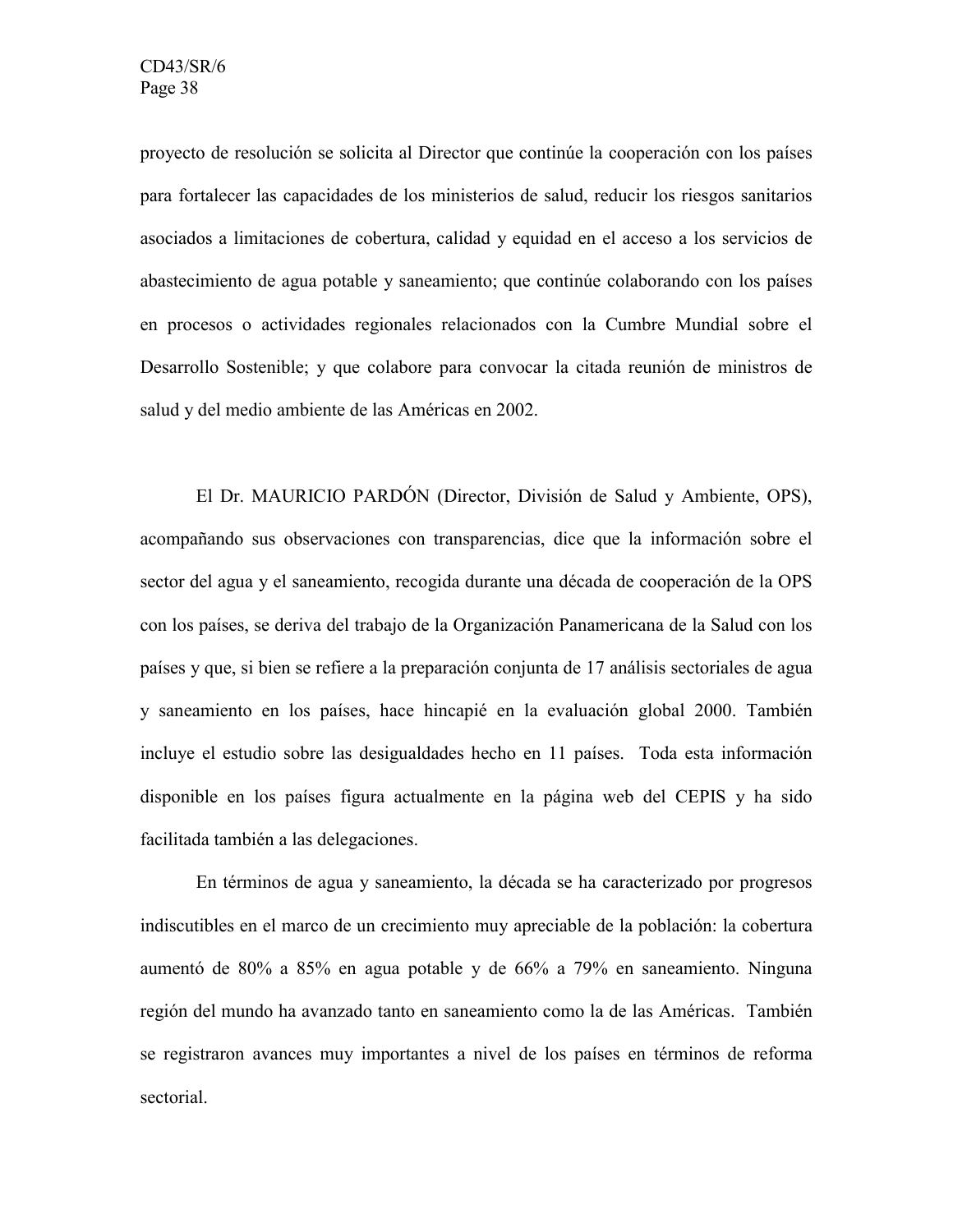Con todo, existen también limitaciones y retos pendientes. Más de 77 millones de personas de la Región carecen de servicios de agua y hay desigualdades patentes. En 2000, un habitante de zona urbana tenía 5 veces más probabilidades de contar con agua y saneamiento que un poblador en el área rural. El problema no es solamente de cobertura, sino también de calidad. El 60% de los servicios de abastecimiento de agua son intermitentes, lo que constituye un riesgo sanitario; 41% de ellos carecen todavía de desinfección; y salvo muy contadas excepciones, la vigilancia de la calidad de agua es muy limitada.

Algo más de 3 millones de personas de la Región de las Américas todavía carecen de servicios de saneamiento. Apenas 13% de las aguas residuales de la Región se somete a algún tipo de tratamiento antes de ser vertidas en el medio natural. En la reunión de ministros de medio ambiente celebrada en Montreal en marzo del año en curso, el análisis de los principales problemas de salud asociados a problemas de condiciones ambientales puso de relieve que el de la contaminación de ríos, lagos y zonas costeras por descargas municipales, e industriales y la escorrentía agrícola era el más grave.

Uno de los mayores retos es la revalorización de los servicios de abastecimiento de agua y saneamiento como instrumento fundamental de desarrollo sostenible.

Cabe destacar también la importancia de izar la bandera de la cobertura universal. Esto, por supuesto, tiene consecuencias políticas, financieras, institucionales y de participación de la comunidad.

La eficiencia en las inversiones señalada por el Presidente del BID es otro reto importante, pues sin incrementos en la calidad y el volumen de las inversiones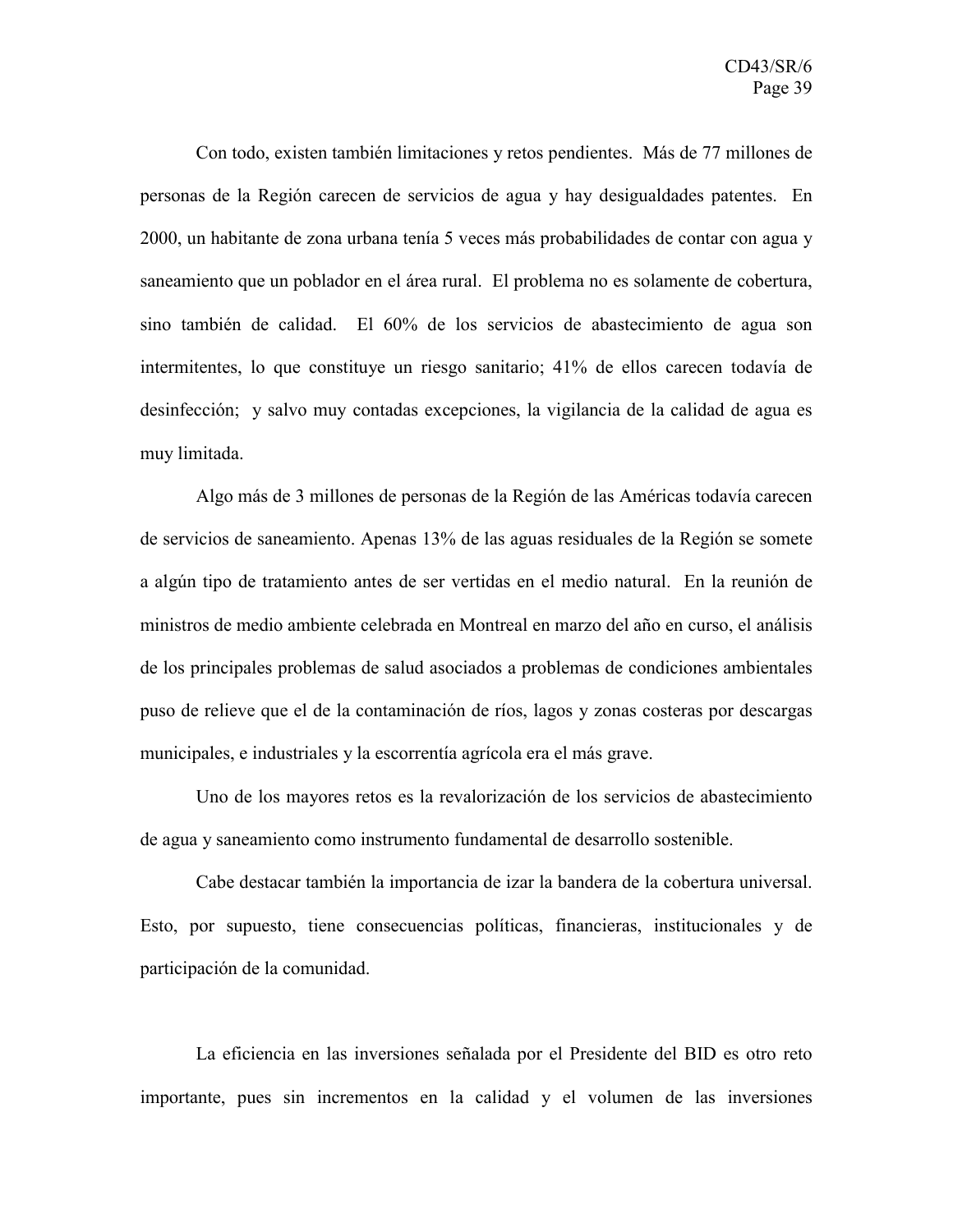difícilmente se podrá responder a los retos señalados. Es más, sin una modernización importante del sector no se conseguirán efectos positivos en la salud y un aumento del bienestar de la población.

La relación entre el abastecimiento de agua y el saneamiento y la salud de la población es axiomática. Con todo, cada año más de 77.000 menores de cinco años siguen muriendo por causas asociadas a enfermedades diarreicas, lo que guarda relación con problemas de higiene estrechamente relacionados con el agua y el saneamiento. La ley confiere a los ministerios de salud importantes atribuciones, incluso para velar por la salud en el marco del desarrollo sostenible, lo que supone reglamentar la acción de los distintos agentes del sector del agua y el saneamiento, asignar prioridades a las intervenciones sanitarias en función de los objetivos de salud pública, etc., tareas que se describen en detalle en el documento presentado al Consejo.

La vigilancia de la calidad, comprendida la elaboración de normas y el acopio de datos, es una de las funciones esenciales de los ministerios de salud, pues de ella depende la promoción por la autoridad sanitaria de acciones para mejorar y conservar los servicios de abastecimiento de agua y saneamiento en aras de objetivos sanitarios. También es esencial la capacidad de asociación y colaboración de los ministerios de salud con todo el abanico de instituciones y sectores, comprendidos los parlamentos, otros ministerios y el sector privado. Consciente de esto, la OPS ha concentrado su asistencia técnica en la tarea de fortalecer esa capacidad y mantiene una estrecha relación con las unidades de salud ambiental de los ministerios de salud y participa actualmente en actividades de planificación, como por ejemplo, en Colombia; desarrollo institucional en El Salvador,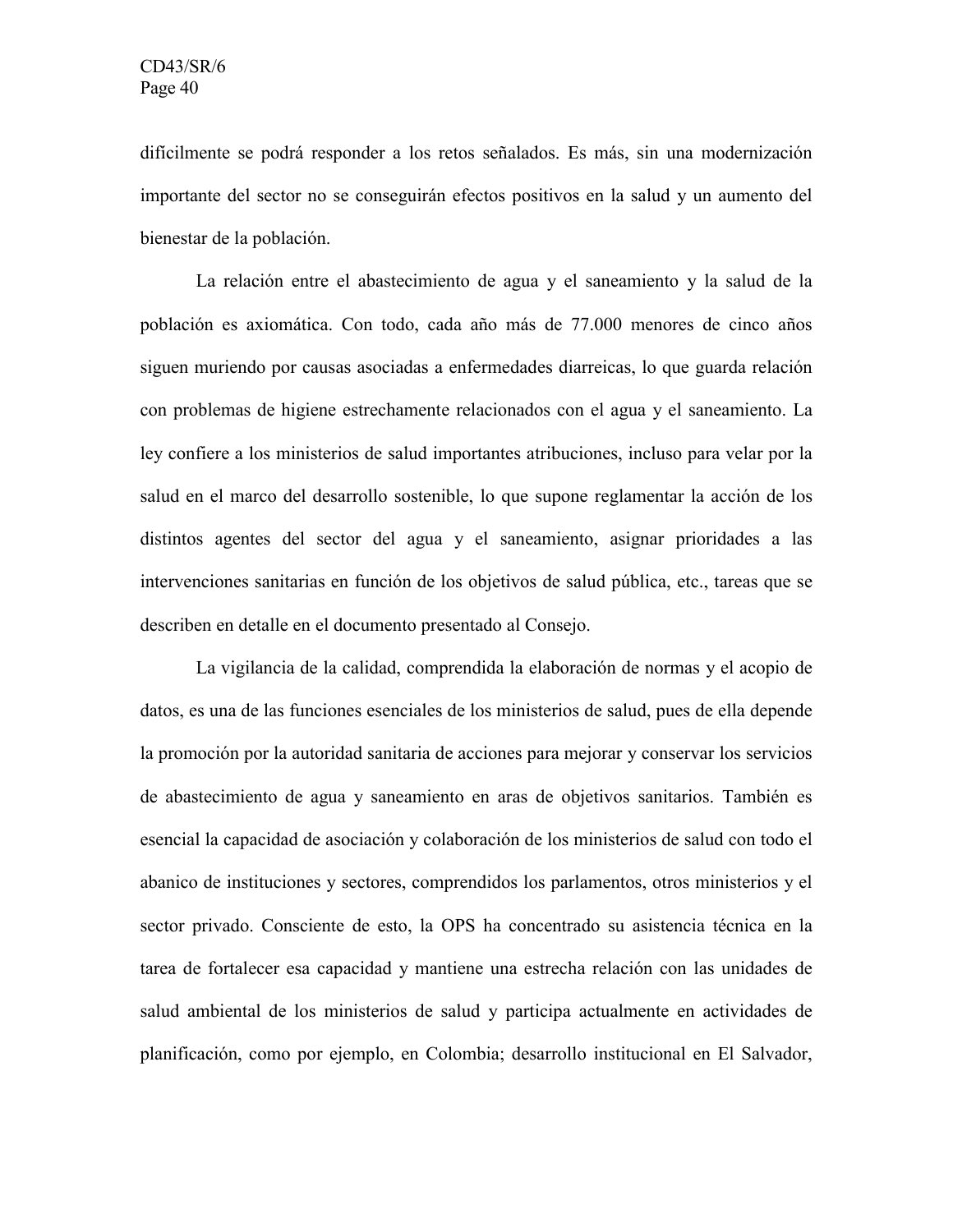Paraguay y México; y de reglamentación, sobre todo en relación con la elaboración de normas nacionales de calidad del agua, en Chile.

Los ministerios de salud han participado activamente en todos los análisis sectoriales realizados por la OPS durante el decenio y su colaboración en la evaluación 2000 fue muy importante. En materia de intercambio, a finales de agosto el Foro de Salud y Ambiente, que reúne a todos los directores de salud ambiental de la Región, se reunió en Brasilia y en esta ocasión participaron 10 delegaciones de ministerios de ambiente. En consonancia con el hincapié hecho por el Comité Ejecutivo en que los ministerios de salud son sólo uno de los múltiples actores que intervienen en materia de agua y saneamiento, la OPS colabora con todos ellos en el plano de los países, comprendidos tanto proveedores como reguladores, y hace un llamamiento para establecer una relación especial con los ministerios de medio ambiente, el sector público, las autoridades locales y la sociedad civil. Por ejemplo, en el plano subregional cabe citar el trabajo que se ha venido realizando en Centroamérica, donde los ministros de salud, se reunirán próximamente en Panamá con sus homólogos de los ministerios de medio ambiente para debatir estos temas, y el Plan Centroamericano de Salud y Ambiente en el Desarrollo Sostenible que juega un papel activo en la revisión de políticas de agua y saneamiento para toda la subregión.

The Delegate of CANADA said that his delegation appreciated the incorporation in Document CD43/10 of some of the suggestions for change made at the June 2001 Executive Committee and at the Subcommittee of Planning and Programming (SPP).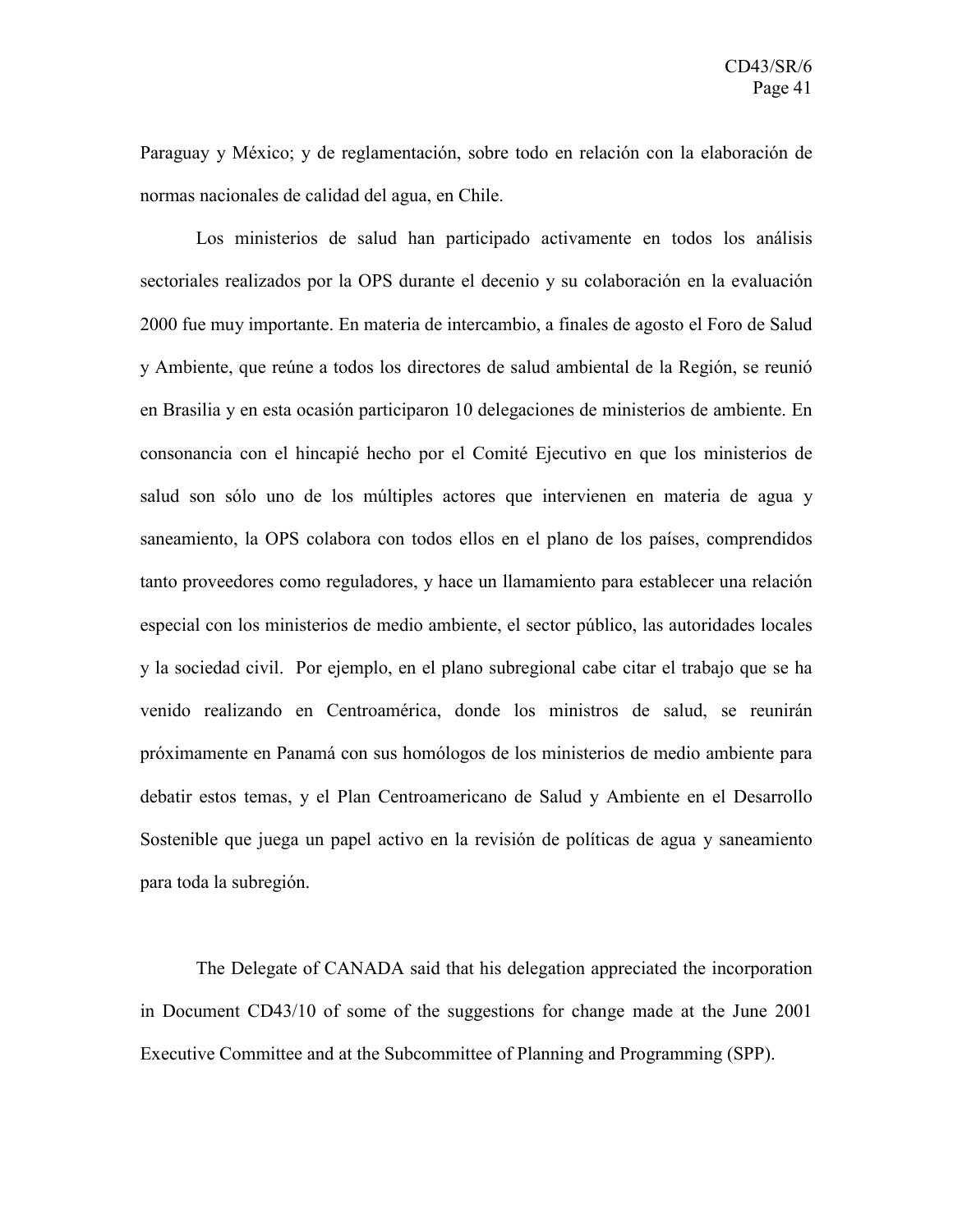Canada concurred with the suggested activities for ministries of health such as advocating universal access, safeguarding the quality of services, reducing inequities, intelligence gathering and surveillance, standard setting, policy development, training, and direct interventions. However it was debatable whether it was necessary or realistic for national health authorities to assume all of those responsibilities.

In Canada, for instance, Health Canada had a measure of responsibility for water safety in the transborder areas and indigenous people territories. National guidelines for drinking water were set in collaboration with provincial and territorial colleagues. Responsibility for enforcing standards and regulations based on Ministry of Health guidelines lay with those authorities.

Intersectoral collaboration was essential to ensure provision of safe water supplies in adequate quantities, and to achieve sustainable development and quality of life in general. Globalization and world trade would further increase the need for Hemispheric integration and intersectoral collaboration. The Plan of Action of the Summit of the Americas had requested that Ministers of Health and the Environment meet to discuss areas of mutual concern, and that proved that joint action was necessary to create innovative solutions to health problems. The implication for PAHO was to be proactive in seeking partners other than ministries of health. Canada fully endorsed that view.

In the lead up to the 2002 Summit on Sustainable Development, the connection between environmental degradation and human health were emerging as priority issues worldwide.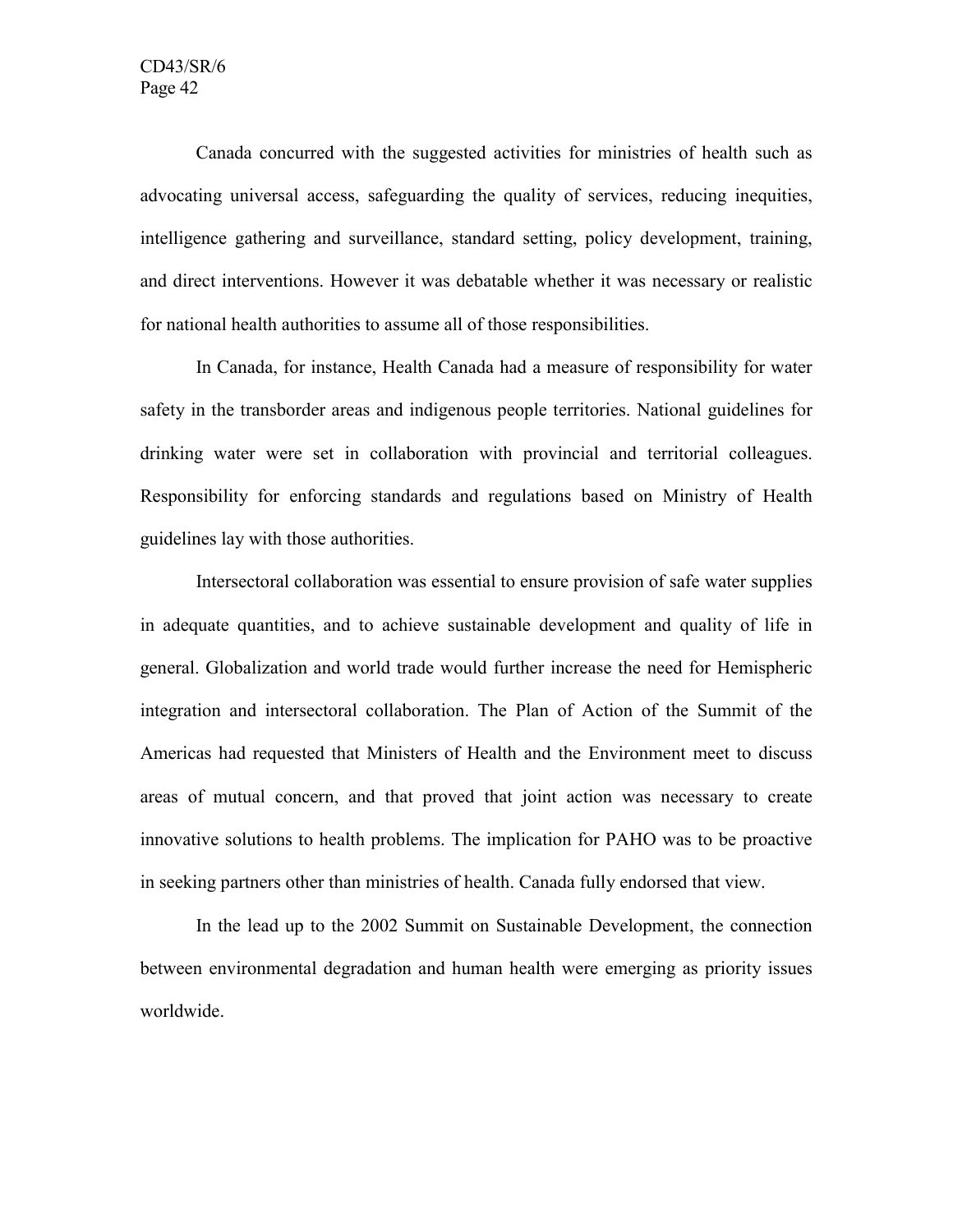Canada supported the resolution contained in CD43/10 and looked forward to welcoming the Ministers of Health and Environment in March 2002. The purpose of the meeting was to take stock of the health and environment issues in the Americas and to evaluate progress in the implementation of the Pan American Charter on Health and Sustainable Human Development. The specific goals of the meeting were to assure concrete outcomes to participating countries, strengthen links between health and the environment, develop a shared, integrated health and environment agenda, obtain commitment to priorities and action, set up follow-up mechanisms to monitor progress, maintain dialogue, and facilitate ongoing collaboration, and to take those Hemispheric linkages to the World Summit on Sustainable Development. Canada was currently working with PAHO and UNEP to consult Member States on the issues and to develop a proposed agenda.

O Delegado do BRASIL disse que a resolução apresentada pela OPAS reforçará as áreas de saúde ambiental no âmbito dos ministérios da saúde das Américas e conta com o apoio do governo brasileiro. O Ministério da Saúde fomenta ações no campo da saúde ambiental, referentes ao sistema de abastecimento de água e de esgotamento sanitário, com significativos investimentos, destinados principalmente às áreas mais carentes, segundo o índice de desenvolvimento humano. Essas ações fazem parte do Projeto Alvorada, que busca melhorar a renda da população, a educação e a saúde nessas áreas. Destacam-se as seguintes ações: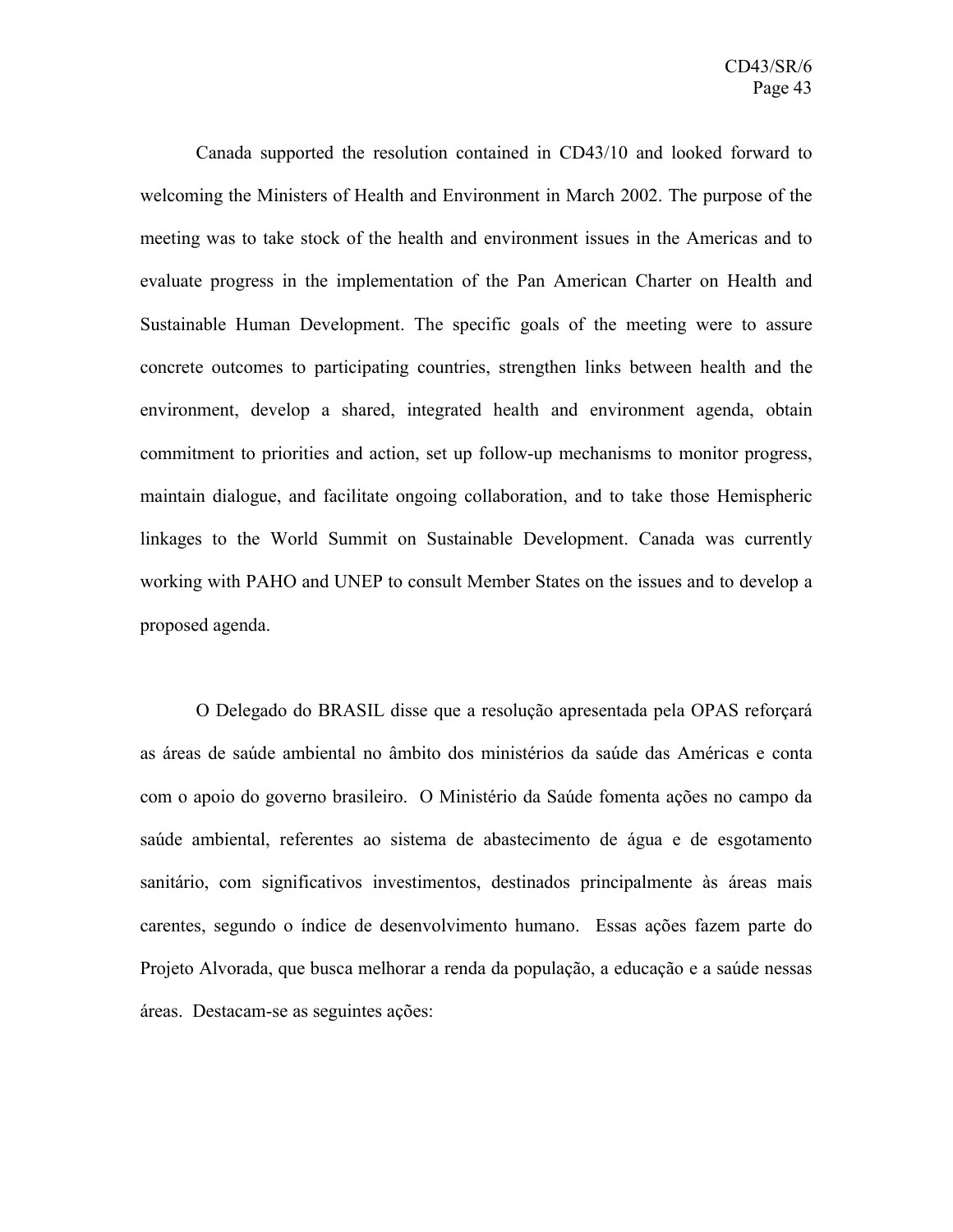A. 1) Fomento das ações de abastecimento de água, com investimentos da ordem de 409 milhões de dólares em 2001-2002;

2) fomento das ações de esgotamento sanitário, com investimentos da ordem de 207 milhões de dólares em 2001-2002;

3) fomento das ações de melhorias sanitárias domiciliares, com investimentos da ordem de 277 milhões de dólares em 2001-2002;

4) estruturação e implantação, no âmbito da Fundação Nacional de Saúde, do sistema Nacional de Vigilância da Água para o consumo humano (sistema de informação nacional, alimentado pelas secretarias municipais de saúde, que monitora os principais parâmetros físicos, químicos e bacteriológicos da água para o consumo humano);

5) reformulação e atualização, pelo Ministério da Saúde, do instrumento jurídico nacional que estabelecerá os padrões de potabilidade e de qualidade da água para o consumo humano;

6) ação prioritária de capacitação de recursos humanos para o desenvolvimento da vigilância ambiental e da vigilância da qualidade para o consumo humano.

B. Outro avanço importante no campo da saúde ambiental refere-se ao sistema de abastecimento de água e esgotamento sanitário — a definição de critérios e procedimentos para aplicação de recursos financeiros para os projetos financiados. Foram estabelecidos critérios de elegibilidade e de prioridade, com base na situação epidemiológica do município ou localidade. As intervenções de saneamento básico passaram a ser realizadas de forma focalizada e com base em indicadores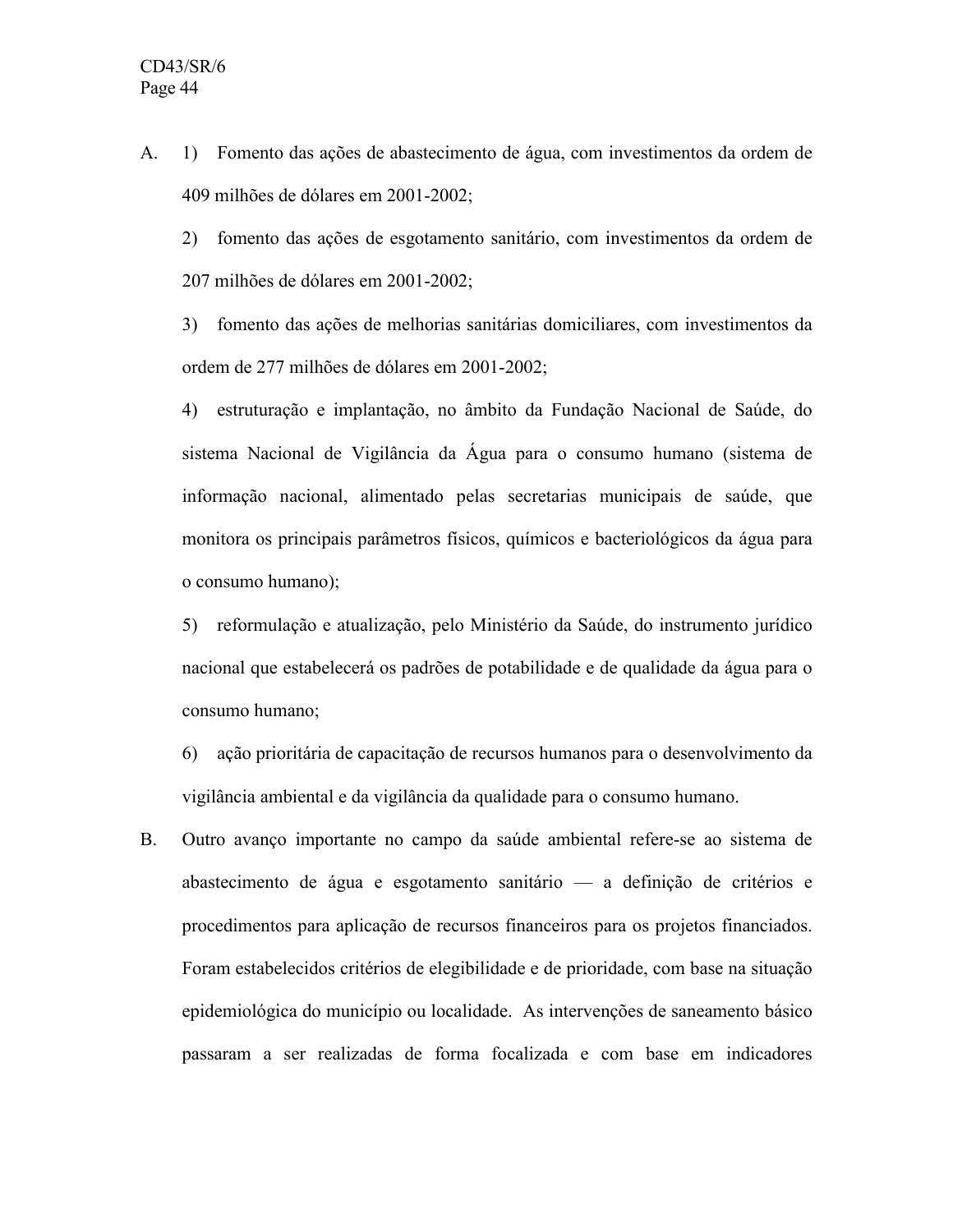epidemiológicos. Algumas condições específicas para a liberação dos recursos foram aplicadas a todos os financiamentos fomentados pelo Ministério de Saúde:

1) exigência de um programa de sustentabilidade para os sistemas de abastecimento de água e de esgotamento sanitário, visando a continuidade das ações após a implantação das mesmas;

2) exigência de um programa de educação e saúde e de mobilização social como estratégia integrada para alcançar os indicadores de impacto correpondentes, inclusive a participação da comunidade beneficiada.

C. Para esse projeto, subordinado a critérios epidemiológicos, o Brasil conta com apoio substancial da OPAS, mediante convênio específico. O Ministério da Saúde tem ainda participado das discussões preparatórias da agenda 21 brasileira e da conferência Rio+10, buscando o fortalecimento da área programática de saúde ambiental do Ministério da Saúde.

O Brasil propõe o acréscimo do seguinte parágrafo à resolução proposta pela OPAS: "2) que o Diretor apóie a cooperação técnica para a realização da avaliação do impacto das ações de saneamento dos países, por meio do enfoque da epidemiologia, da sustentabilidade das ações, da educação e da economia, com vistas ao desenvolvimento de ações mais efetivas."

El delegado de COSTA RICA dice que el abastecimiento de agua es el problema número uno de salud pública, al menos en su país, a pesar de que en Costa Rica la cobertura en este sentido es de 97%. Sin embargo, los acueductos, especialmente los urbanos, se han quedado obsoletos, la población ha crecido alrededor de ellos,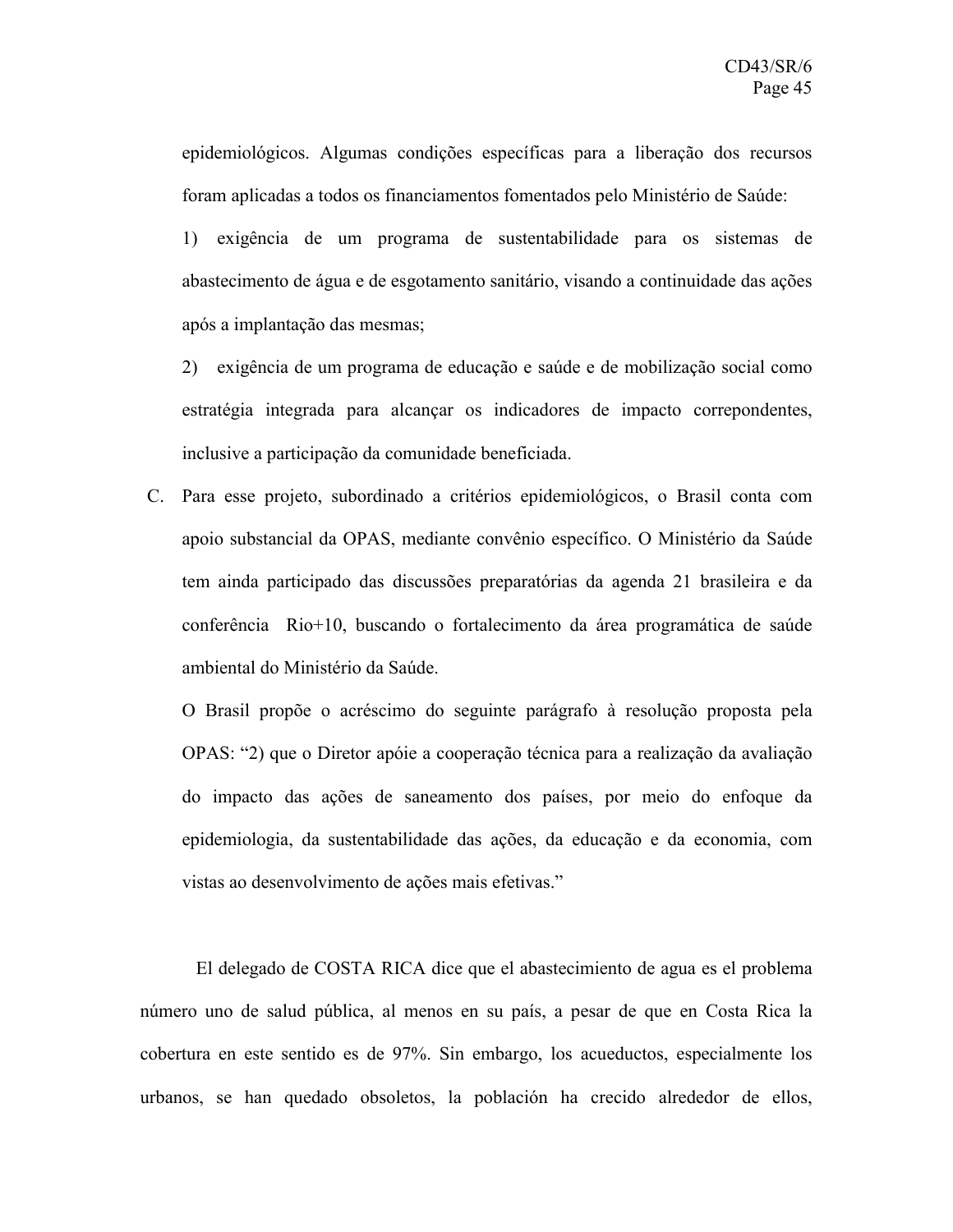contaminando las fuentes de abastecimiento, y la inversión requerida para renovarlos supera las posibilidades económicas del gobierno. Otro problema grave tiene que ver con el alcantarillado sanitario, sobre todo en las zonas rurales, aun cuando el esfuerzo iniciado hace diez años para instalar letrinas en todo el país se está ultimando con una ayuda muy amplia de España, lo que representa una auténtica contribución al saneamiento básico del medio ambiente.

El Delegado de BOLIVIA dice que el abastecimiento de agua potable y el saneamiento en el marco del desarrollo sostenible es un problema muy serio de salud pública en los países de la Región y especialmente en Bolivia. Este problema no se puede desligar de los problemas de emigración, presiones ambientales, aumento del comercio y lucha contra el narcotráfico. Las fuerzas motrices del desarrollo están empezando a cambiar las características de la transición epidemiológica en la Región, donde la disminución de la frecuencia de enfermedades infecciosas se acompaña de un aumento de riesgos químicos, desastres naturales y una reducción de la cobertura de agua. Esto se traduce en una presión enorme sobre los sistemas de salud pública y conservación del medio ambiente, al aumentar apreciablemente la exposición de la población a plaguicidas y metales pesados, siendo, como es obvio, el agua el vehículo más fácil de contaminación que existe en la actualidad. Evidentemente esto redunda en tasas muy elevadas de morbilidad y mortalidad por diarrea y otras enfermedades que requieren la atención de los ministerios de salud. Esta situación ha llevado al Ministerio de Salud de Bolivia a establecer la Dirección General de Salud Ambiental y Promoción de la Salud, para juntar dos estrategias transversales de salud pública en consonancia con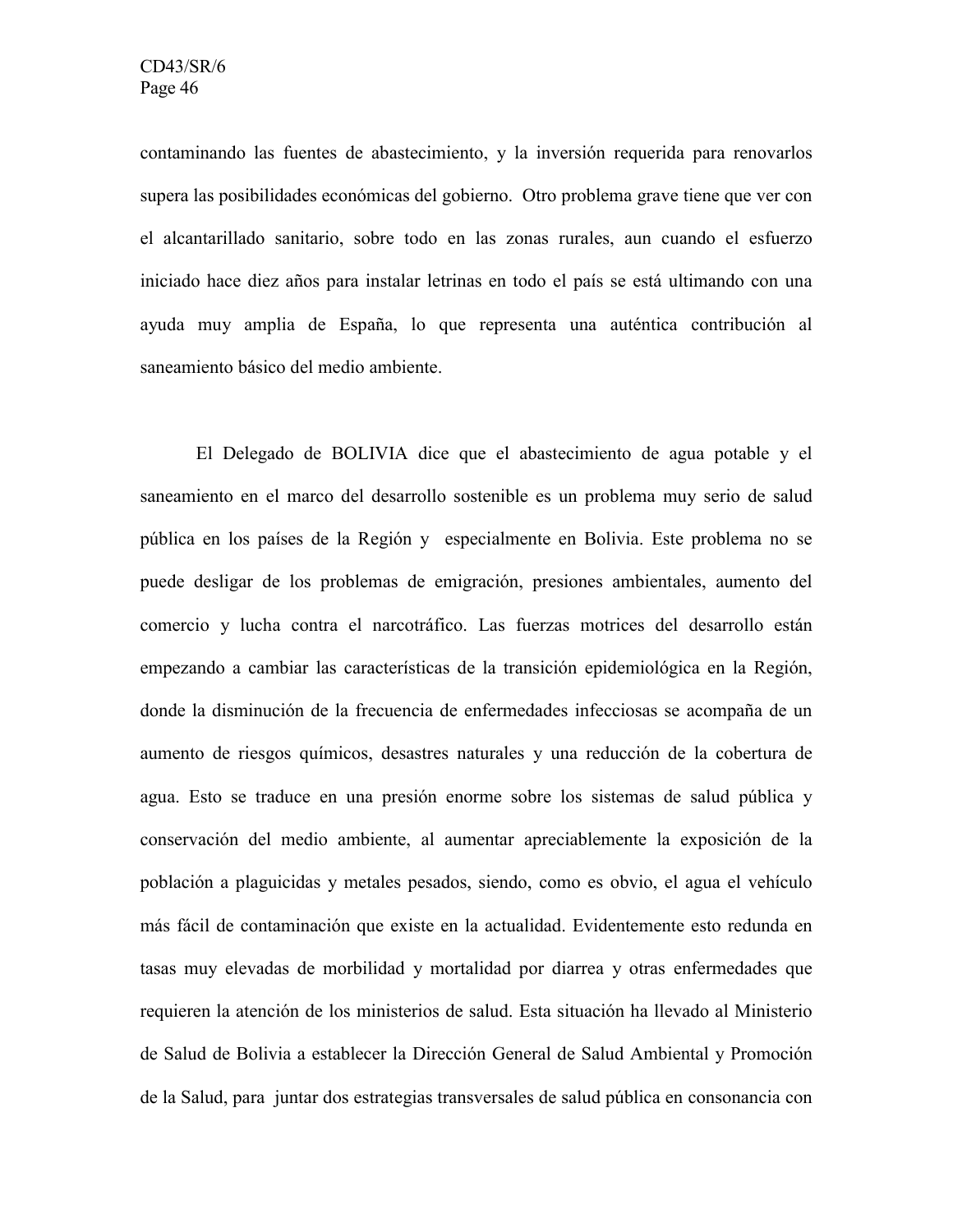las resoluciones de la OPS en que se recomienda que los ministerios de salud vuelvan a asumir una función rector en materia de salud ambiental. Esta iniciativa va a requerir el apoyo de la Organización y la colaboración de otros países que tienen ya experiencia en ese tipo de acciones, como México, Perú, y Brasil.

En cuanto al proyecto de resolución que el Consejo tiene ante sí, la delegación de Bolivia propone añadirle un párrafo que podría decir lo siguiente: "Promover las evaluaciones de riesgo en salud ambiental y ocupacional como una estrategia de investigación/acción que, utilizando metodologías epidemiológicas y toxicología, coadyuve en el marco de las funciones esenciales en salud ambiental a la identificación, manejo y control de riesgos químicos, biológicos y desastres naturales."

The Delegate of the UNITED STATES OF AMERICA said his country had long recognized that clean water and good sanitation were essential to health promotion and economic and social development.

In the context of universal access to water and sanitation, the definition of roles for ministries of health in the Region was a considerable step forward and would facilitate the dialogue proposed between PAHO and the ministries, and should be reflected in the discussions at the Directing Council.

Document CD43/10 articulated a convincing vision for integrating water and sanitation into overall development. However, the section on indicators focused mainly on water quality, whereas an agreement on regional indicators that reflected the impact of water supply and sanitation on sustainable development would enable ministries to carry out more effectively the four roles spelled out in the document.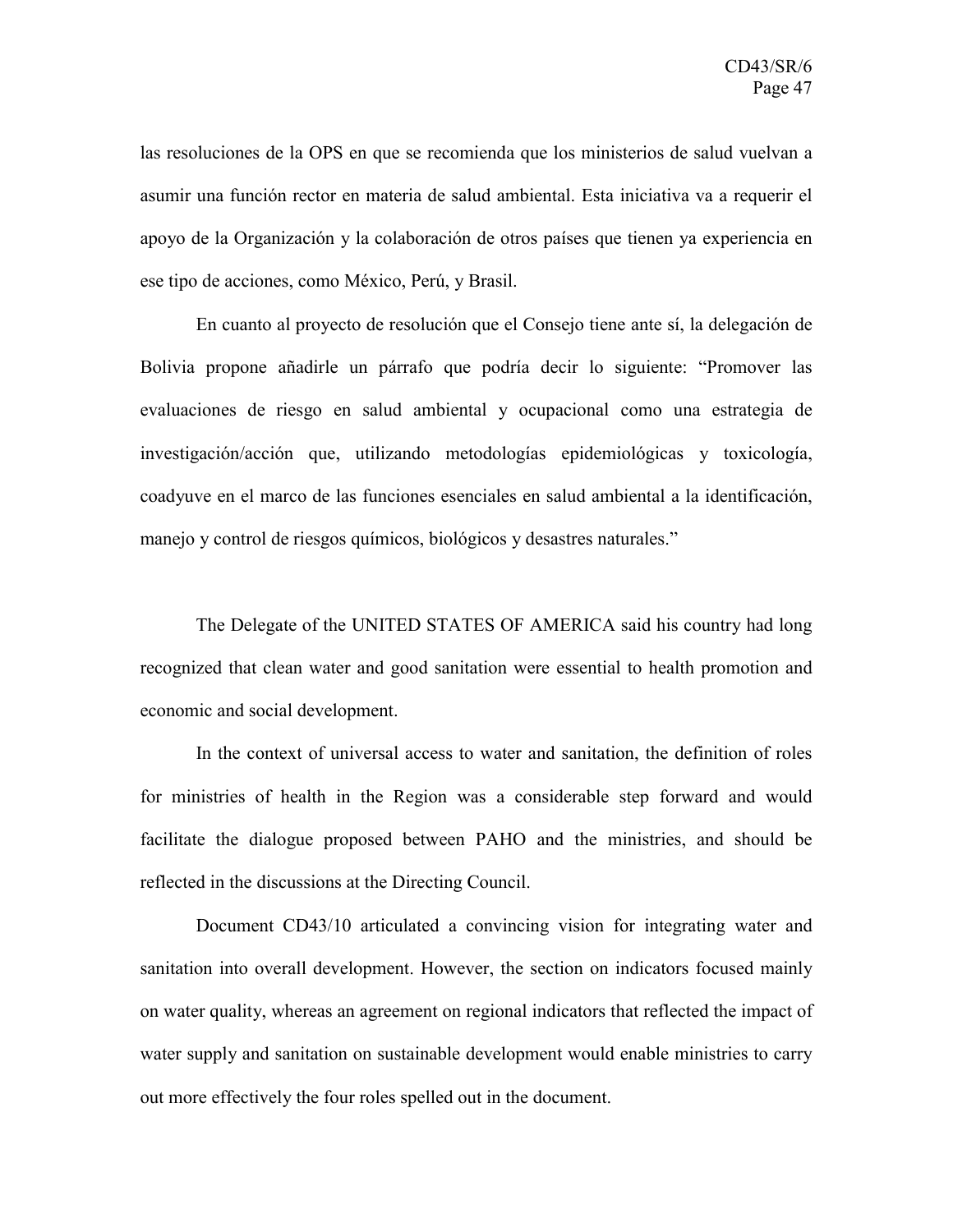An appropriate way for PAHO to focus its technical cooperation to the countries of the Region was capacity building within ministries of health. The Government of the United States looked forward to continued dialogue with PAHO on those issues, both in Washington and in the member countries. A degree of shared environmental commitment was already in place in border areas such as Mexico, where collaboration on river management was in place.

El Delegado del PARAGUAY dice que el tema que se aborda tiene gran trascendencia en su país, ya que refleja sus necesidades más esenciales en salud ambiental, agua potable y saneamiento básico, y se encuentra entre las prioridades del país esos problemas que actualmente afectan, entre los que sobresale el de la calidad del agua de consumo humano.

Está de acuerdo con el contenido del proyecto de resolución, habida cuenta de que en él se reflejan las principales necesidades del país y porque también traduce las opiniones vertidas por sus representantes en la reunión de Rio de Janeiro de 1992, en la Conferencia Panamericana sobre Salud y Ambiente en el Desarrollo Humano Sostenible de 1995, y en las cuatro reuniones sobre fortalecimiento de la salud ambiental de los ministerios de salud.

El Delegado de HONDURAS dice que en su país también se ha trabajado denodadamente para conseguir el acceso universal al agua potable, tanto en el área urbana como en la rural. Aunque ha aumentado mucho el porcentaje de habitantes con acceso al agua potable en muchas zonas del país su suministro es aún intermitente. Otro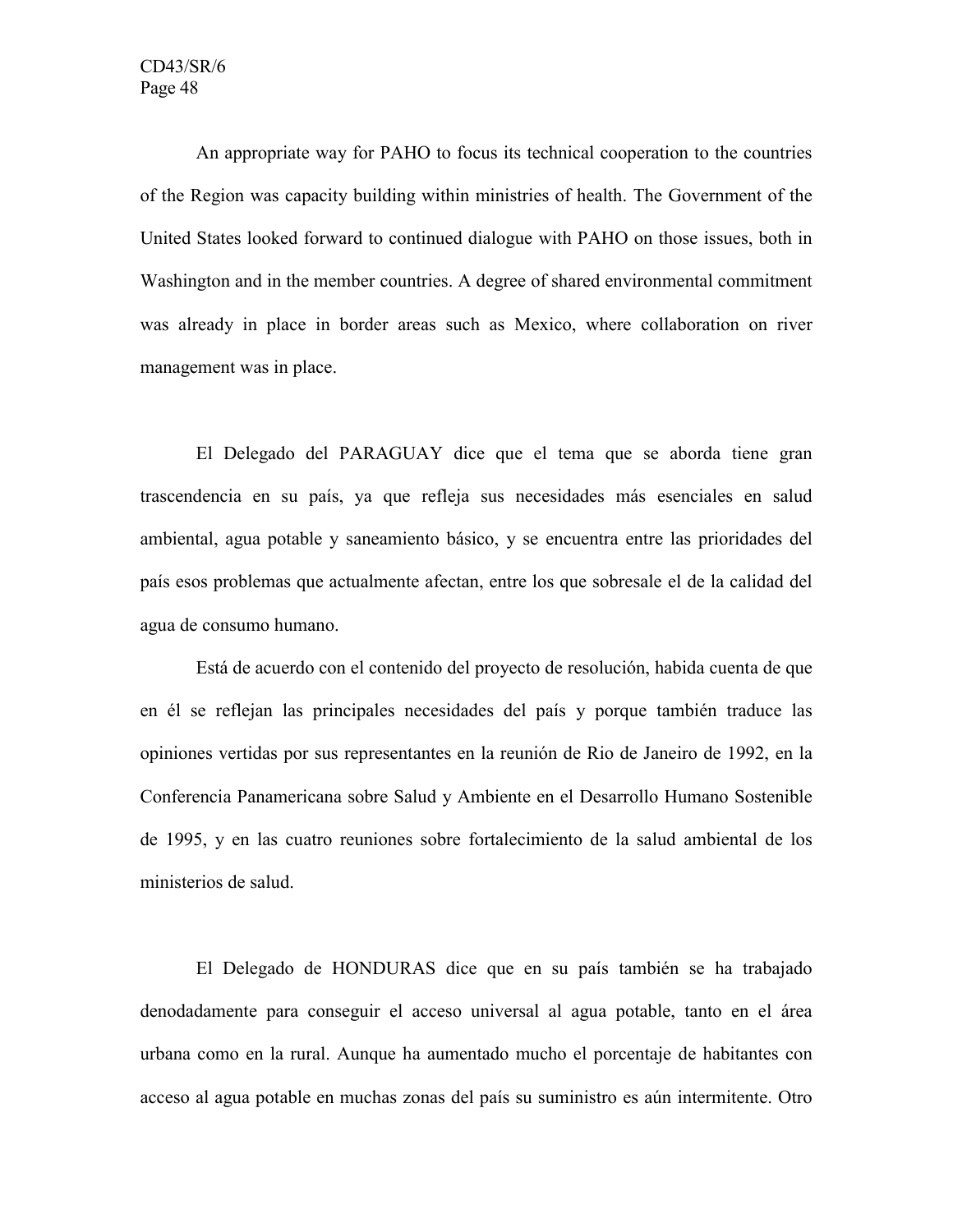problema que se produjo en Honduras a consecuencia de los desastres naturales que ha padecido en los últimos años es la destrucción de acueductos, aunque la intensa participación ciudadana ha contribuido notablemente a mejorar el abastecimiento. Por añadidura, se ha trabajado mucho en el análisis físico, químico y bacteriológico del agua, y los resultados han puesto de manifiesto altas concentraciones de metales, como el flúor y el cadmio en distintas zonas del país, que se asocian con un aumento de la incidencia de fluorosis y de insuficiencia renal crónica. Actualmente se están realizando estudios para conocer si dicha asociación es causal o no. Por todo ello, el orador respalda al Delegado de Bolivia en las enmiendas presentadas al proyecto de resolución.

El Delegado de URUGUAY dice que, durante la transición demográfica y epidemiológica de su país, se hicieron patentes los trabajos realizados en saneamiento y el aumento del acceso al agua potable, los cuales, junto con las inmunizaciones, permitieron proteger a la población de la epidemia de cólera que se había declarado en distintos países de la Región. Actualmente, los esfuerzos se dirigen a mejorar el saneamiento, si bien la evaluación efectuada en 2000 mostró que la cobertura ya alcanzaba el 94% y la de agua potable, el 98%.

Señala que en la tabla presentada anteriormente se consigna que la mortalidad infantil en el Uruguay en 1999 era 20 por 1000, cuando en realidad era 14,5 por 1000, y que la cobertura de agua potable no era 89 sino 98% en 1998. Por otra parte, agradece a la Delegada de Canadá el haber convocado la Reunión de Ministros de Salud y Medio Ambiente, al tiempo que valora muy positivamente la reunión de RIMSA, donde se unificaron las actividades de los Ministerios de Agricultura y Salud del Uruguay.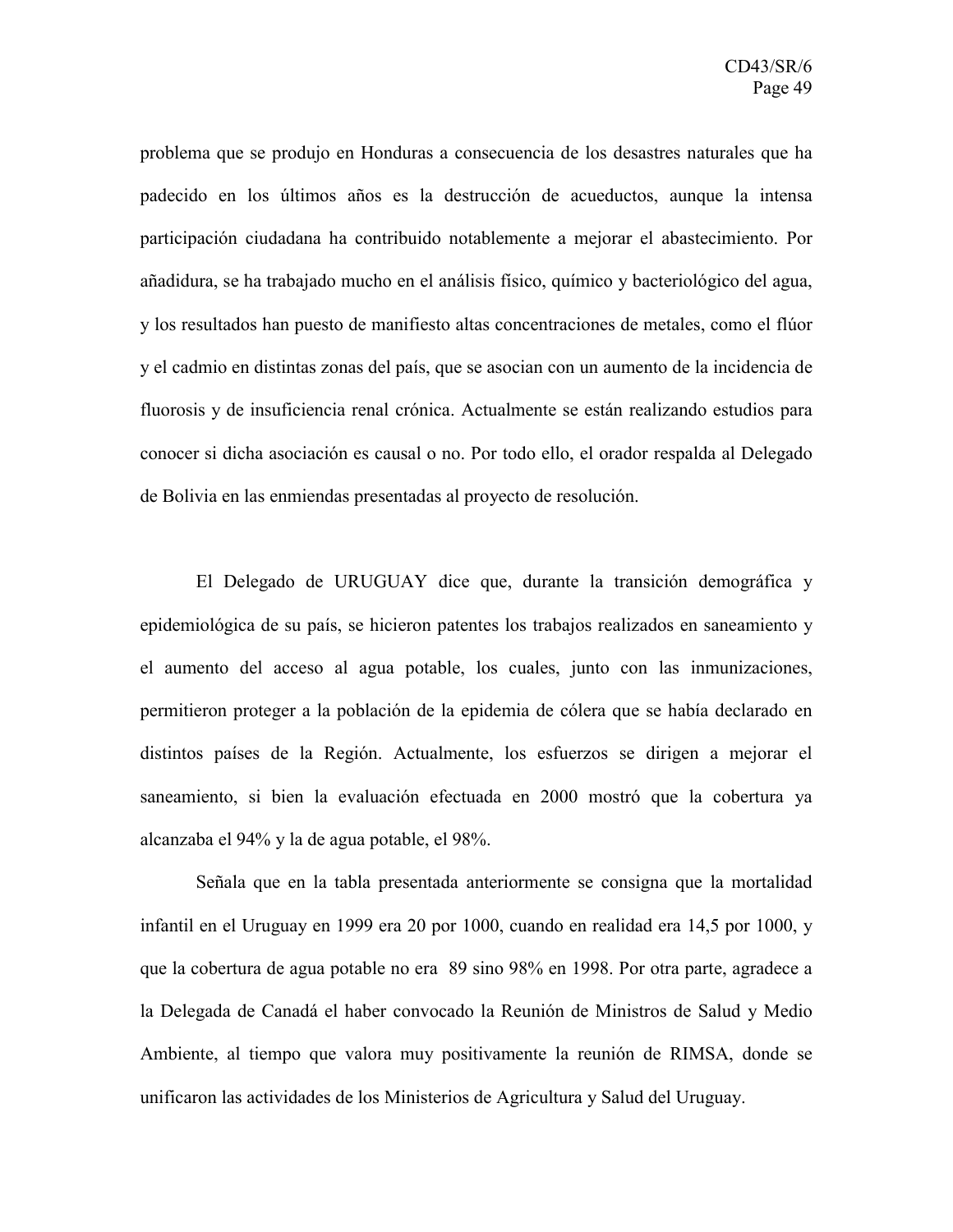El Observador de la Asociación Interamericana de Ingeniería Sanitaria (AIDIS) felicita al Dr. Pardón por la excelente presentación y manifiesta sus reconocimientos por la excelente labor realizada por los países en la preparación del informe sobre la situación de agua potable y saneamiento en la Región. Este esfuerzo realizado con el apoyo de la OPS demuestra claramente los importantes logros alcanzados en América Latina y el Caribe en abastecimiento de agua potable y disposición sanitaria de aguas. Es importante observar que los avances en la Región son significativamente mayores que los de otras regiones en desarrollo en el mismo período, y que buena parte de esos resultados se han logrado durante una seria crisis económica, la llamada "década perdida". Sin embargo, el informe también evidencia lo mucho que queda por hacer.

Un tema que el informe no trata con suficiente profundidad es la gestión de la calidad de los servicios y del producto, y el de saber si el agua es realmente potable. Estos temas y el costo de los servicios son algunos de los aspectos que merecen un estudio más profundo y más sistemático. Entendemos también que las autoridades de salud a todos los niveles, como rectores de la salud ambiental deberían ser los principales interesados en que ese estudio se efectúe. Así se podrá evaluar el grado de cumplimiento de las normas y las directivas previamente establecidas.

Al igual que la de los alimentos y los medicamentos, la calidad de los servicios de agua y saneamiento debería ser certificada también por los Ministerios de Salud, por ser las máximas autoridades sanitarias. AIDIS tiene 35.000 miembros en sus 24 capítulos de 32 países de la Región. Toda esa capacidad técnica institucional está a disposición de los países, de los ministerios de salud y de la OPS, al igual que lo ha estado para trabajar en el tema del agua y saneamiento a lo largo de los 52 años de existencia de la Asociación.